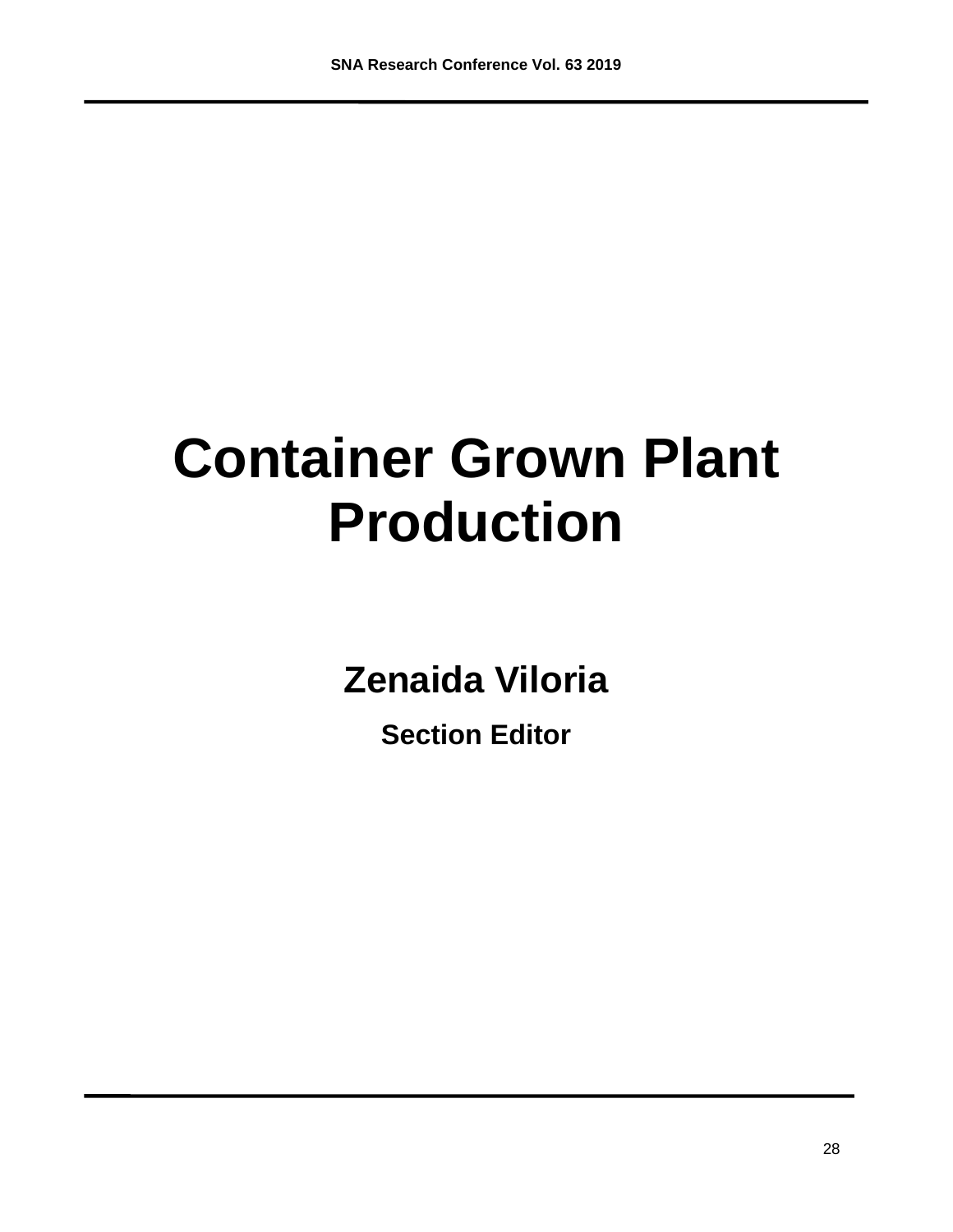# **Diagnosing Aesthetic and Growth Disorders in Hydrangea Plants under Commercial Nursery Production**

Raul I. Cabrera<sup>1</sup>, Eric Petit<sup>1</sup> and Brad Moran<sup>2</sup>

<sup>1</sup> Department of Plant Biology, Rutgers Agricultural Research & Extension Center Rutgers University, 121 Northville Road, Bridgeton, NJ 08302

<sup>2</sup>Centerton Nursery, 345 Woodruff Road, Bridgeton, NJ 08302

cabrera@njaes.rutgers.edu

**Index Words** Controlled-release fertilizers, fertigation, growth and quality, leaf tissue analyses, fertilization management, shading

**Significance to Industry** Hydrangeas are a popular and significant component of nursery crops production in the U.S. Stunted growth and foliage chlorosis and reddening were reported in hydrangea cultivars in nurseries in New Jersey. The severity of chlorosis symptoms and growth reductions were associated with reduced nutrient levels and substrate pH levels approaching 6.0. Reduced leaf iron and manganese concentrations were related to the increasing severity of the chlorosis symptoms. Overapplications of liming amendments when mixing some substrate batches was a likely cause for the observed chlorosis, along with irrigation management practices that affected root growth. Unsightly leaf tissue reddening, accompanied by mild growth reductions, were also observed in some cultivars growing under full sun, but these symptoms were not evident when growing under 30% shade fabric.

**Nature of Work** Hydrangeas accounted for \$91.3 million dollars in US nursery sales in 2014, equivalent to 13.5% of the total sales in the deciduous shrubs grouping category (8). Bigleaf hydrangea [*Hydrangea macrophylla* (Thunb.) Ser.] is likely the most popular nursery-grown species. Cultivars of serrated [*H. serrata* Thunb.) Ser.], panicle (*H. paniculata* Sieb.), and other hydrangea species are also found in nursery, greenhouse and landscape cultivation (1, 2, 3, 4).

The soil/substrate pH, as it pertains to the concentration/availability of aluminum ions, is often a major consideration for flower color development in hydrangeas (1, 2, 7). However, there is only generic information regarding the most suitable soil/substrate pH range for hydrangeas with respect to the availability and uptake of mineral nutrients, their assimilation in plant tissues and aesthetic quality, e.g. development of nutrientrelated disorders (2, 7). Yellow foliage and chlorosis in nursery-grown bigleaf hydrangea have been reported to occur in the middle of summer, attributed to overwatering, root rot and low iron uptake (2, 6). Although bigleaf hydrangeas grow normally in full sun, it is reported that shading is favorable to their growth, and it is imperative in the U.S. hardiness zones 7 to 9 (1). Higher (>60%) shading densities can significantly reduce the incidence of the common cercospora leaf spot (*Cercospora hydrangeae* Ellis & Everh)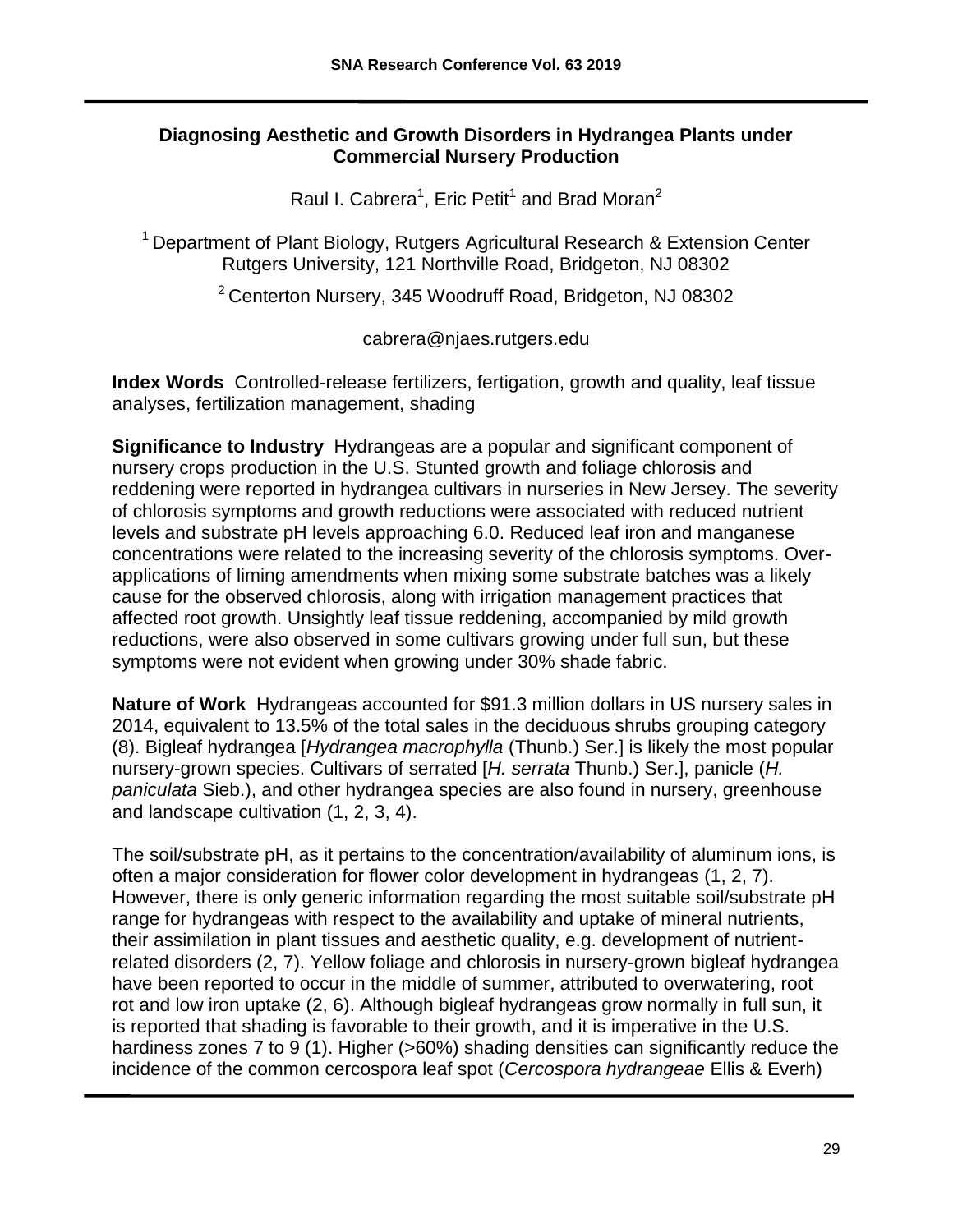afflicting this species (5). Some commercial nurseries are now adopting the practice to grow hydrangeas, at least some cultivars and selections, under shade.

A large commercial nursery in our area reported a serious problem with stunted growth and foliage chlorosis and reddening in several hydrangea cultivars. Despite attempts to correct these issues with changes in their fertilization program, these persisted. The nursery was visited to collect information and plant/substrate samples for analyses to help diagnose this production problem. Rooted cuttings of hydrangeas had been transplanted in early spring of 2016 into #3 containers filled with a bark-peat-rice hullscoarse sand (40-40-15-5 by volume) substrate amended with dolomitic limestone, gypsum and hydrated calcium lime (6, 2 and 2 lb/yd<sup>3</sup>, respectively [3.56, 1.19, and 1.19  $\text{Kg/m}^3$ ]). The substrate also had incorporated the controlled-release fertilizer Harrell's 17-6-12 Plus [5-6 month] (Harrell's LLC, Lakeland, FL) at 6 lb/yd<sup>3</sup> (3.56 Kg/m<sup>3</sup>). The plants were also fertigated with Helena CoRoN 28-0-0 (Helena Chem. Co., Collierville, TN) and Soilless Special 10-4-6 (Oakland Farms Crop Services, Bridgeton, NJ) adjusted to deliver 100 ppm of N at every irrigation.

Hydrangea production blocks affected by stunted growth, chlorosis and leaf reddening (Figure 1) were evaluated on 1 September 2016. Data were collected from randomly selected normal-looking and symptomatic plants: height, width in two perpendicular axes, the fraction (%) of leaves afflicted by chlorosis or reddening (Figure 2), and chlorophyll index (SPAD 502 meter, Minolta, Japan). Recently-matured leaves collected from these plants were subjected to mineral analyses (J.R. Peters Lab., Allentown, PA). Collected substrate samples were subjected to routine soilless media analyses at the Rutgers Soil Testing Laboratory (New Brunswick, NJ).

**Results and Discussion** Inspection of the hydrangea production areas (Figure 1) showing stunted growth and chlorotic (Figure 2A) and reddened (Figure 2B) foliage suggested these were largely related to specific plant blocks and species. Most afflicted by these symptoms were two bigleaf hydrangea cultivars (*H. macrophylla* Firefly<sup>IM</sup> ['Horcos' PP27110] and Everlasting® Garnet ['Kolmgarip' PPAF]) and one cultivar of mountain hydrangea (*H. serrata* x *macrophylla* 'Preziosa'). Some blocks of 'Preziosa' and Firefly<sup>TM</sup> plants were growing under shade (30% shade fabric) and others under full sun (uncovered). The uncovered plants were clearly smaller in height and size/volume (i.e. plant growth index) compared to those growing under shade (Table 1). The higher radiation, and concomitant heat load, in sun-grown plants of these cultivars likely reduced their photosynthesis and increased their transpiration, resulting in the observed smaller plant sizes compared to plants growing under shade. This observation lends support to the almost imperative recommendation of shading hydrangeas in sunnier/hotter environments (1), particularly for *H. macrophylla* cultivars (7).

Plants of 'Preziosa' and  $Firefly^{TM}$  showed an unsightly interveinal reddish tint on the younger upper foliage when grown under full sun, and some of the Firefly™ plants also had mild symptoms of interveinal chlorosis which were associated with lower chlorophyll index readings compared to shaded plants (Table 1). No differences in chlorophyll index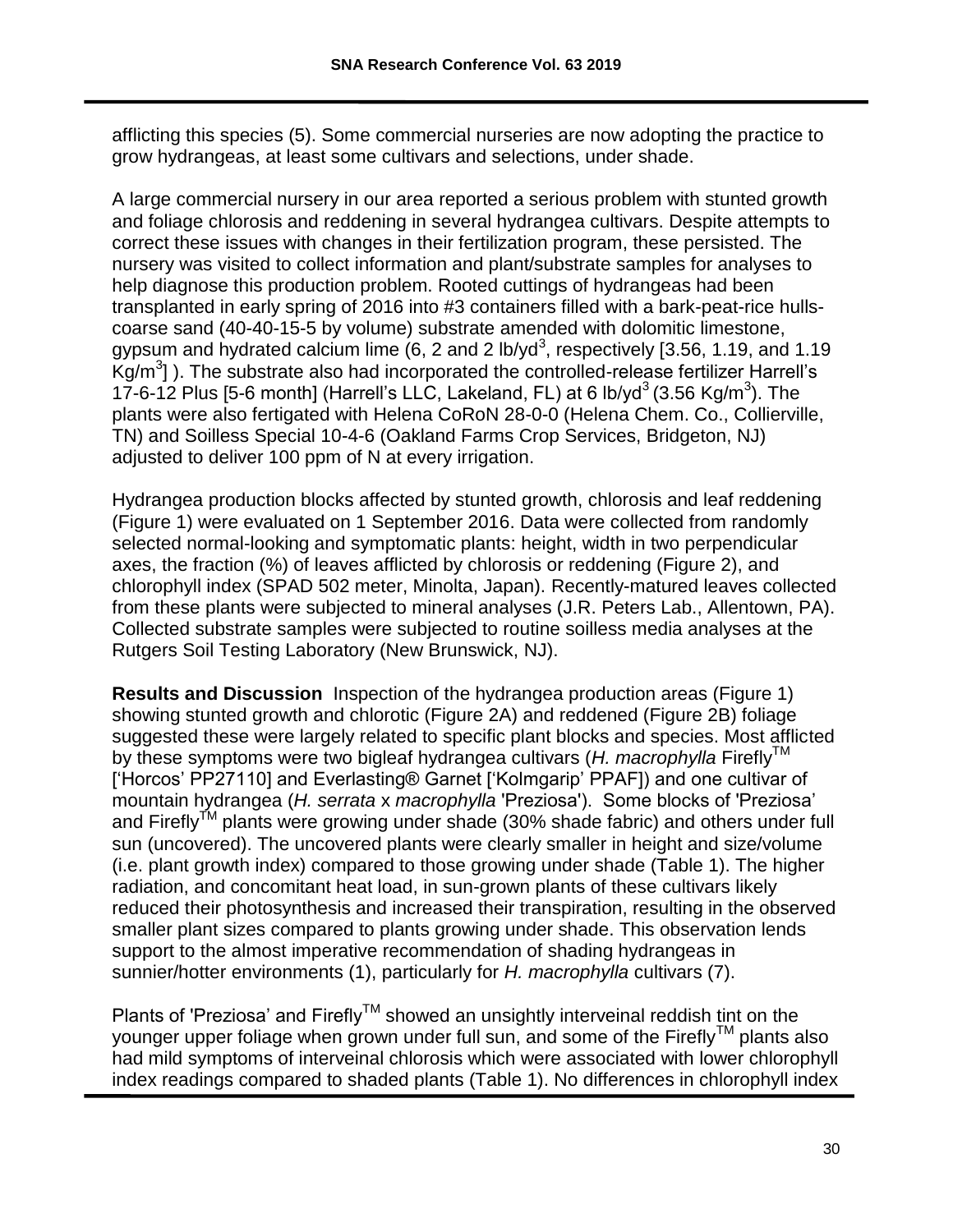readings where observed between shade- and sun-grown 'Preziosa' plants. It is hypothesized that the reddish coloration in sun-grown plants is likely an overproduction of anthocyanin pigments in young leaves as a photoprotective response to a higher UVradiation incidence compared to the plants growing under shade (9). Low temperatures and nutrient deficiencies (3, 4, 9) can also result in an enhanced foliar anthocyanin production, but the former was ruled out as these hydrangea crops were still growing in the hot days of summer. The mineral nutrient profile in leaves of sun- and shade-grown 'Preziosa' plants was similar (Table 2). On the other hand, while the Firefly<sup>TM</sup> plants had similar foliar concentrations of most mineral elements under shade and sun, there were distinctive 8% and 28% reductions in iron (Fe) and manganese (Mn), respectively, in leaves of sun-grown plants (Table 2). These reduced foliar levels of Fe and Mn in sungrown Firefly<sup>TM</sup> plants certainly correlate with their lower chlorophyll indexes (Table 1), and the observed mild chlorosis in some of these plants. Iron foliar concentrations lower than 50 mg/kg have been previously reported to be associated with mild chlorosis symptoms in florist hydrangeas (3). Unfortunately substrate samples were not collected for this cultivar, whose chemical analyses might have yielded clues as to the concentration and/or availability of these Fe and Mn micronutrients in relation to the sun and shade production environments.

A range of chlorosis symptoms was prevalent in a shaded production block of Garnet® hydrangeas (Figure 2A). The increased severity (none, mild, severe) of the chlorosis symptoms was reflected in significant reductions in foliage chlorophyll levels and growth parameters (Table 1). The reductions in plant size were inversely related to increases in the foliar concentration of all macronutrients and most micronutrients (Table 2), a common observation in stressed plants. However, foliage Fe and Mn concentrations decreased along with the reductions in chlorophyll levels and plant growth (Table 1). The substrate of the most chlorotic Garnet® plants showed pH levels approaching or exceeding 6 (Table 3). The concentration of substrate macronutrient ions showed an increasing trend with the severity of chlorosis symptoms, but with the exception of phosphorous (P), their overall values, along with the overall fertility of the substrate assessed by electrical conductivity (EC), were below the suggested optimum ranges (Table 3). Among the micronutrients, the substrate concentrations of Fe, Mn and Zn were diagnosed as below their suggested ranges in the plants showing the most severe chlorosis symptoms. An accidental over-application of liming amendments in some substrate batches was the likely causal agent for the higher substrate pH levels ( $\geq 6$ ), significantly reduced concentrations of Fe, Mn and Zn in the substrate, and reduced assimilation of Fe and Mn in the foliage of the most chlorotic Garnet® plants. An informal, non-destructive assessment of root vigor and condition in "normal" and symptomatic plants, showed significantly smaller root systems in the chlorotic plants, along with a larger volume of substrate showing wetter (saturated/waterlogged) conditions. Excessive irrigation has been previously reported as a causal agent to the incidence of root rot, reduced micronutrient (mainly Fe) uptake and the development of significant yellowing and chlorosis in nursery-grown bigleaf hydrangeas (2, 6).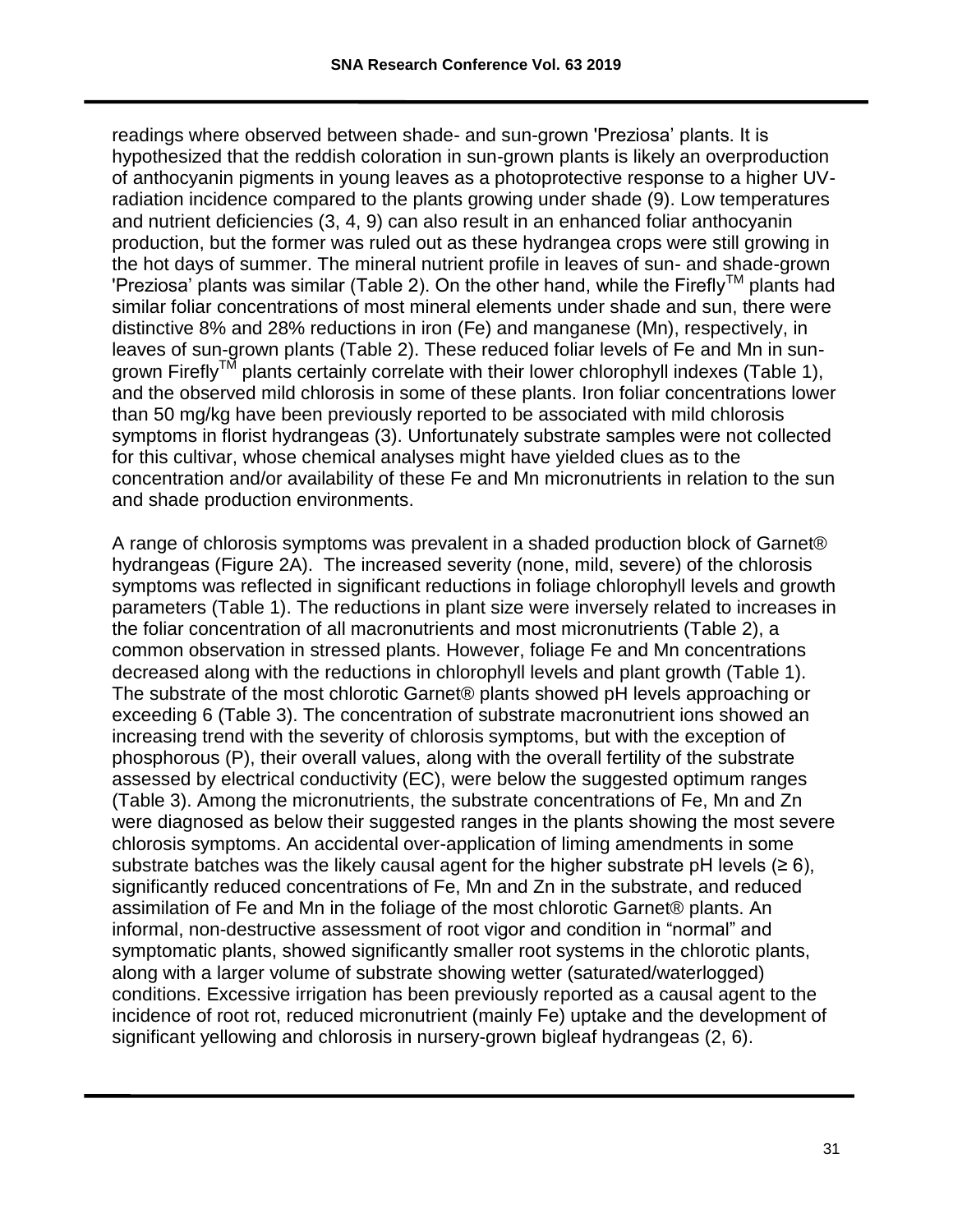## **Literature Cited**

- 1. Dirr, M. 2009. Manual of Woody Landscape Plants: Their Identification, Ornamental Characteristics, Culture, Propagation and Uses. Stipes Publishing LLC, Champaign, IL.
- 2. Fulcher, A., J.S. Owen and A. LeBude. 2016. Hydrangea Production: Speciesspecific Production Guide. University of Tennessee Extension Publication PB 1840-B
- 3. Landis, H. and B. Whipker. 2017. Hydrangea nutrition: Upper leaf interveinal chlorosis. E-Gro Alert. Vol 6, No. 14 (March 2017), 4p.
- 4. Landis, H., J. Henry and B. Whipker. 2017. Hydrangea nutrition: Lower leaf purpling (phosphorus deficiency). E-Gro Alert. Vol 6, No. 15 (March 2017), 4p.
- 5. Li, Y., M.T. Windham, R.N. Trigiano, S.M. Reed, J.M. Spiers, and T.A. Rinehart. 2008. Effects of shading on Cercospora leaf spot in bigleaf hydrangea. Proc. Southern Nursery. Assoc. Res. Conf. 53: 379-380.
- 6. Midcap, J.T, and T.E. Bilderback. 2002. Evaluating hydrangea production with improved substrates. Center for Applied Nursery Research Report. Dearing, GA. <http://www.canr.org/pastprojects/2002014.pdf>
- 7. Owen, J.S., A. Fulcher, A. LeBude and M. Chappell. 2016. Hydrangea Production: Cultivar Selection and General Practices to Consider when Propagating and Growing Hydrangea. University of Tennessee Extension Publication PB 1840-A.
- 8. U.S. Dept. of Agriculture, National Agricultural Statistics Service (USDA-NASS). 2015. The 2014 Census of Horticultural Specialties. Volume 3, Special Studies, Part 3. AC-12-SS-3.
- 9. Zhu, H., T.J. Zhang, P. Zhang and C.L. Peng. 2016. Pigment patterns and photoprotection of anthocyanins in the young leaves of four dominant subtropical forest tree species in two successional stages under contrasting light conditions. Tree Physiology 36:1092–1104.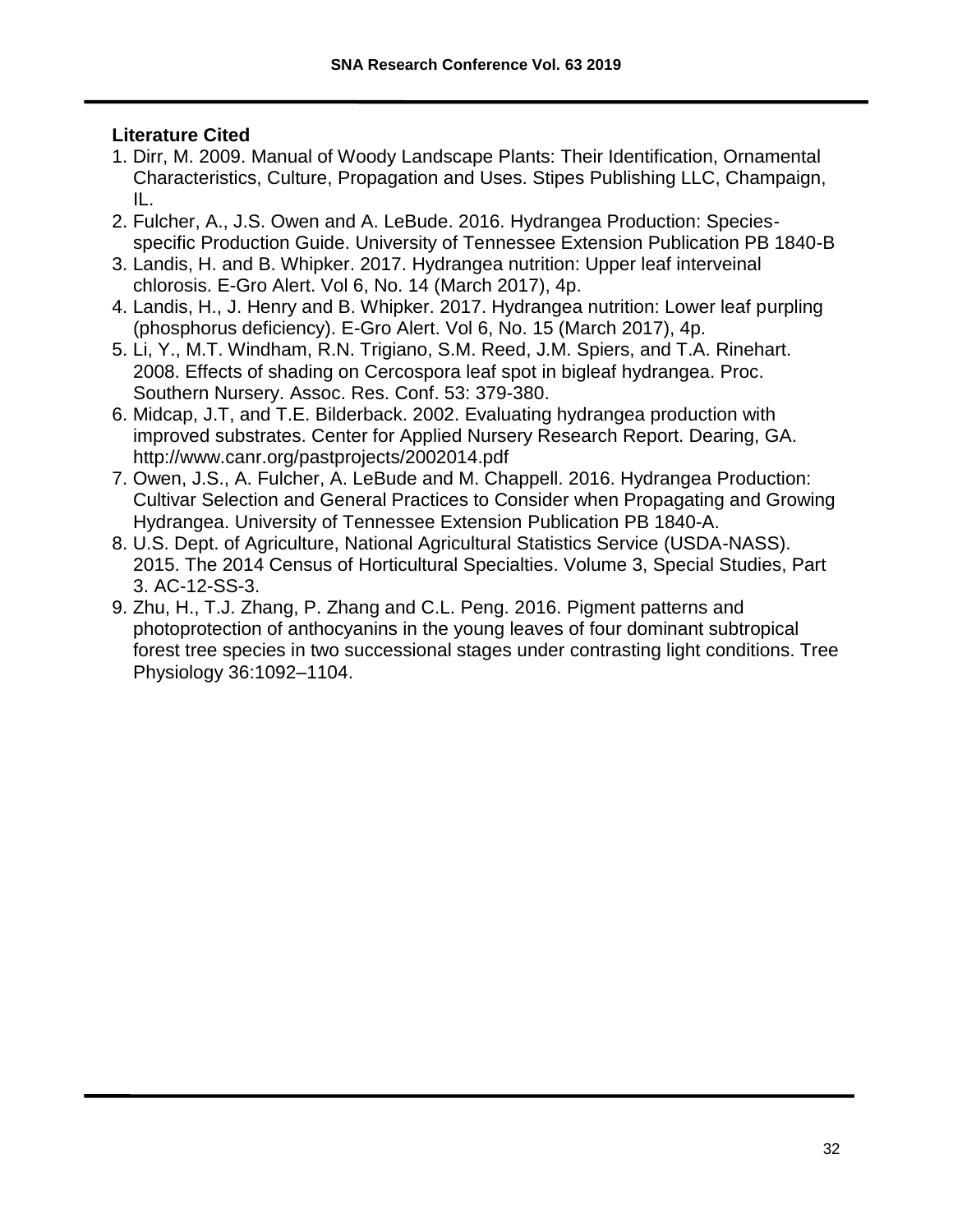| Table 1. Growth measurement and foliage quality assessments in hydrangea cultivars        |
|-------------------------------------------------------------------------------------------|
| growing in a commercial nursery. Data are means of three plants $(n=3)$ for each cultivar |
| and production area (shaded or full sun).                                                 |

| Cultivar       | Cover <sup>x</sup> | % Leaves<br>with<br>symptoms | Chlorophy<br>II Index<br>(SPAD) | Height<br>(cm) | Plant<br>Growth<br>Index $z$ | <b>Notes</b>          |
|----------------|--------------------|------------------------------|---------------------------------|----------------|------------------------------|-----------------------|
| 'Preziosa'     | Shade              | $\overline{2}$               | 63.7                            | 39             | 53                           | Foliage               |
|                | Sun                | 63                           | 63.5                            | 30             | 40                           | reddening             |
|                | Shade              | 6                            | 47.1                            | 25             | 34                           | Foliage reddening     |
| $Firefly^{TM}$ |                    |                              |                                 |                |                              | and mild chlorosis in |
|                | Sun                | 68                           | 29.5                            | 18             | 22                           | some                  |
|                | Shade              | $\overline{0}$               | 64.0                            | 22             | 38                           | Varying               |
| Garnet ®       | Shade              | 55                           | 35.5                            | 18             | 29                           | degrees of            |
|                | Shade              | 90                           | 19.0                            | 15             | 21                           | chlorosis             |

<sup>x</sup> Some of the production beds had 30% shade (black) fabric overlaid on top of the Quonset structures. The rest were uncovered (i.e. full sun).

<sup>y</sup> The predominantly observed aesthetic symptoms are listed in the last column (Notes).

 $2^{7}$  Calculated as (height + width 1 + width 2) / 3, with measurements taken in cm.

| $p$ ianto ( $p = 0$ ) for each cuitivar and production area (originated or full surf). |                     |     |             |     |     |    |    |                 |    |                |
|----------------------------------------------------------------------------------------|---------------------|-----|-------------|-----|-----|----|----|-----------------|----|----------------|
| Shade                                                                                  | N                   | P   | Κ           | Ca  | Mg  | Fe | Mn | Β               | Zn | Cu             |
| (% leaves<br>w/symptoms) ×                                                             |                     |     | (% dry wt.) |     |     |    |    | (mg/kg dry wt.) |    |                |
|                                                                                        | 'Preziosa'          |     |             |     |     |    |    |                 |    |                |
| Shade (2)                                                                              | 2.9                 | 0.2 | 1.5         | 0.8 | 0.3 | 67 | 67 | 27              | 17 | 3              |
| (63)<br>Sun                                                                            | 2.5                 | 0.2 | 1.6         | 0.9 | 0.4 | 67 | 57 | 31              | 20 | 3              |
|                                                                                        | $Firefly^{TM}$      |     |             |     |     |    |    |                 |    |                |
| Shade (6)                                                                              | 2.8                 | 0.2 | 1.9         | 0.9 | 0.4 | 48 | 39 | 34              | 20 | 5              |
| Sun (68)                                                                               | 3.0                 | 0.3 | 2.0         | 1.1 | 0.4 | 44 | 28 | 32              | 20 | 4              |
|                                                                                        | Garnet <sup>®</sup> |     |             |     |     |    |    |                 |    |                |
| Shade (0)                                                                              | 2.6                 | 0.2 | 1.2         | 1.1 | 0.3 | 74 | 62 | 34              | 30 | $\overline{2}$ |
| Shade (55)                                                                             | 2.7                 | 0.3 | 1.4         | 1.2 | 0.4 | 59 | 51 | 41              | 32 | 3              |
| Shade (90)                                                                             | 3.4                 | 0.4 | 2.0         | 1.6 | 0.6 | 48 | 27 | 56              | 33 | 3              |

Table 2. Nutrient concentrations in leaf tissues of commercially-grown hydrangea cultivars showing varying degrees of chlorosis and reddening. Data are means of three plants (*n*=3) for each cultivar and production area (shaded or full sun).

 $\overline{X}$  Some of production beds had 30% shade cover; the rest were in full sun. The numbers in parentheses denote the % of leaves observed with reddening and/or chlorosis symptoms (see text and Table 1 for more details).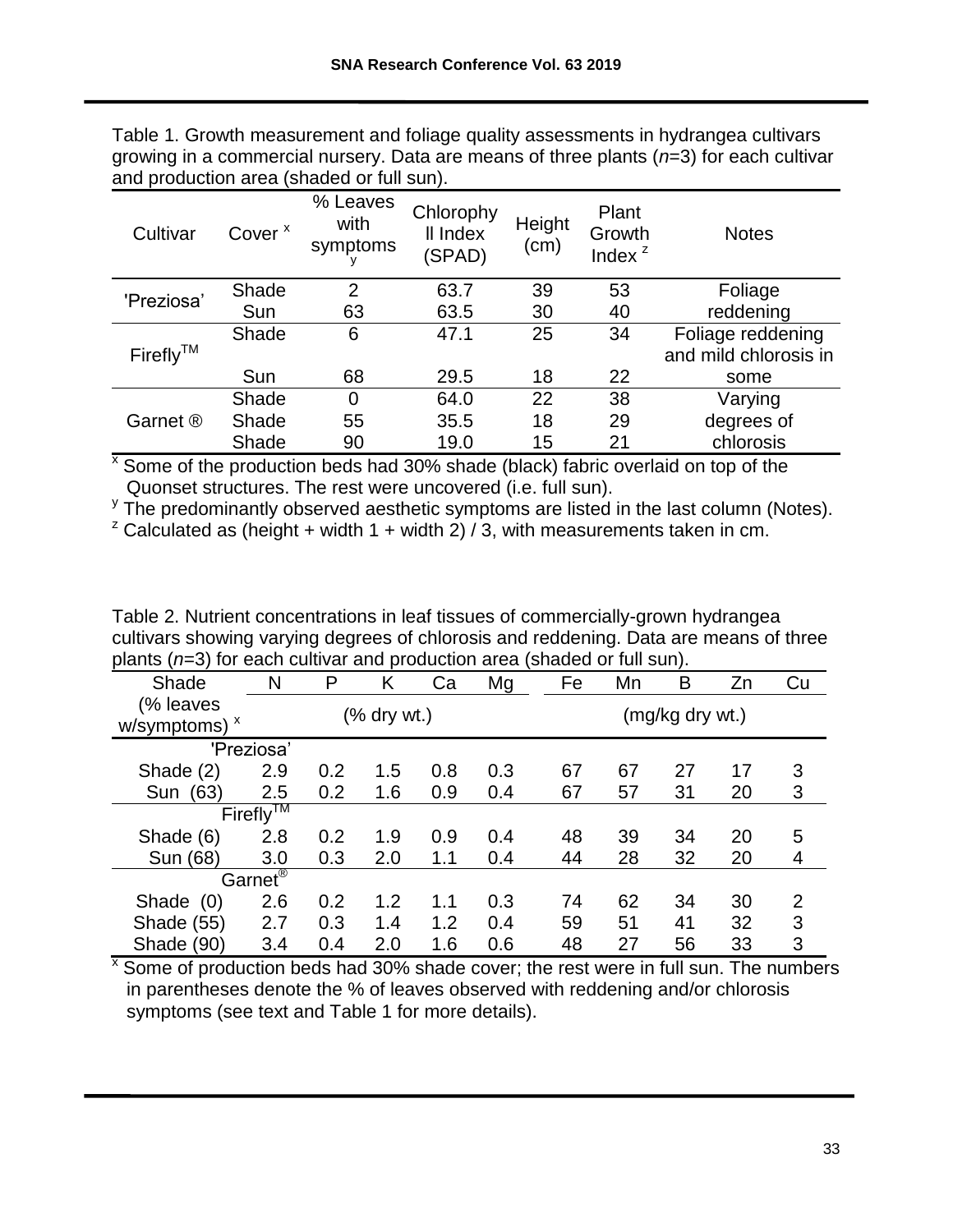Table 3. Chemical properties of substrate collected from the center core of commercially-grown Garnet® hydrangea plants showing varying degrees of chlorosis. Data are means of three plants (*n*=3).

| % Leaves with<br>chlorosis <sup>x</sup> | pH            | EC<br>(dS/m)   | N <sup>y</sup>   |         |           | Cа  | Mg | Fe       | Mn         | Zr        | Cu            |
|-----------------------------------------|---------------|----------------|------------------|---------|-----------|-----|----|----------|------------|-----------|---------------|
|                                         | 4.8           | 0.35           | 23               |         | 27        |     |    | 0.33     | 0.10       | 0.07      | 0.04          |
| 55                                      | 4.9           | 0.43           | 33               |         | 31        | 23  | 14 | 0.34     | 0.17       | 0.08      | 0.06          |
| 90                                      | 6.1           | 0.69           | 47               |         | 46        | 41  | 27 | 0.11     |            | 0.07      | 0.02          |
| Optimum Range                           | 5.2<br>$-5.8$ | 3.5<br>$2.0 -$ | 200<br>$100 - 4$ | $6 - 9$ | 150 - 250 | 200 | 70 | 0.3<br>⌒ | $0.02 - 3$ | $0.3 - 3$ | $0.005 - 0.5$ |

 $^x$  The severity of the chlorosis symptoms can be appreciated in Figs. 1 and 2. All plants from the cultivar Garnet $^{\circledR}$  were growing under 30% shade cover.

 $\frac{y}{y}$  All ion concentrations in mg/L. Nitrogen as nitrate-N.

<sup>z</sup> Optimum values for peat-based substrates (Guidelines from Rutgers Soil Testing Laboratory).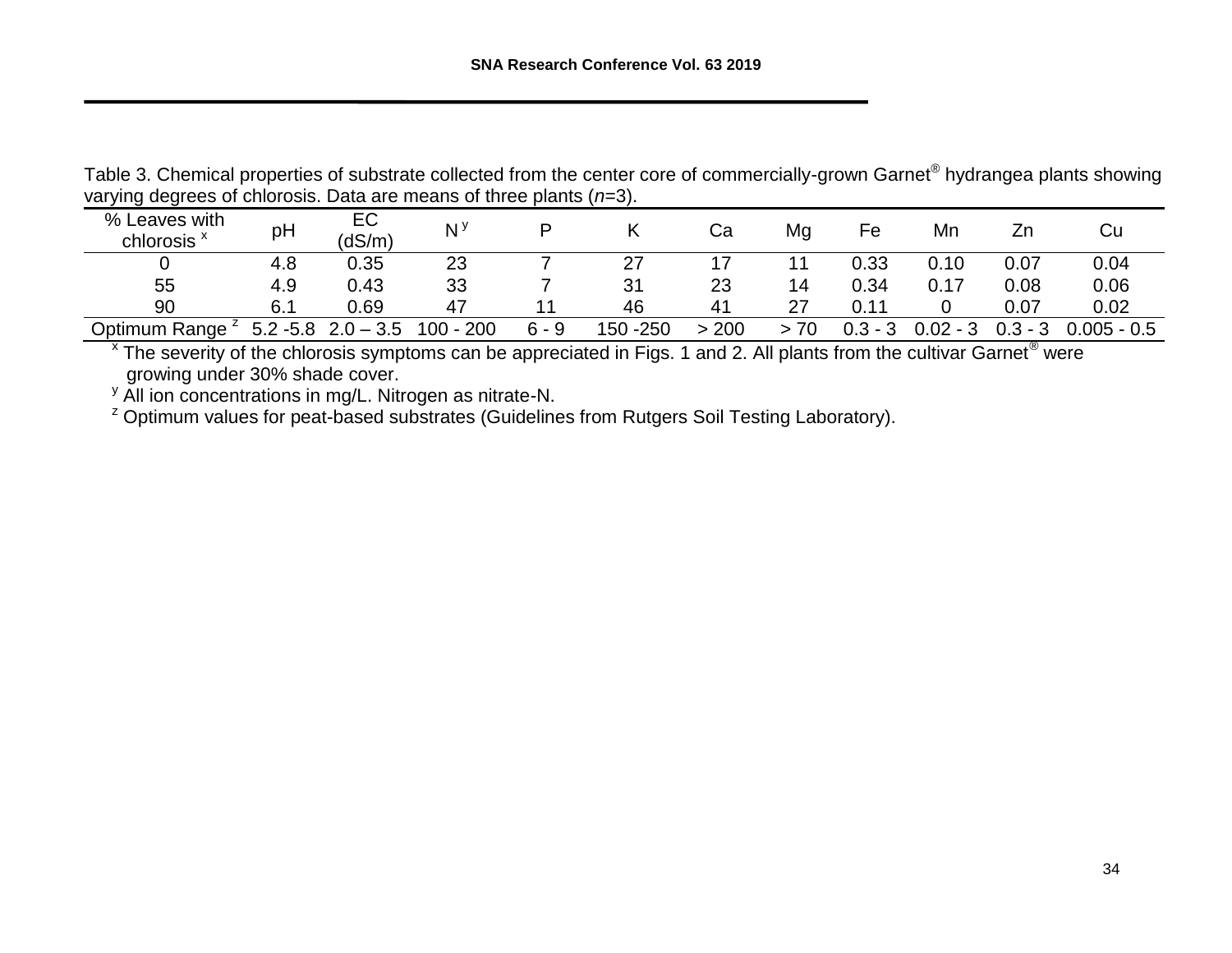

Figure 1. Overview of a hydrangea crop at a commercial nursery production with plants showing varying degrees of chlorosis.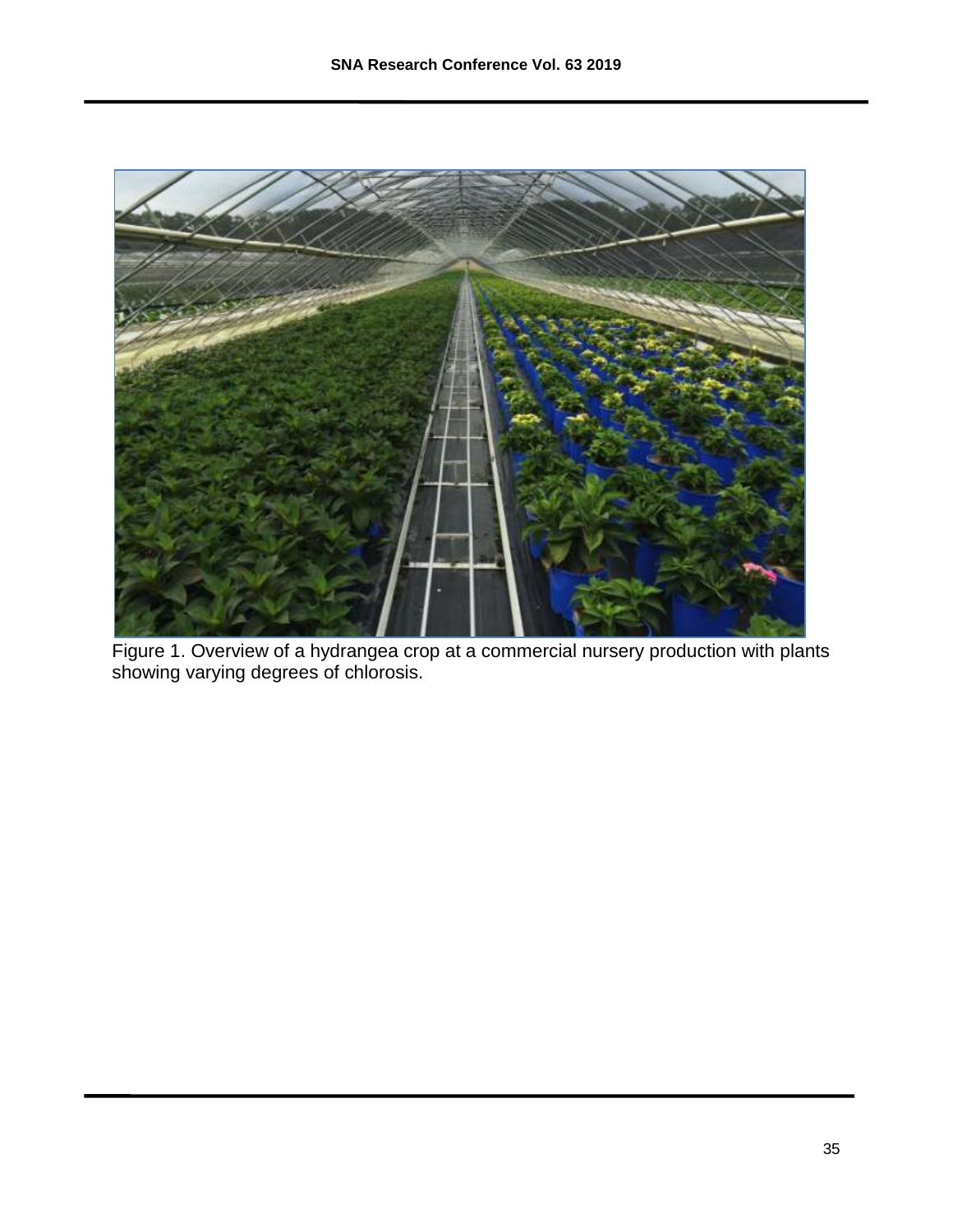

Figure 2. Hydrangea plants displaying increasing levels of leaf tissue chlorosis (**A**; cultivar Garnet® growing in 30% shade) and reddening (**B**; cultivar 'Preziosa' growing in full sun [left] and 30% shade [right]).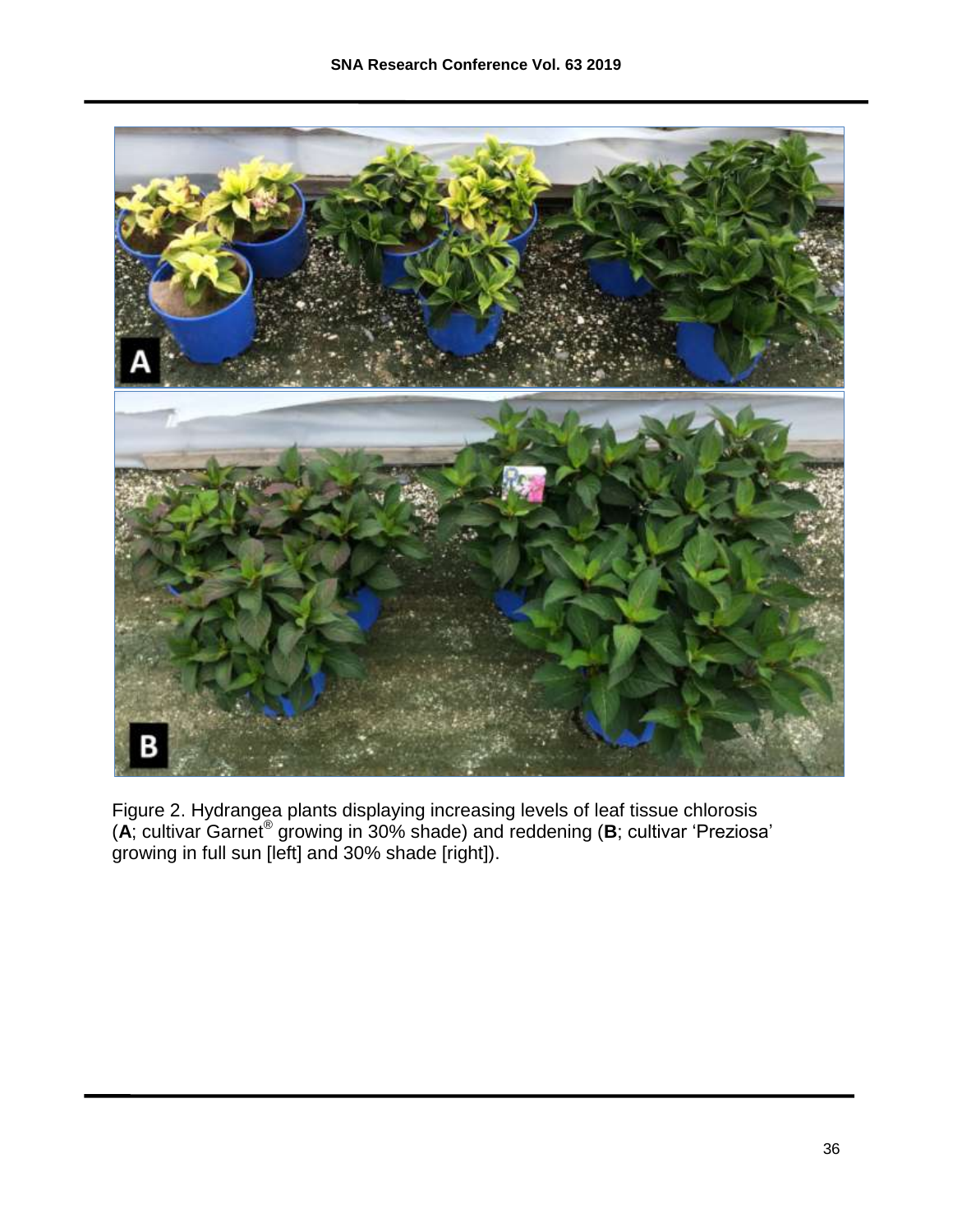## **Effects of Lime and Fertilizer Rate on Growth of Citrus Rootstock,**  *Poncirus trifoliata* **var.** *monstrosa* **'Flying Dragon'**

Jeremy M. Pickens and John W. Olive

Auburn University, Ornamental Horticulture Research Center Mobile, AL 36608

Pickejm@auburn.edu

**Index Words** Controlled release fertilizer, nursery production, substrate amendments

**Significance to the Industry** Combinations of three top dress rates of Osmocote 18-5- 8 (12-14 months) and three rates of dolomitic limestone were evaluated over 55 weeks of production. Results indicate no difference in stem diameter for rates over the medium labeled rate (21 g). A decrease in stem diameter was observed as lime rate increased. Six lb $\cdot$ yd<sup>-3</sup> (3.5 kg $\cdot$ m<sup>-3</sup>) of pulverized dolomitic lime produced the largest stem diameters. More work is needed to determine if budded plants would perform similarly.

**Nature of Work** The primary citrus for both commercial and yard trees for the northern Gulf Coast is the satsuma (*Citrus unshiu* Marcovitch). Satsumas are typically budded onto trifoliate rootstock *Poncirus trifoliata*, with 'Rubidoux' as the most popular rootstock; however high density plantings favor the dwarf rootstock 'Flying Dragon' (1). Trifoliate rootstocks offer increased cold hardiness, and Phytophthora and nematode resistance. Many citrus nurseries utilize fertigation; however, the small citrus nurseries in Alabama solely utilize controlled release fertilizer (CRF). Through extension contacts and farm visits, a need was recognized for recommendations for fertilizer and lime rates for 'Flying Dragon' rootstock. Work on budded citrus trees has suggested little to no effect on growth from varying rates of CRF (4,5). A review of the literature yielded little information on the effect of fertilizer rate on container grown 'Flying Dragon' rootstock. A need for lime recommendations was established through observations of Mn toxicity in some citrus nursery crops and large containers with low container pH (<4.0 in some cases). We believed the low container pH to be a result of acidic well water with low alkalinity, ammonia based fertilizer and the fact that most of these crops were grown in the same substrate for more than a year. The objective of this study was to provide information that would lead to fertilizer and lime recommendations for container grown 'Flying Dragon' rootstock.

This study was conducted from 10/19/17 to 10/11/18 at the Ornamental Horticulture Research Station in Mobile, AL. A 2x3 factorial was utilized to investigate fertilizer, dolomitic lime rates and potential interactions. Fertilizer rates consisted of 21, 27 and 33 g of Osmocote® 18-5-8 (12 to 14 months) (Everris®) top-dressed at planting, with a repeated application at 294 days after potting (DAP). The 21 and 27 g represented the medium and high label rate. The 33 g rate was 6 grams over the high rate and was included because growers considered citrus to be a heavy feeder. Dolomitic limestone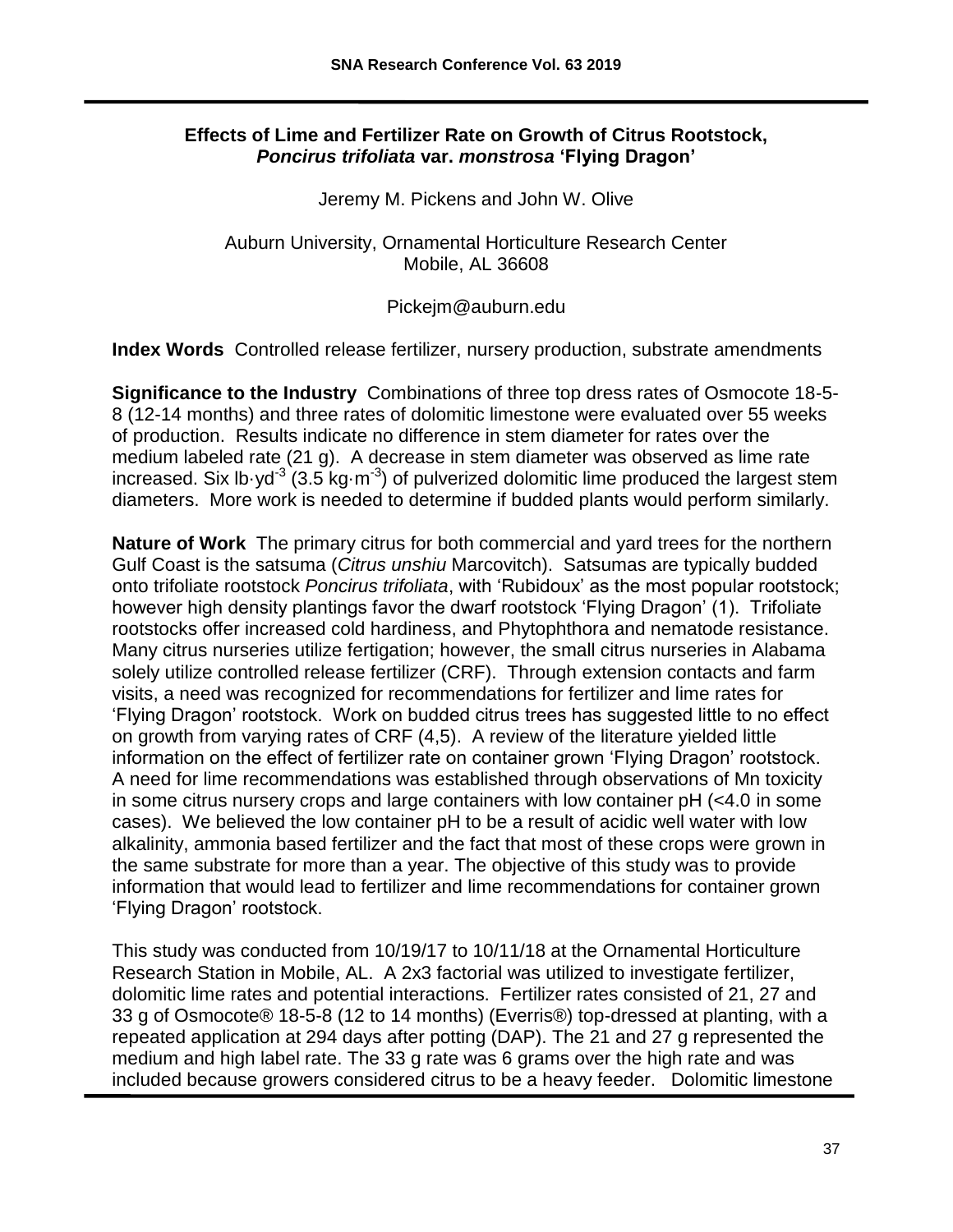(pulverized) factor included 6, 10 and 14 lb $\cdot$ yd<sup>-3</sup> (3.5, 5.9, 8.3 kg $\cdot$ m<sup>-3</sup>) rates. All treatments utilized 100% aged pine bark. Supplemented with a micronutrient package (Micromax®, Everris®) at the label rate of 1.5 lb·yd<sup>-3</sup> (0.9 kg·m<sup>-3</sup>). On August 18, 2017 seedlings of *Poncirus trifoliata* var. *monstrosa* 'Flying Dragon' were potted from 60 ml cell tubes (Ray Leach Cone-tainer™, Tangent OR) into trade gallon containers (3.4 l). Seedlings averaged 30 cm in height but were blocked by size to control for variability. Plants were arranged in a randomized complete block design under overhead irrigation. Well water pH averaged 5.0 but ranged between 4.5 and 5.5. Container leachates were generally taken biweekly. Stem diameter was measured at 1 in. (2.54cm) above the soil line and plant heights were taken at 196, 245 and 372 DAP. Fresh and dry shoot biomass was taken at 387 DAP. Data were analyzed using ANOVA where date was included as a factor for leachate analysis, stem diameter and height.

**Results and Discussion** At termination only the dolomitic lime rate had a significant effect on both fresh and dry shoot biomass. There was a quadratic trend with effects of lime rate on biomass, where the 10 lb $\cdot$ yd<sup>-3</sup> of lime produced the greatest shoot biomass. Dolomitic lime rates of 6 or 14 lb $\cdot$ yd<sup>-3</sup> decreased fresh shoot biomass by 4 and 12%, respectively when compared to the 10 lbs yd<sup>-3</sup> (Table 1).

For plant height, quadratic trends were observed for the interaction of fertilizer and lime for 21 and 27 g (Table 2). Plants receiving 21 g of fertilizer and 10 lb $\cdot$ yd<sup>-3</sup> of lime had the greatest plant height (54.2 cm) followed by 6 and 14 lb  $yd^3$  of lime (53.7 and 49.2 cm, respectively), representing 9.7% difference in plant height between the tallest and shortest plants. Plants grown using 27 grams of fertilizer performed best in plant height when 14 lb yd-3 of lime was used (54.2 cm), followed by 6 and 10 lbs yd<sup>-3</sup> of lime (53.2 and 49.7 respectively). There was a 8.7% difference between plants grown in 14 and 10 lbs yd<sup>-3</sup> of lime when 27 g of fertilizer was used. No differences were found between lime rates when 33 g of fertilizer was used (Table 2).

Stem diameter was only affected by lime rate and date (Table 3). There was a quadratic trend for stem diameter between 196 DAP (4/3/18) and 245 DAP (5/22/18); however, the trend was linear between 286DAP (7/2/18) and 372 DAP (9/26/18). At 372 DAP stem diameter decreased as the lime rate increased. There was a 4 and 8% difference in stem diameter between 6 lb $\cdot$ yd<sup>-3</sup> (10.6 mm) 10 and 14 lbs $\cdot$ yd<sup>-3</sup> (10.2 and 9.8 mm, respectively) at 372 DAP.

Container pH and EC were also subject to ANOVA with 3 (fertilizer rates) x 3 (lime rates) x 23 (leachate analysis). No interactions were found between fertilizer x lime, fertilizer x lime x date, but interactions were observed for fertilizer x date and lime x date (Figures 1 and 2). When sliced by date, fertilizer X date was significant for 30% of the sample dates were lime x date was significant 70% of the sample dates. Lime rates had the same effect on pH until 15 weeks after potting. It has been demonstrated that the effect of dolomitic lime on pH plateaus above 8 lbs yd<sup>-3</sup> (4.8 kg·m<sup>-3</sup>) due to the solubility (1. 2). This may suggest no benefit for dolomitic lime rates above 8 lb yd<sup>-3</sup>; however, higher rates may provide a longer residual buffering capacity as suggest by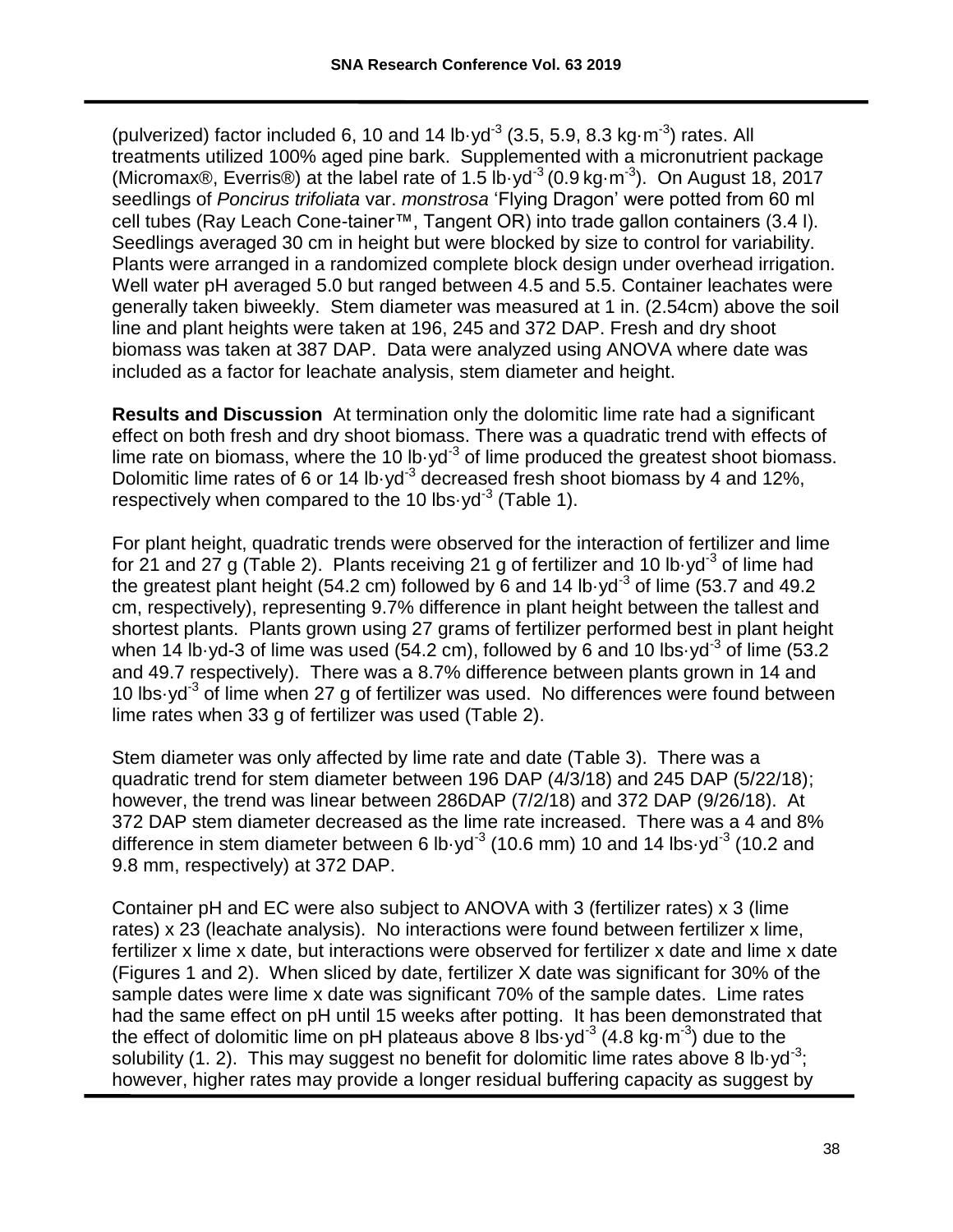Shreckhise et al. (9). This may be important in situations where low well water pH is an issue and/or plants are grown in the same container for over one year. In Figure 2, the pooled EC level drops and subsequently pH rises for all lime treatments. The rise in pH could be attributed to reduced ammonia and subsequently less nitrification (an acid producing process). When acidic conditions are reduced, pH may climb to levels that are out of range for some crops if high rates of dolomitic lime are used.

As previously mentioned, similar results have been found with container grown citrus and controlled release products (4, 5). Lack of response in growth has also been reported for fertigated containerized citrus under continuously fertigated N rates ranging from 25 to 200 ppm for a 12-month period (6) and 12.5 to 200 ppm for 26 weeks (7). Maust and Williamson (7) established a critical concentration of nitrogen in the medium solution to be 16 ppm, above which no increase in yield was realized for 'Hamlin' orange budded on Cleopatra mandarin and Carrizo citrange. The lack of response to increasing rates of controlled release products may be related to what has been described as episodic growth rhythms between shoot and roots of citrus (8). Nitrogen uptake has been correlated to various growth stages of some citrus species (3, 8). Coordinating fertilizer rate with shoot flushes may increase nutrient use efficiency when fertigated products are used.

Medium or moderate fertilizer rates may be best for 'Flying Dragon'. Increasing fertilizer rates beyond the medium rate significantly affected plant height but only for 21 and 27 g of fertilizer when interacted with varying rates of lime. While significant, this only translates into a difference of 9.7% and 8.7% between the smallest and largest plants. Fertilizer also had no significant effect on shoot biomass. Effects on stem diameter would be of the greatest interest to growers producing this crop; however, in this study stem diameter was unaffected by fertilizer rate. Increasing above the medium rate of the fertilizer used in this study would translate into an additional \$4800 per acre (assuming containers were jammed and a space utilization efficiency of 80%). Future studies should evaluate lower fertilizer rates. Results from this study also suggest using 6 lb $\cdot$ yd<sup>-3</sup> (3.5 kg $\cdot$ m<sup>-3</sup>) of pulverized dolomitic limestone may provide the best pH range for this crop. Future studies will focus on a wider range of fertilizer rates on budded trifoliate citrus to further improve fertilizer and lime recommendations for Satsuma nursery stock.

# **Literature Cited**

- 1. Altland, J.E., W. Zellner, and J.C. Locke. 2015. Substrate pH and butterfly bush response to dolomitic lime or steel slag amendment. J. Environ. Hort. 33:89-95.
- 2. Altland, J.E. and K.Y. Jeong. 2016. Dolomitic lime amendment affects pine bark substrate pH, nutrient availability and plant growth: A review. HortTechnology 26:565-573.
- 3. Chapman, H.D. and E.R. Parker. 1949. Weekly absorption of nitrate by young, bearing orange trees growing out of doors in solution cultures. Plant Physiol. 17:366-376.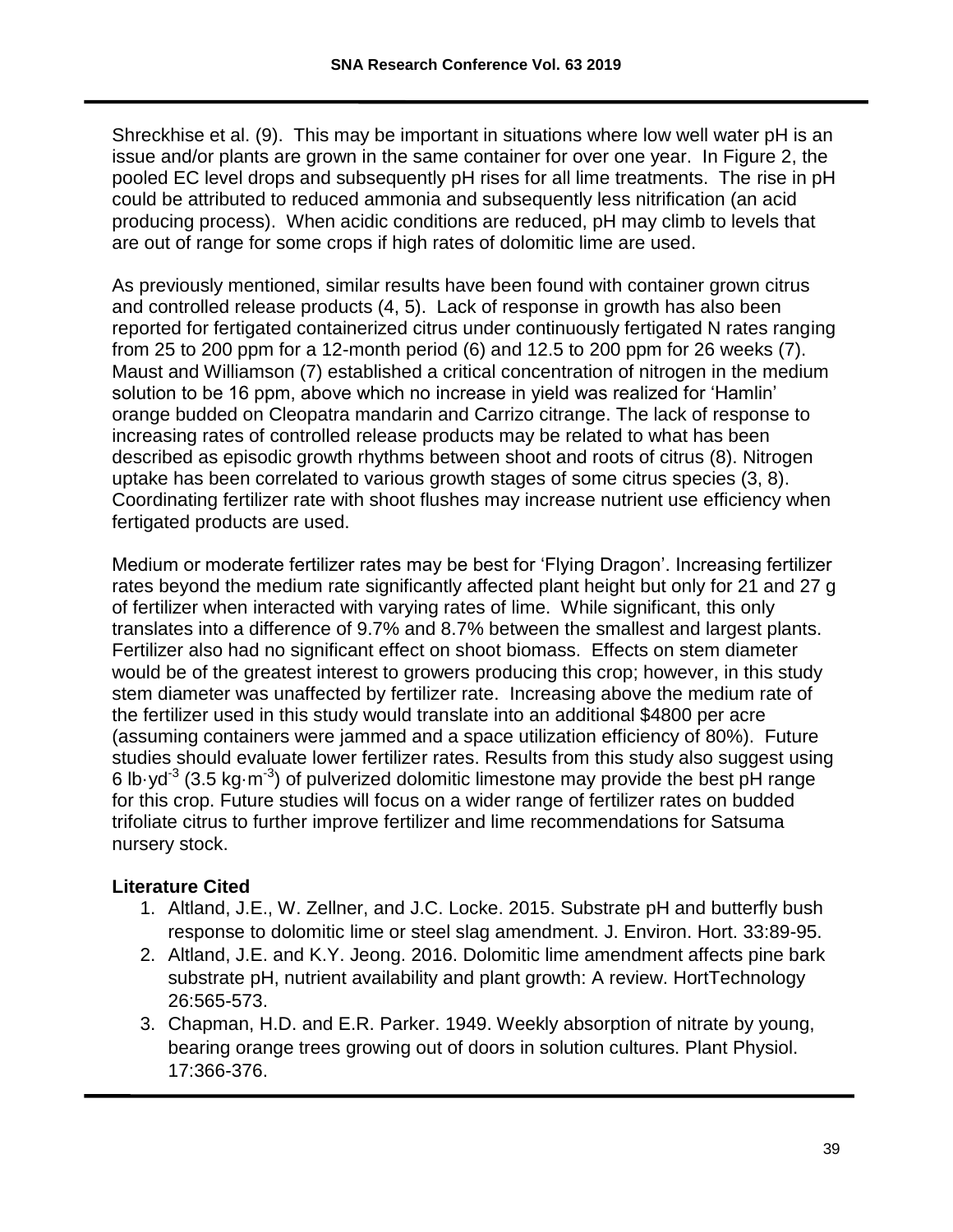- 4. Giriardi, E.A., F.A.A. Mourao Filho, C.C.D. Graf, and F.B. Olic. 2005. Influence of soluble and slow-release fertilizers on vegetative growth of containerized citrus nursery trees. J. of Plant Nutrition 28:1465-1480.
- 5. Gruber, B. Bhoman, K. Hancock, P. Kumar and J. Britt. 2013. Fertilizer and irrigation effects on the growth of potted citrus nursery trees. Citrus Industry September 2013: 14-17.
- 6. Lea-Cox, J.D. and I.E. Smith. 1990. Nitrogen nutrition of citrus nursery stock in pine bark substrates. HortScience 25:1161.
- 7. Maust, B.E. and J.G. Williamson. 1991. Nitrogen rate effect on growth of containerized citrus nursery plants. HortScience 26:136
- 8. Maust, B.E. and J.G. Williamson. 1994. Nitrogen nutrition of containerized citrus nursery plants. J. Amer. Soc. Hort. Scie. 119:195-201.
- 9. Shreckhise, J.H., J.S. Owens, and A.X. Niemiera. 2015. Predicting pH of sphagnum peat moss and pine bark substrate amended with ground and pulverized dolomitic limestone. Proc. South. Nurs. Res. Conf. 60:34-40.
- 10.Spiers, J.D., C.A. Jenda and B.S. Farrel. 2017. History of Gulf Coast citrus. HortScience 52:806-813.

|              | Fresh weight | Dry weight   |          |  |  |  |
|--------------|--------------|--------------|----------|--|--|--|
| <b>ANOVA</b> | $Pr$ > F     | ANOVA        | $Pr$ > F |  |  |  |
| <b>Block</b> | < 0.0001     | <b>Block</b> | < 0.0001 |  |  |  |
| Fert         | 0.1409       | Fert         | 0.1612   |  |  |  |
| Lime         | 0.0428       | Lime         | 0.0159   |  |  |  |
| FxL          | 0.5501       | FxL          | 0.337    |  |  |  |

Table 1. Effects of fertilizer and lime rate on fresh and dry shoot biomass.

|                   | <b>Shoot Biomass</b> |        |
|-------------------|----------------------|--------|
| Lime rate         |                      |        |
| (lbs/yd)          | Fresh $(g)$          | Dry(g) |
| 6                 | 60.9                 | 30.6   |
| 10                | 63.5                 | 31.4   |
| 14                | 55.6                 | 27     |
| Sign <sup>Y</sup> | ∩*                   | ่า∗    |

<sup>Z</sup>The lime main affect was significant at P < 0.05.  $\mathrm{Y}$ Significance (Sign.) quadratic (Q) trend using simple model regressions at P < 0.05 (\*).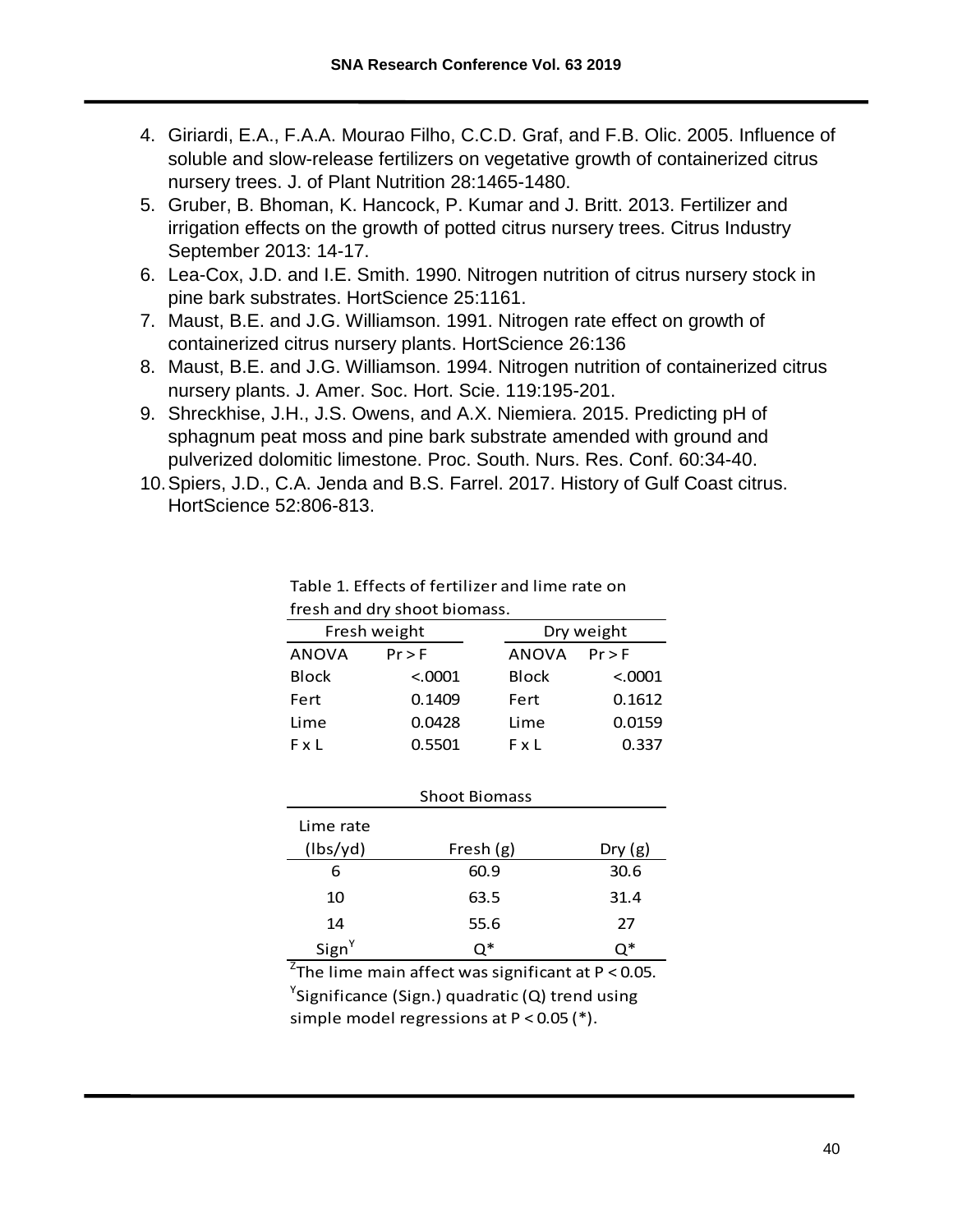| PIULUI TUUL SLUCK. |          |            |           |        |
|--------------------|----------|------------|-----------|--------|
| <b>ANOVA</b>       | $Pr$ > F | <b>DAP</b> | Date      |        |
| <b>Block</b>       | < 0.0001 | 0          | 9/19/2017 | 29.9   |
| Fert               | 0.9951   | 196        | 4/3/2018  | 37.8   |
| Lime               | 0.6207   | 245        | 5/22/2018 | 40.6   |
| FxL                | 0.0015   | 294        | 7/2/2018  | 61.1   |
| Days               | < 0.0001 | 387        | 9/26/2018 | 92.2   |
| F x D              | 0.5956   |            | Sign. $z$ | $Q***$ |
| $L \times D$       | 0.7333   |            |           |        |
| <b>FxLxD</b>       | 0.5119   |            |           |        |
|                    |          |            |           |        |

| Table 2. Effects of fertilizer and lime on plant height of 'Flying |  |
|--------------------------------------------------------------------|--|
| Dragon' root stock.                                                |  |

| Lime $\left(\frac{1}{y} \right)^{\gamma}$ |          |      |      |                    |  |  |  |  |  |
|-------------------------------------------|----------|------|------|--------------------|--|--|--|--|--|
| Fert $(g)$                                | 6        | 10   | 14   | Sign. <sup>y</sup> |  |  |  |  |  |
| 21                                        | 53.7 $W$ | 54.2 | 49.2 | Ο*                 |  |  |  |  |  |
| 27                                        | 53.2     | 49.7 | 54.2 | Q*                 |  |  |  |  |  |
| 33                                        | 49.3     | 55.2 | 52.3 | ΝS                 |  |  |  |  |  |
| Sign.                                     | ΝS       | ΝS   | NS   |                    |  |  |  |  |  |

<sup>Z</sup>Significant (Sign.) quadratic (Q) trend using simple regression  $\mathrm{Y}$ The fertilizer by lime interaction and the date main effect were

significant at P < 0.05.

 ${}^{\rm w}$ Plant height measured in cm.  $X$ Not significant (NS) or significant (Sign.) quadratic (Q) trends using qualitative/quantitative regression models at P < 0.05 (\*).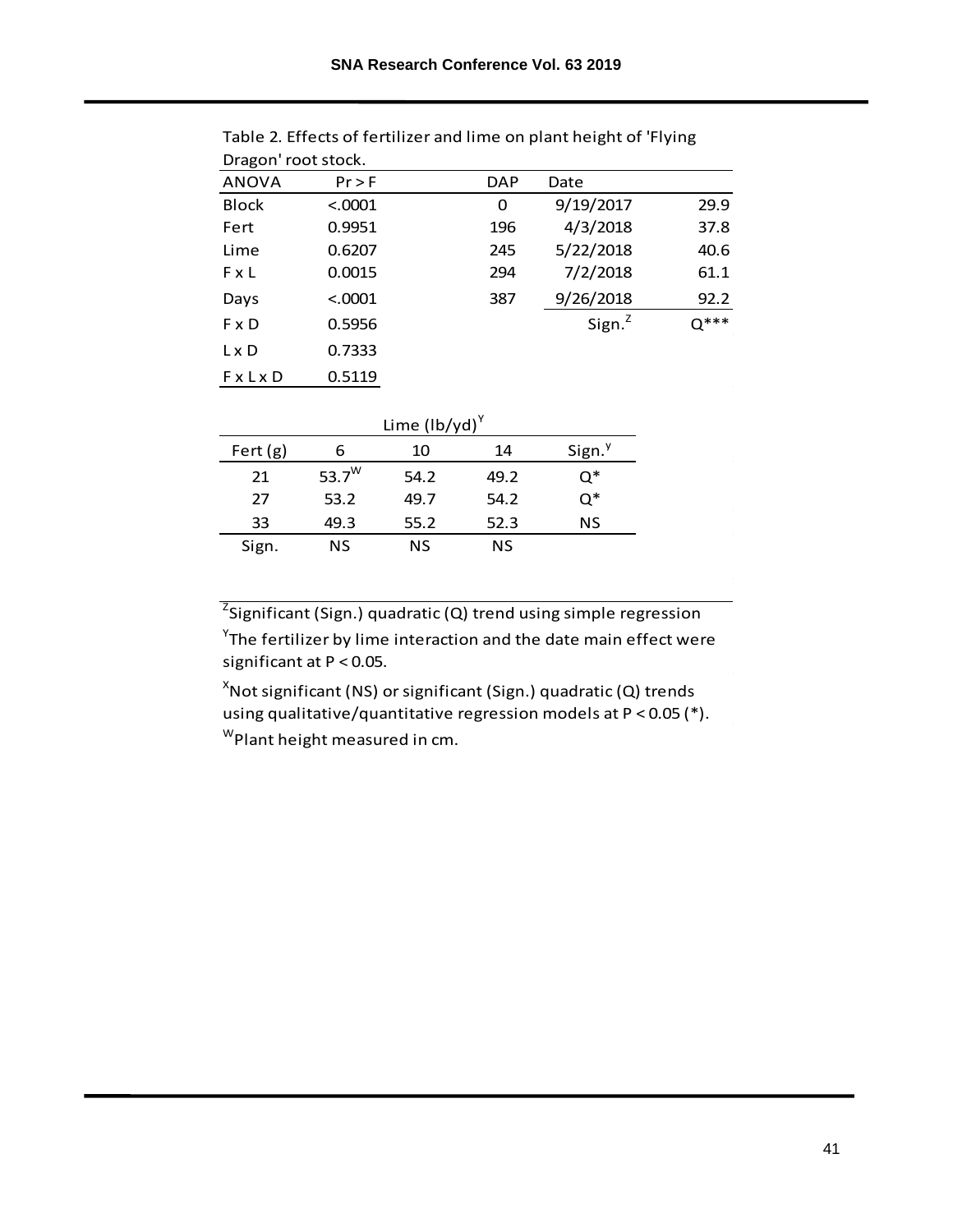| diameter. $2$ |                                |               |        |                    |  |  |  |
|---------------|--------------------------------|---------------|--------|--------------------|--|--|--|
| <b>ANOVA</b>  | $Pr$ > F                       |               |        |                    |  |  |  |
| <b>Block</b>  | < .0001                        |               |        |                    |  |  |  |
| Fert          | 0.1200                         |               |        |                    |  |  |  |
| Lime          | < .0001                        |               |        |                    |  |  |  |
| FxL           | 0.1808                         |               |        |                    |  |  |  |
| Days          | < .0001                        |               |        |                    |  |  |  |
| F x D         | 0.0681                         |               |        |                    |  |  |  |
| L x D         | 0.0002                         |               |        |                    |  |  |  |
| <b>FxLxD</b>  | 0.4994                         |               |        |                    |  |  |  |
|               |                                | Lime (lbs/yd) |        |                    |  |  |  |
| Date          | 6                              | 10            | 14     | Sign. <sup>Y</sup> |  |  |  |
| 9/19/2017     | $4.54^{\text{X}}$              | 4.61          | 4.53   | NS                 |  |  |  |
| 4/3/2018      | 4.99                           | 4.68          | 4.81   | $Q^*$              |  |  |  |
| 5/22/2018     | 6.85                           | 6.11          | 6.03   | Q*                 |  |  |  |
| 7/2/2018      | $L***$<br>7.50<br>8.35<br>7.97 |               |        |                    |  |  |  |
| 9/26/2018     | 10.60                          | 10.18         | 9.77   | $L^{**}$           |  |  |  |
| Sign.         | $Q***$                         | $Q***$        | $Q***$ |                    |  |  |  |

Table 3. Effects of fertilizer and lime on stem

<sup>Z</sup>The lime by date interaction was significant at P < 0.05. <sup>x</sup>Stem diameter measured in mm.  $Y$ Not significant (NS) or significant (Sign.) linear (L) quadratic (Q) trends using qualitative/quantitative regression models at P < 0.05 (\*), 0.01 (\*\*) or 0.001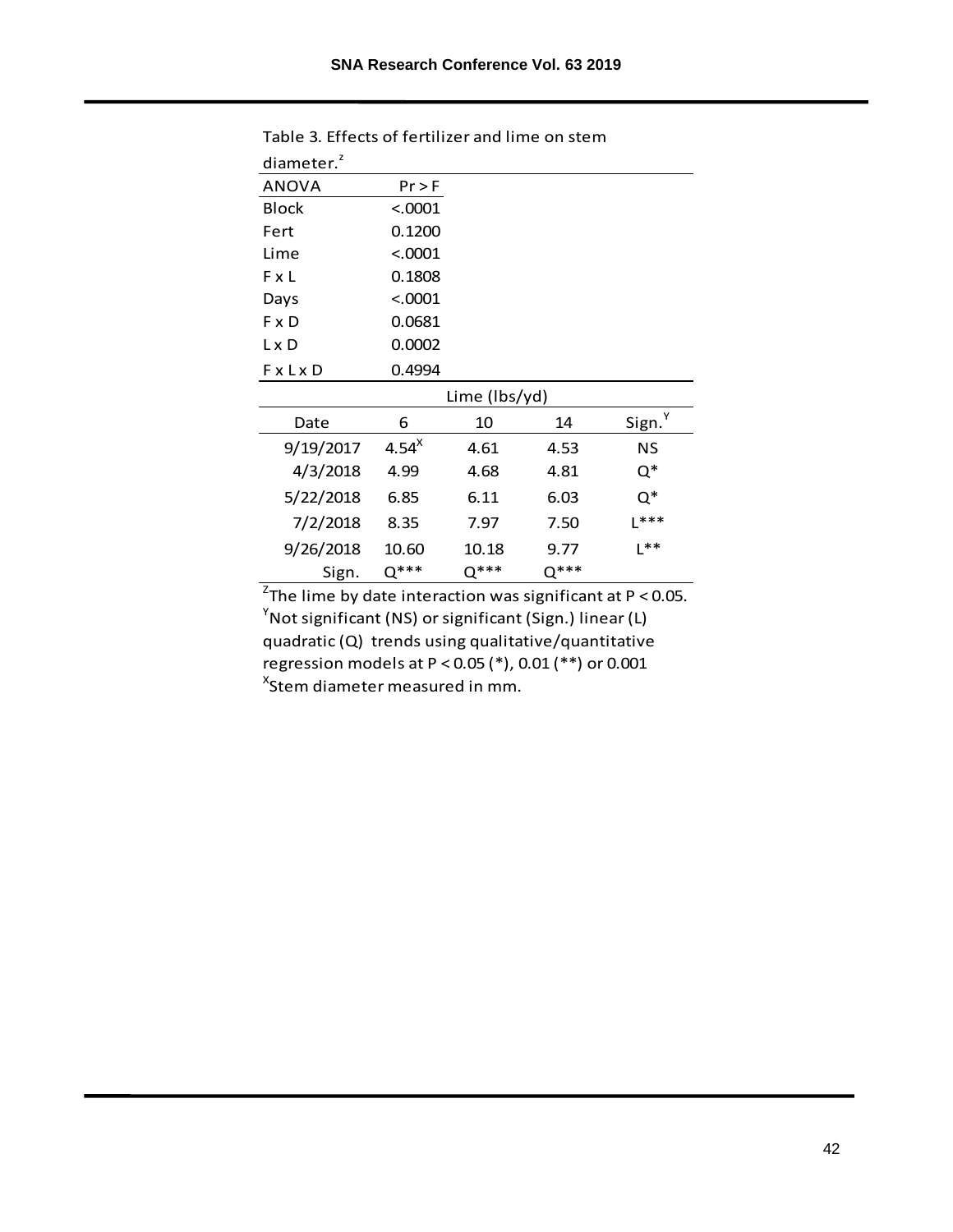

Figure 1. Effect of Fertilizer Rate\*Date on container pH



Figure 2. Effect of Lime Rate\*Date on container pH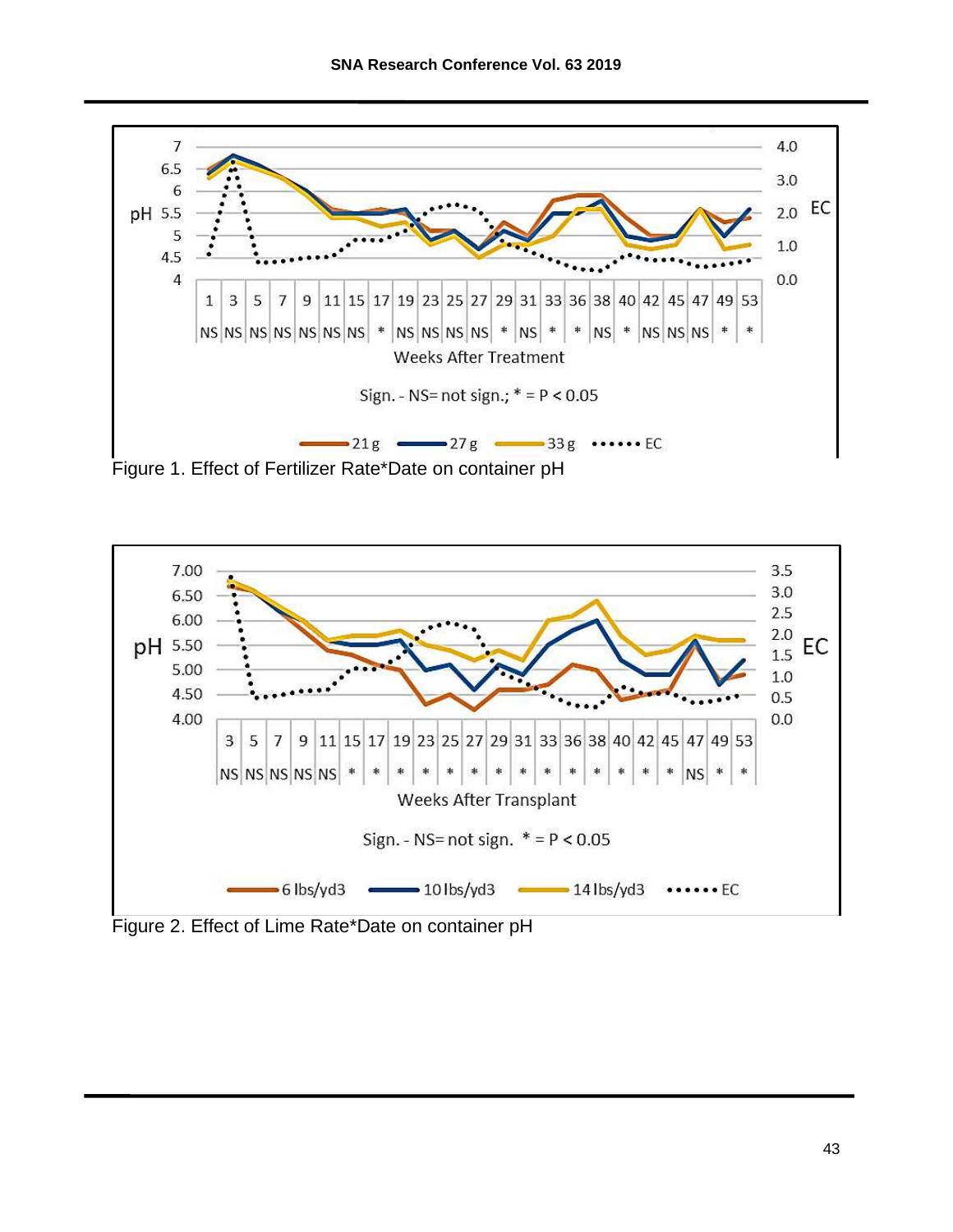## **Effects of Compost Substrates on Root Zone Temperature and Growth of 'Green Giant' Arborvitae**

Anthony L. Witcher<sup>1</sup> and Jeremy M. Pickens<sup>2</sup>

<sup>1</sup>Otis L. Floyd Nursery Research Center, Tennessee State University McMinnville, TN 37110

<sup>2</sup>Ornamental Horticulture Research Center, Auburn University Mobile AL 36608

awitcher@tnstate.edu

**Index Words** Thuja, container production, pine bark

**Significance to the Industry** Container grown nursery crops encounter extended periods of supraoptimal root zone temperatures (RZT) throughout the summer which have detrimental effects on plants. Implementing practices to moderate RZT will reduce plant stress leading to increased growth and healthier plants. Compost can be added to pine bark substrates for increased nutrient and water retention, but may provide other benefits such as buffering RZT. This study evaluated arborvitae growth and substrate temperature in two types of containers and compost amended substrates. White containers resulted in 14 to 33% larger plants when compared to plants grown in black containers. Root zone temperature remained above 38°C (100°F) for much longer in black containers (17.5%) compared to white containers (3.5%). Compost did not affect RZT, but a 10% compost amendment resulted in larger plants overall.

**Nature of Work** Composts have become readily accessible due to increased production and availability of various feedstocks such as municipal green wastes, vermicompost, and spent mushroom compost. Although the processing method and source material may differ, various types of compost can be utilized as a substrate amendment for container grown crops. The benefits of compost include increased water retention, enhanced nutrient availability, and potential disease suppressive properties due to increased microbial activity (1, 9). Compost can be a less expensive alternative to peatmoss while providing similar benefits as an amendment for pine park substrates (3, 6).

Root zone temperature in container grown crops can frequently exceed 54°C (129°F) during the summer months, but root growth of many nursery crops will cease at temperatures above 38°C (100°F) and roots can be permanently damaged at short-term exposure to temperatures above 46°C (115°F) (2, 4). Substrates store heat that has been converted from solar radiation captured from the substrate surface and container exterior, resulting in extended periods of supraoptimal RZT. A number of variables can affect RZT including substrate properties (components, porosity, and moisture content), container properties (color and type of material), and irrigation management (5).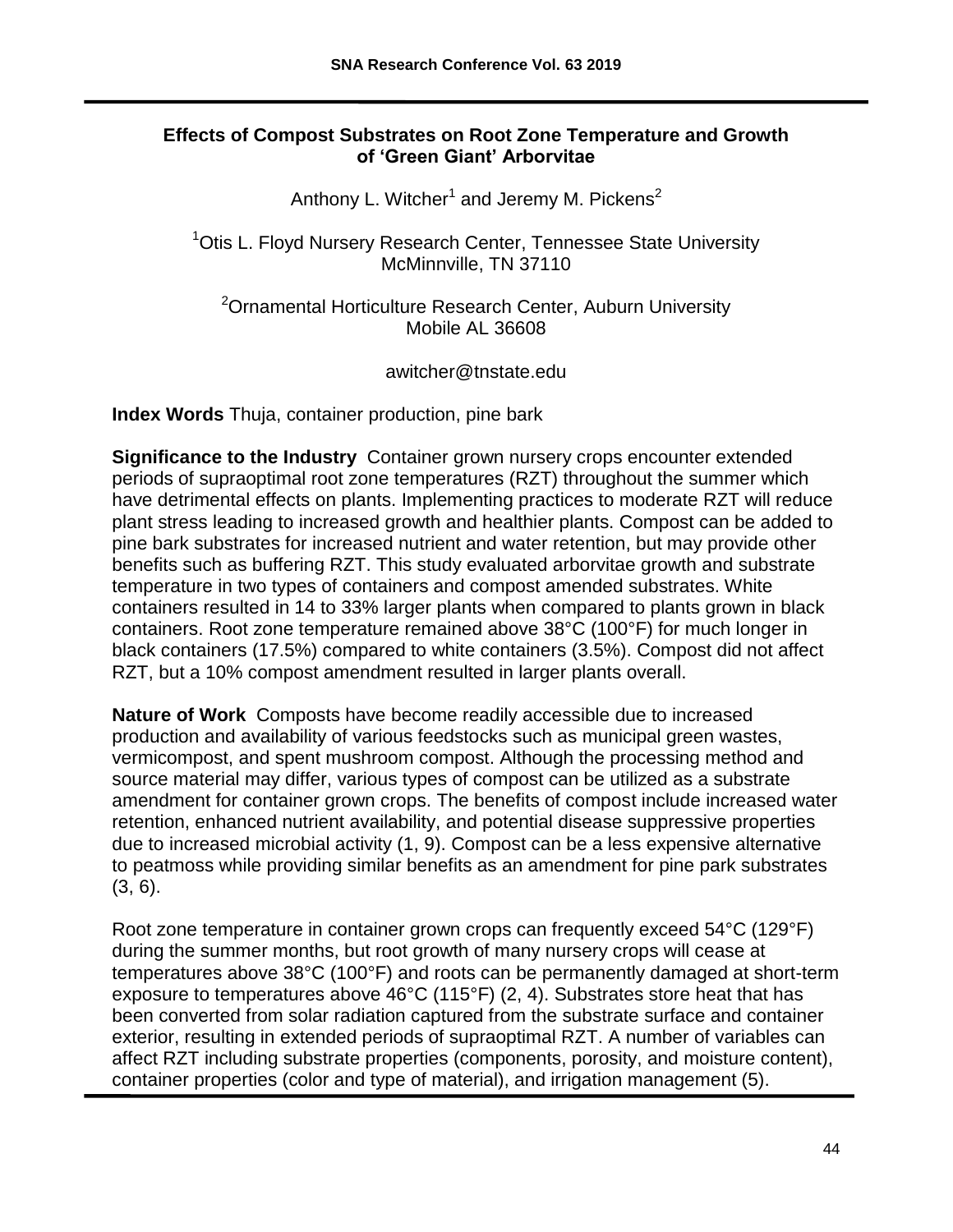Methods for reducing RZT include reduced spacing between containers, use of white and/or porous containers, and using substrates with greater thermal diffusion and moisture retention (2, 7). The objective of this study was to evaluate the effects of compost substrates and container color for buffering RZT and growth of 'Green Giant' arborvitae (*Thuja standishii x plicata* 'Green Giant').

The experiment was conducted at the Otis L. Floyd Nursery Research Center in McMinnville, TN. Two container types were evaluated in combination with three substrates (six total treatments; 12 replicates per treatment). Containers included black and white 3 gal (11.3 L) solid wall containers (Nursery Supplies Inc., Kissimmee, FL). Substrates included pine bark alone (PB) or combined (v:v) with compost (C; vermicompost, Silver Bait LLC, Coalmont, TN), PB:C (9:1) and PB:C (7:3). On May 8, 2018, liners (3 in. containers) of 'Green Giant' arborvitae were transplanted and containers were placed on a gravel pad arranged in a randomized complete block design.

Separate irrigation zones were used for each treatment to monitor and adjust irrigation application rates. Irrigation application volume for each treatment was adjusted throughout the study based on replacement of daily water use. Water was delivered to each plant with a dribble ring (15 cm diameter; Dramm Corp., Manitowoc, WI) fitted with a pressure compensated emitter (8 lph; Netafim USA, Fresno, CA). Decagon 5TM sensors and EM50 data loggers (Decagon Devices Inc., Pullman, WA) were used to measure and collect substrate temperature and volumetric water content. Sensors were positioned vertically approximately 1.7 in. (4.5 cm) from the container sidewall and placed below the substrate surface extending 4.3 in. (11 cm). The study was terminated 5 months after transplant (MAT; October 10, 2018) and plants were destructively harvested. Plant height and diameter were measured (1, 2, 3, 4, and 5 MAT) and growth index (GI) was calculated  $[(height + max width + perpendicular width)/3]$ . Height difference and GI difference were calculated by subtracting the initial and final measurements. Shoot dry weight (n=12) and root dry weight (n=12) were measured after being oven dried at 60°C for 5 days. Substrate pH and electrical conductivity (EC) were analyzed from leachate samples  $(n=4)$  collected  $(1, 2, 3, 4,$  and 5 MAT) using the Virginia Tech Pour-through Method. The percent of time roots were exposed to temperatures above critical thresholds (38 and 46°C; 100.4 and 114.8°F) reported by Ingram et al. (2) was calculated using the total number of data recordings for each day between 12 pm and 12 am.

All data were analyzed with linear models using the GLIMMIX procedure of SAS (Version 9.3; SAS Institute, Inc., Cary, NC). Differences between treatment means (simple and main effects) were determined using the Tukey method (*P* < 0.05).

**Results and Discussion** Plant height was similar for plants grown in black containers at 5 MAT, regardless of substrate (Table 1). In white containers, plant height was lowest in PB:C (7:3) but similar for in PB and PB:C (9:1). Within each substrate, plant height was 14% to 33% greater in white containers compared with black containers. At the end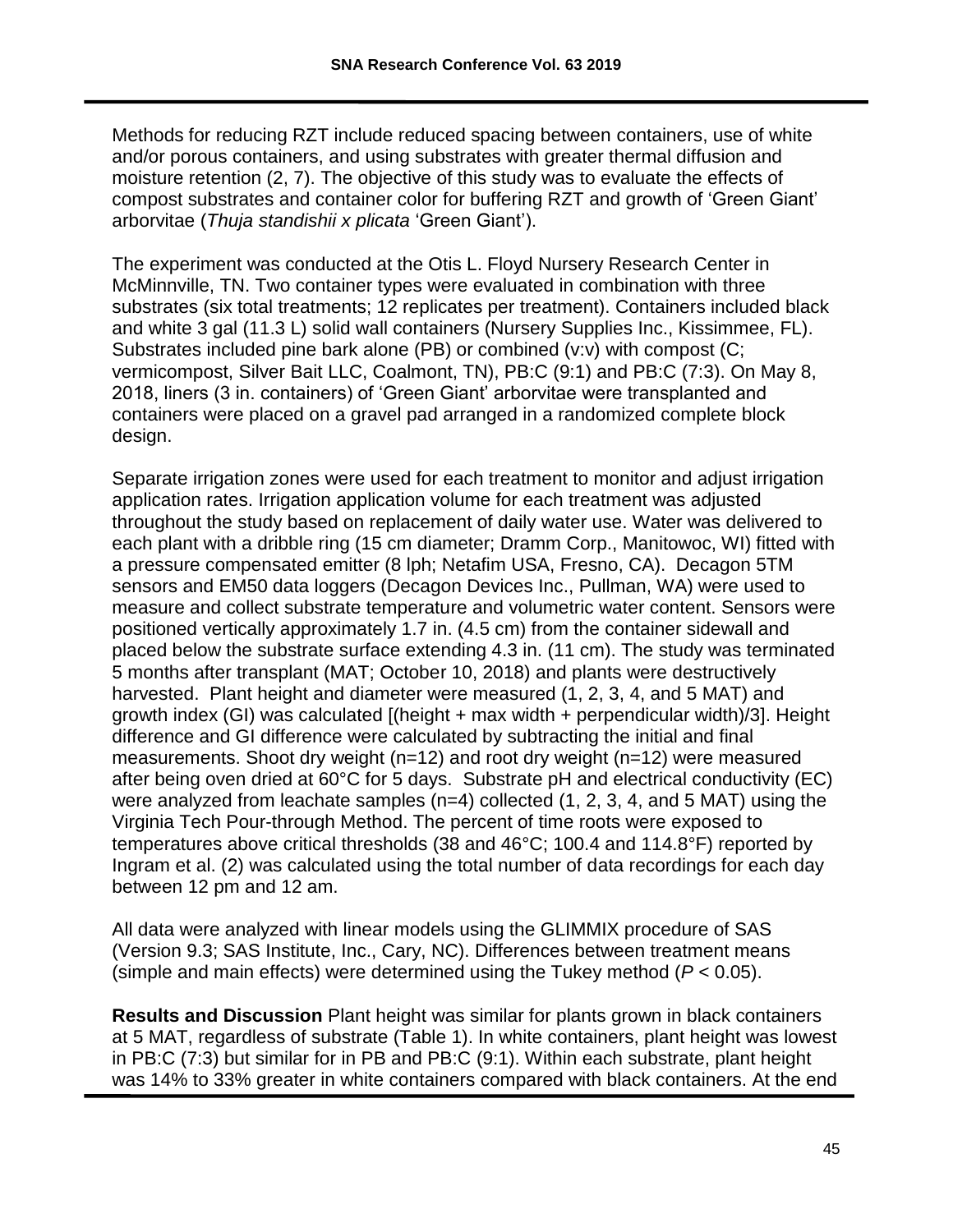of the study, the difference in height was over 1.7 times greater for plants in white containers compared with black containers. Plants in white containers also had greater final GI and over 1.5 times greater difference in GI compared with black containers. At the end of the study, plants in PB:C (9:1) had the greatest GI, difference in GI, and shoot dry weight (SDW). Root dry weight (RDW) and SDW were overall lower in black containers while RDW was similar for PB and PB:C (9:1) in white containers.

Throughout the study, substrate pH ranged from 6.3 to 7.6 and tended to decrease with increasing amount of compost (Table 2). Substrate EC was significantly lowest in PB except at the end of the study and EC tended to increase with the addition of compost. Root zone temperature remained above 38°C for 17.5% of the time in black containers, 14% longer than in white containers Table 3). In black containers, RZT was above 46°C for 0.7% of the time while RZT did not reach 46°C in white containers. Substrate did not affect RZT at either threshold.

Lower substrate temperature and increased plant growth in white containers has been demonstrated in previous studies (2, 4, 8). The enhanced plant performance in white containers in the current study is likely due to reduced heat stress in the root zone. The addition of compost at 10% had an overall positive effect on plant growth compared to pine back alone. Conversely, substrates with 30% compost resulted in less plant growth overall compared with pine bark alone and compost at 10%. Moore (6) reported plant response to compost substrates can vary greatly depending on several factors including amount of compost, type of compost, and plant species. The 30% compost substrate in our study may have remained too moist and resulted in reduced growth due to low aeration. Although substrate did not affect RZT, substrate porosity has been reported to affect RZT with lower porosity leading to reduced temperatures (5). Substrate physical properties and volumetric water content data for this study will be analyzed and used to further interpret results.

# **Literature Cited**

- 1. Chong, C. 2005. Experiences with wastes and composts in nursery substrates. HortTechnology 15:739-747.
- 2. Ingram, D.L., J.M. Ruter, and C.A. Martin. 2015. Review: Characterization and impact of supraoptimal root-zone temperatures in container-grown plants. HortScience 50:530-539.
- 3. Jayasinghe, G.Y., I.D. Liyana Arachchi, and Y. Tokashiki. 2010. Evaluation of containerized substrates developed from cattle manure compost and synthetic aggregates for ornamental plant production as a peat alternative. Resource, Conservation, and Recycling 54:1412-1418.
- 4. Markham, J.W., D.J. Bremer, C.R. Boyer, and K.R. Schroeder. 2011. Effect of container color on substrate temperatures and growth of red maple and redbud. HortScience 46:721-726.
- 5. Martin, C.A. and Ingram, D.L. 1991. Evaluation of thermal properties and effect of irrigation on temperature dynamics in container media. J. Environ. Hort. 9:24-28.
- 6. Moore, K.K. 2005. Uses of compost in potting mixes. HortTechnology 15:58-60.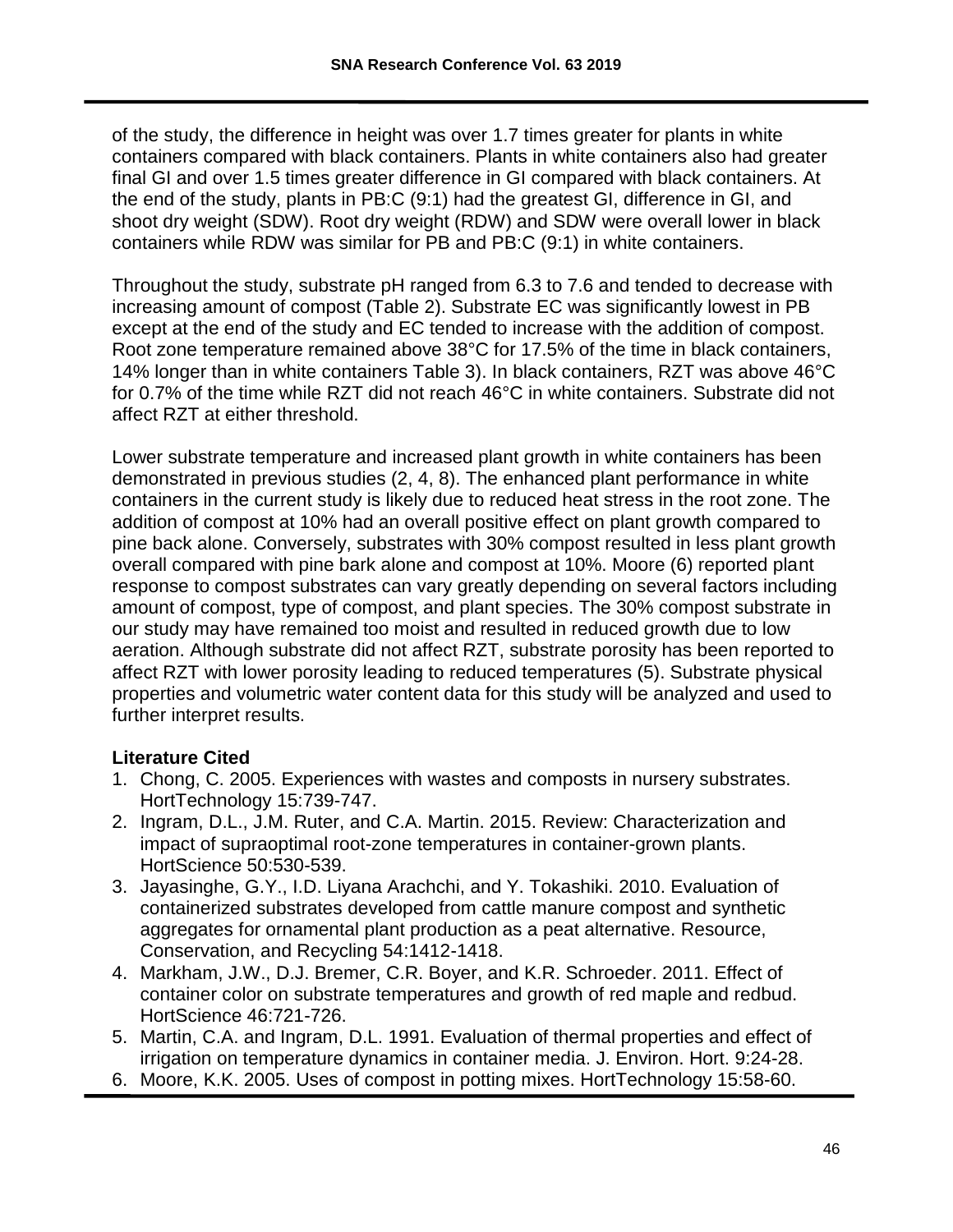- 7. Nambuthiri, S., R.L. Geneve, Y. Sun, X. Wang, R.T. Fernandez, G. Niu, G. Bi, and A. Fulcher. 2015. Substrate Temperature in Plastic and Alternative Nursery Containers. HortTechnology 25:50-56.
- 8. Pickens, J.M and A.L. Witcher. 2018. Effects of Container Color on Root Zone Temperature and Growth of 'Green Giant' Arborvitae. Proc. Southern Nursery Assn. Res. Conf. 62:2-6.
- 9. Raviv, M. 2005. Production of high-quality composts for horticultural purposes: A mini-review. HortTechnology 15:52-57.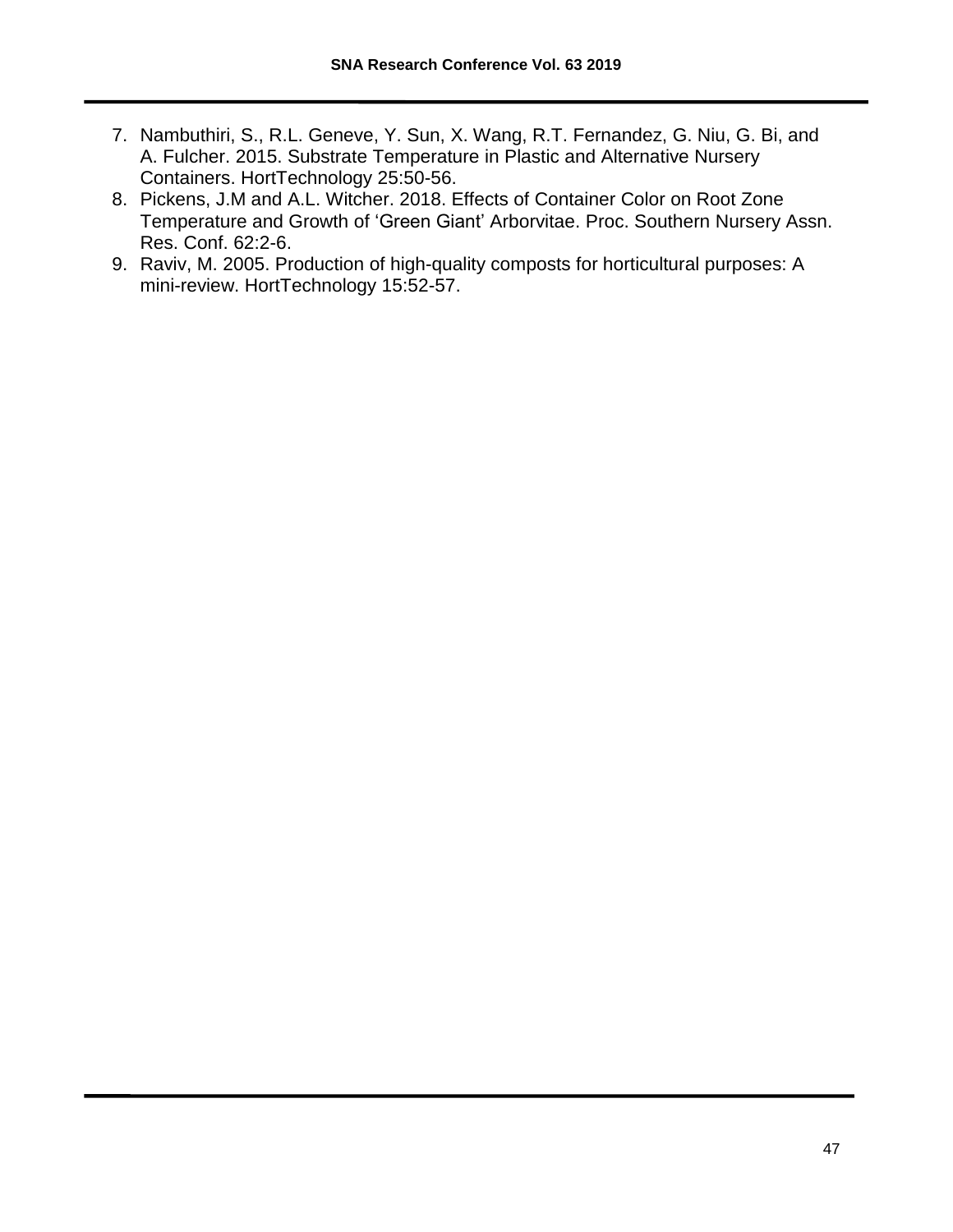|              |                     |                   |                                                                       |                 |                                                | Root Dry   | Shoot Dry         |
|--------------|---------------------|-------------------|-----------------------------------------------------------------------|-----------------|------------------------------------------------|------------|-------------------|
|              |                     | Final Height (cm) | $\Delta$ Height (cm)                                                  | <b>Final GI</b> | $\Delta$ GI                                    | Weight (g) | Weight (g)        |
|              |                     |                   |                                                                       |                 | Significance of Treatment Factors <sup>w</sup> |            |                   |
|              | Container           | < .0001           | < .0001                                                               | < .0001         | < .0001                                        | < .0001    | < .0001           |
|              | Substrate           | 0.0003            | 0.8208                                                                | 0.0098          | 0.0629                                         | 0.0337     | < .0001           |
|              | Container*Substrate | 0.0073            | 0.1675                                                                | 0.1603          | 0.6297                                         | 0.0381     | 0.2373            |
|              |                     |                   | Least Squares Means for Main Effects <sup>v</sup>                     |                 |                                                |            |                   |
| Container    | <b>Substrate</b>    |                   |                                                                       |                 |                                                |            |                   |
| <b>Black</b> |                     |                   | 20.8 <sub>b</sub>                                                     | 47.6 b          | 20.2 <sub>b</sub>                              |            | 85.3 <sub>b</sub> |
| White        |                     |                   | 36.7 a                                                                | 58.3 a          | 31.3a                                          |            | 133.3a            |
|              | <b>PB</b>           |                   | 29.0 A                                                                | 52.5 B          | 24.5 B                                         |            | 100.8 B           |
|              | PB:C (9:1)          |                   | 29.1 A                                                                | 55.0 A          | 26.9 A                                         |            | 124.3 A           |
|              | PB:C (7:3)          |                   | 28.1 A                                                                | 51.5 B          | 25.9 AB                                        |            | 102.7 B           |
|              |                     |                   | Treatment Least Squares Means Grouped by Container Color <sup>u</sup> |                 |                                                |            |                   |
| Container    | Substrate           |                   |                                                                       |                 |                                                |            |                   |
|              | <b>PB</b>           | 63.3 a            | 19.9                                                                  | 45.9            | 18.4                                           | 8.6a       | 72.3              |
| <b>Black</b> | PB:C (9:1)          | 64.2 a            | 20.4                                                                  | 49.9            | 21.8                                           | 10.0a      | 100.1             |
|              | PB:C (7:3)          | 61.7 a            | 22.1                                                                  | 47.1            | 20.5                                           | 9.4a       | 83.6              |
|              | <b>PB</b>           | 84.4 A            | 38.2                                                                  | 59.0            | 30.6                                           | 16.9 A     | 129.4             |
| White        | PB:C (9:1)          | 80.8 A            | 37.7                                                                  | 60.1            | 32.1                                           | 17.5 A     | 148.6             |
|              | PB:C (7:3)          | 70.6 B            | 34.1                                                                  | 55.9            | 31.2                                           | 13.6 B     | 121.9             |

Table 1. Effects of container color<sup>z</sup> and substrate<sup>y</sup> on plant growth<sup>x</sup> of *Thuja standishii x plicata* 'Green Giant' after five months.

<sup>z</sup>3 gal (11.3 L) solid wall containers (Nursery Supplies Inc., Kissimmee, FL)

 $\rm{V}$ Pine bark alone (PB) or combined (v:v) with compost (C), PB:C (9:1) and PB:C (7:3).

x Δ Height (difference in height) = Final height - initial height; Growth index (GI) = (height + max width + perpendicular width)/3; Δ GI = Final GI - initial GI. w *P* values.

<sup>V</sup>When the interaction term in the model is not significant ( $p > 0.10$ ), main effects means for treatments within each treatment factor (container or substrate) followed by the same letter are not significantly different using the Tukey method ( $\alpha$  = 0.05).

When the interaction term in the model is significant ( $p \le 0.10$ ), simple effects means for each substrate within a container color followed by the same letter are not significantly different using the Tukey method ( $\alpha$  = 0.05); Otherwise, treatment means presented without letter groupings for informational purposes.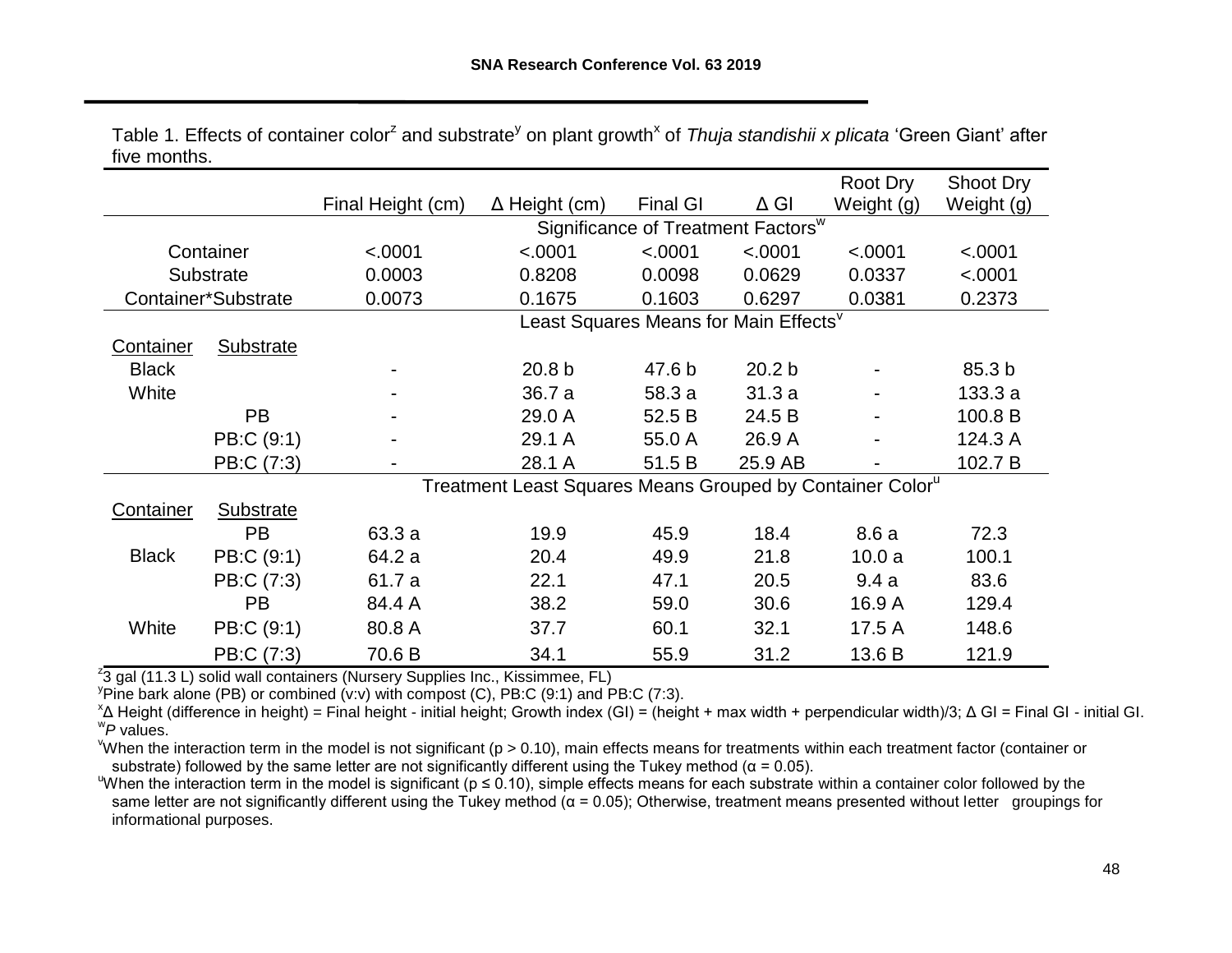|                  |                     |                  |                  | pH               |                  |                  |                                                                 |         | EC $(\mu S/cm^3)$ |        |        |
|------------------|---------------------|------------------|------------------|------------------|------------------|------------------|-----------------------------------------------------------------|---------|-------------------|--------|--------|
|                  |                     | 1 MAT $x$        | 2 MAT            | 3 MAT            | 4 MAT            | 5 MAT            | 1 MAT                                                           | 2 MAT   | 3 MAT             | 4 MAT  | 5 MAT  |
|                  |                     |                  |                  |                  |                  |                  | Significance of Treatment Factors <sup>w</sup>                  |         |                   |        |        |
|                  | Container           | 0.0002           | 0.0018           | 0.0003           | 0.0001           | < .0001          | < .0001                                                         | 0.0248  | 0.0014            | 0.162  | 0.0004 |
|                  | Substrate           | < .0001          | 0.0003           | 0.0011           | < .0001          | < .0001          | < .0001                                                         | < .0001 | 0.0003            | 0.0132 | 0.1817 |
|                  | Container*Substrate | 0.4336           | 0.4761           | 0.3343           | 0.1959           | 0.1572           | 0.052                                                           | 0.3645  | 0.3417            | 0.7829 | 0.8039 |
|                  |                     |                  |                  |                  |                  |                  | Least Squares Means for Main Effects <sup>v</sup>               |         |                   |        |        |
| <b>Container</b> | <b>Substrate</b>    |                  |                  |                  |                  |                  |                                                                 |         |                   |        |        |
| <b>Black</b>     |                     | 7.3 <sub>b</sub> | 6.9 <sub>b</sub> | 6.5 <sub>b</sub> | 6.6 <sub>b</sub> | 6.8 <sub>b</sub> |                                                                 | 2495 a  | 3366 a            | 1684 a | 965 a  |
| White            |                     | 7.5a             | 7.1a             | 7.0a             | 6.9a             | 7.3a             | $\blacksquare$                                                  | 1884 b  | 2001 b            | 1274 a | 479 b  |
|                  | <b>PB</b>           | 7.6 A            | 7.3A             | 7.1A             | 7.1 A            | 7.3 A            | $\blacksquare$                                                  | 1045 C  | 1410 B            | 808 B  | 611 A  |
|                  | PB:C (9:1)          | 7.3 B            | 6.9 B            | 6.7 B            | 6.6 B            | 7.0 B            |                                                                 | 2398 B  | 2986 A            | 1876 A | 694 A  |
|                  | PB:C (7:3)          | 7.2 B            | 6.9 B            | 6.5 B            | 6.6 B            | 6.8 C            |                                                                 | 3127 A  | 3654 A            | 1753 A | 860 A  |
|                  |                     |                  |                  |                  |                  |                  | Treatment Least Squares Means Grouped by Container <sup>u</sup> |         |                   |        |        |
| <b>Container</b> | Substrate           |                  |                  |                  |                  |                  |                                                                 |         |                   |        |        |
|                  | PB                  | 7.5              | 7.2              | 6.9              | 7.0              | 7.1              | 705 c                                                           | 1096    | 1721              | 875    | 804    |
| <b>Black</b>     | PB:C (9:1)          | 7.2              | 6.8              | 6.3              | 6.3              | 6.7              | 1700 b                                                          | 2845    | 3893              | 2165   | 967    |
|                  | PB:C (7:3)          | 7.1              | 6.7              | 6.3              | 6.4              | 6.6              | 2220 a                                                          | 3546    | 4483              | 2012   | 1123   |
|                  | <b>PB</b>           | 7.6              | 7.4              | 7.2              | 7.2              | 7.5              | 518 B                                                           | 993     | 1099              | 741    | 417    |
| White            | PB:C (9:1)          | 7.5              | 7.1              | 7.0              | 6.9              | 7.3              | 1070 A                                                          | 1951    | 2079              | 1587   | 422    |
|                  | PB:C (7:3)          | 7.4              | 7.0              | 6.7              | 6.8              | 7.0              | 1411 A                                                          | 2708    | 2825              | 1494   | 597    |

Table 2. Effects of container<sup>z</sup> color and substrate<sup>y</sup> on leachate pH and electrical conductivity (EC) collected from *Thuja standishii x plicata* 'Green Giant'.

<sup>z</sup>3 gal (11.3 L) solid wall containers (Nursery Supplies Inc., Kissimmee, FL).

 $\overline{P}$ Pine bark alone (PB) or combined (v:v) with compost (C), PB:C (9:1) and PB:C (7:3).

<sup>x</sup>Months after transplant (MAT).

w *P* values.

"When the interaction term in the model is not significant ( $p > 0.10$ ), main effects means for treatments within each treatment factor (container or substrate) followed by the same letter are not significantly different using the Tukey method ( $\alpha$  = 0.05).

When the interaction term in the model is significant ( $p \le 0.10$ ), simple effects means for each substrate within a container color followed by the same letter are not significantly different using the Tukey method ( $\alpha$  = 0.05); Otherwise, treatment means presented without letter groupings for informational purposes.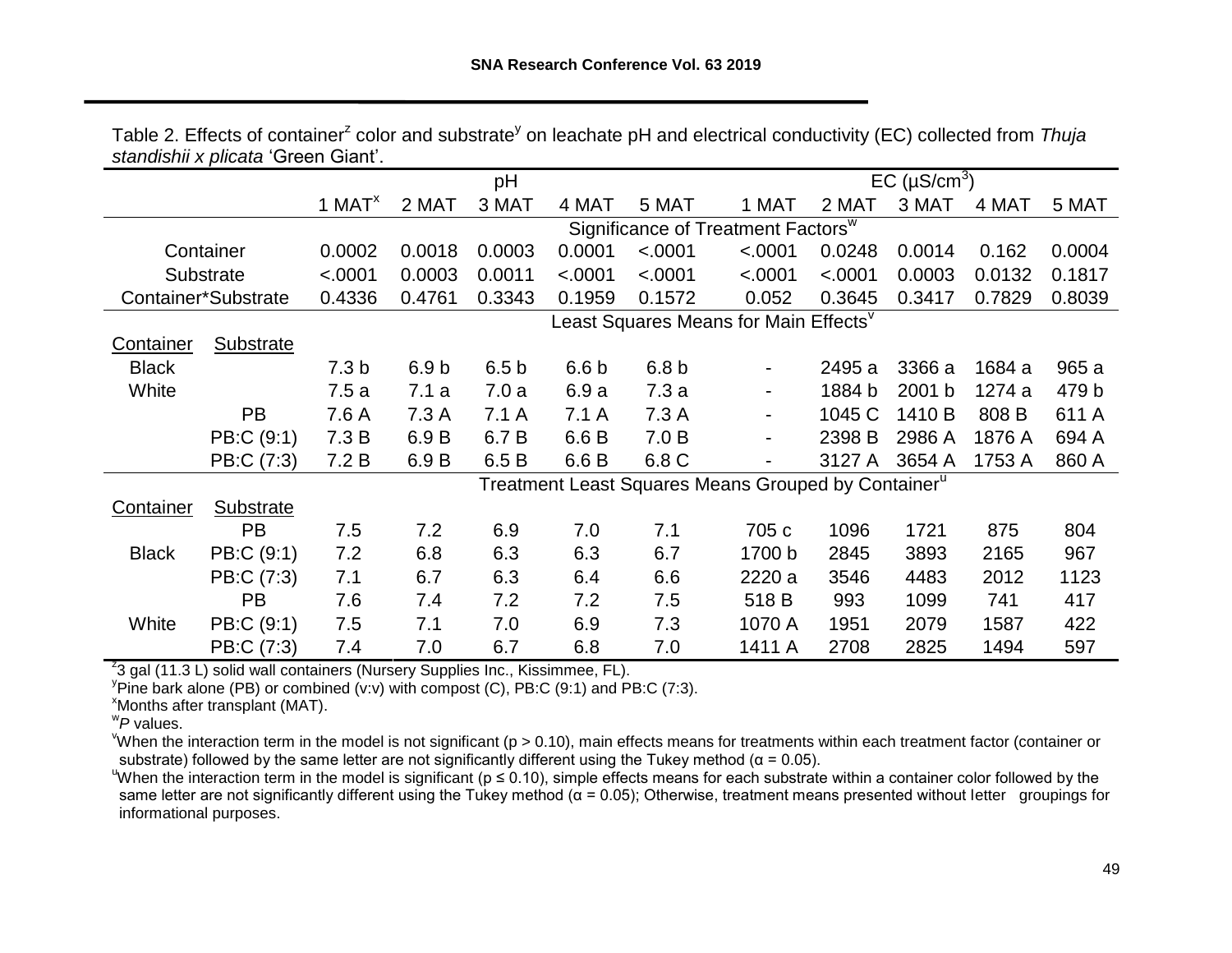|                                                                |                     | 38°C (%)                                       | 46°C (%)          |  |  |
|----------------------------------------------------------------|---------------------|------------------------------------------------|-------------------|--|--|
|                                                                |                     | Significance of Treatment Factors <sup>x</sup> |                   |  |  |
|                                                                | Container           | < .0001                                        | 0.0026            |  |  |
|                                                                | <b>Substrate</b>    | 0.5414                                         | 0.8015            |  |  |
|                                                                | Container*Substrate | 0.1199                                         | 0.8015            |  |  |
| <b>Least Squares Means for Main</b><br>$E$ ffects <sup>w</sup> |                     |                                                |                   |  |  |
| <b>Container</b>                                               | <b>Substrate</b>    |                                                |                   |  |  |
| <b>Black</b>                                                   |                     | 17.5 a                                         | 0.69a             |  |  |
| White                                                          |                     | 3.5 <sub>b</sub>                               | 0.00 <sub>b</sub> |  |  |
|                                                                | PB                  | 9.5A                                           | 0.22A             |  |  |
|                                                                | PB:C (9:1)          | 9.4A                                           | 0.30A             |  |  |
|                                                                | PB:C (7:3)          | 11.3A                                          | 0.45A             |  |  |
|                                                                |                     | <b>Treatment Least Squares Means</b>           |                   |  |  |
|                                                                |                     | Grouped by Container <sup>v</sup>              |                   |  |  |
| <b>Container</b>                                               | <b>Substrate</b>    |                                                |                   |  |  |
|                                                                | PВ                  | 16.8                                           | 0.54              |  |  |
| <b>Black</b>                                                   | PB:C (9:1)          | 17.4                                           | 0.75              |  |  |
|                                                                | PB:C (7:3)          | 18.1                                           | 0.76              |  |  |
|                                                                | РB                  | 4.6                                            | 0.00              |  |  |
| White                                                          | PB:C (9:1)          | 4.0                                            | 0.00              |  |  |
|                                                                | PB:C (7:3)          | 1.1                                            | 0.00              |  |  |

Table 3. Percent of time substrate temperature remained at or above critical thresholds (38 and 46°C) in different containers<sup>2</sup> and substrates<sup>y</sup>.

 $z$ 3 gal (11.3 L) solid wall containers (Nursery Supplies Inc., Kissimmee, FL).

 $\overline{P}$ Pine bark alone (PB) or combined (v:v) with compost (C), PB:C (9:1) and PB:C (7:3).

x *P* values.

"When the interaction term in the model is not significant ( $p > 0.10$ ), main effects means for treatments within each treatment factor (container or substrate) followed by the same letter are not significantly different using the Tukey method ( $\alpha$  = 0.05).

When the interaction term in the model is significant ( $p \le 0.10$ ), simple effects means for each substrate within a container color followed by the same letter are not significantly different using the Tukey method  $(\alpha = 0.05)$ ; Otherwise, treatment means presented without letter groupings for informational purposes.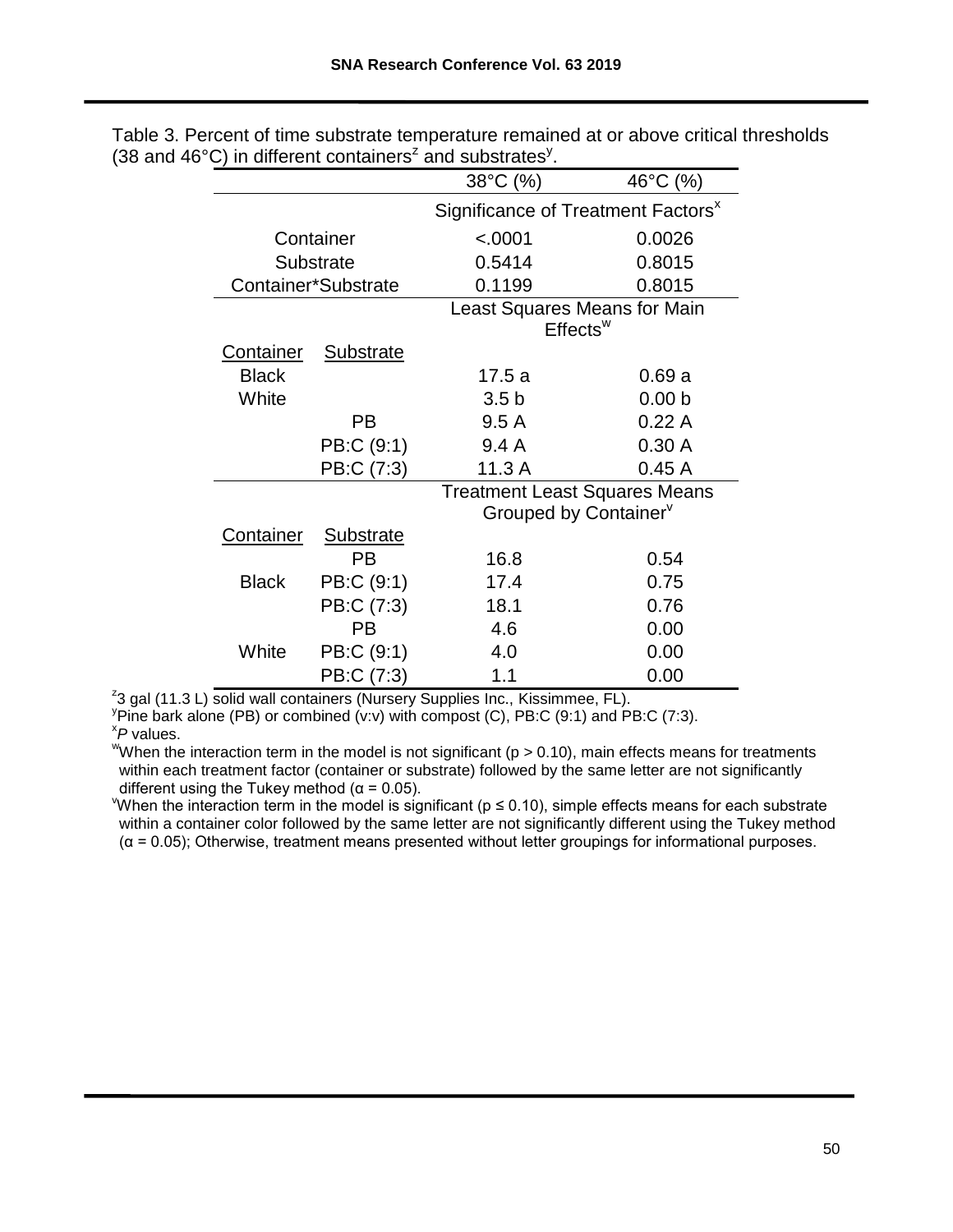## **Greenhouse Gas Emissions as Impacted by High Wood Fiber Substrate in the Production of Three Annual Crops**

Anna-Marie Murphy<sup>1</sup>, Stephen A. Prior<sup>2</sup>, G. Brett Runion<sup>2</sup>, H. Allen Torbert<sup>2</sup>, Jeffrey L. Sibley $^{\mathsf{1}}$ , Glenn B. Fain $^{\mathsf{1}}$  and Jeremy M. Pickens $^{\mathsf{3}}$ 

<sup>1</sup>Department of Horticulture, Auburn University, AL 36849 <sup>2</sup>USDA-ARS National Soil Dynamics Laboratory, 411 S. Donahue Dr. Auburn, AL 36832 <sup>3</sup> Ornamental Horticulture Research Station (Auburn University), 411 N. McGregor Ave. Mobile, AL 36608

amurphy@auburn.edu

**Index Words** alternative substrate, WholeTree, carbon sequestration, global warming, climate change

**Significance to Industry** Implementation of best management practices across the nursery and greenhouse industry differ based on varying availability of infrastructure, finances, natural resources (water, land, etc), and labor. Growers continually evaluate their available options with respect to both fertilizer and water application rates and methods, as well as weed, disease and insect control, and make decisions for their operations based on previously mentioned resources. While climate change may not be an influencer in the decision-making process at this time, the potential exists for incentives aimed at reducing greenhouse gas emissions in the production of ornamental plants. Current programs have already begun to emerge across the agronomic industry (2, 6, 9, 10). Offset incentive projects currently in place generally indicate four standards that must be met in order to qualify for payments: 1) Projects, or offset initiatives, must be additional, or occur from activities that would not have occurred in the absence of the incentive, 2) Initiatives must be quantifiable, 3) Initiatives must be permanent, and 4) Initiatives are subject to verification by a third-party inspection (9). The objective of this work aims to assist nursery and greenhouse producers in finding actionable practices to decrease greenhouse gas emissions with minimal changes to their best management practices, and to provide quantifiable evidence of those reductions.

**Nature of Work** This experiment was conducted on the campus of Auburn University at the Paterson Greenhouse Complex. Wholetree (WT) substrate amendment was obtained from Young's Plant Farm in Auburn, AL on 15 June 2018. Freshly cut pine (8- 10 in caliper) had been previous obtained from a pine plantation in Macon County, AL, and processed through a Woodsman Model 334 Biomass Chipper (Woodsman, LLC Farwell, MI). Chips were further processed through a 0.375 in screen in a hammermill (Meteor Mill #40, Williams Patent Crusher and Pulverizer Co., Inc St. Louis, MO). Material was stored in polypropylene bulk bags (2.33 yd<sup>3</sup>) in full sun. All substrate treatments were mixed on 18 June 2018. Treatments included an 80:20 fine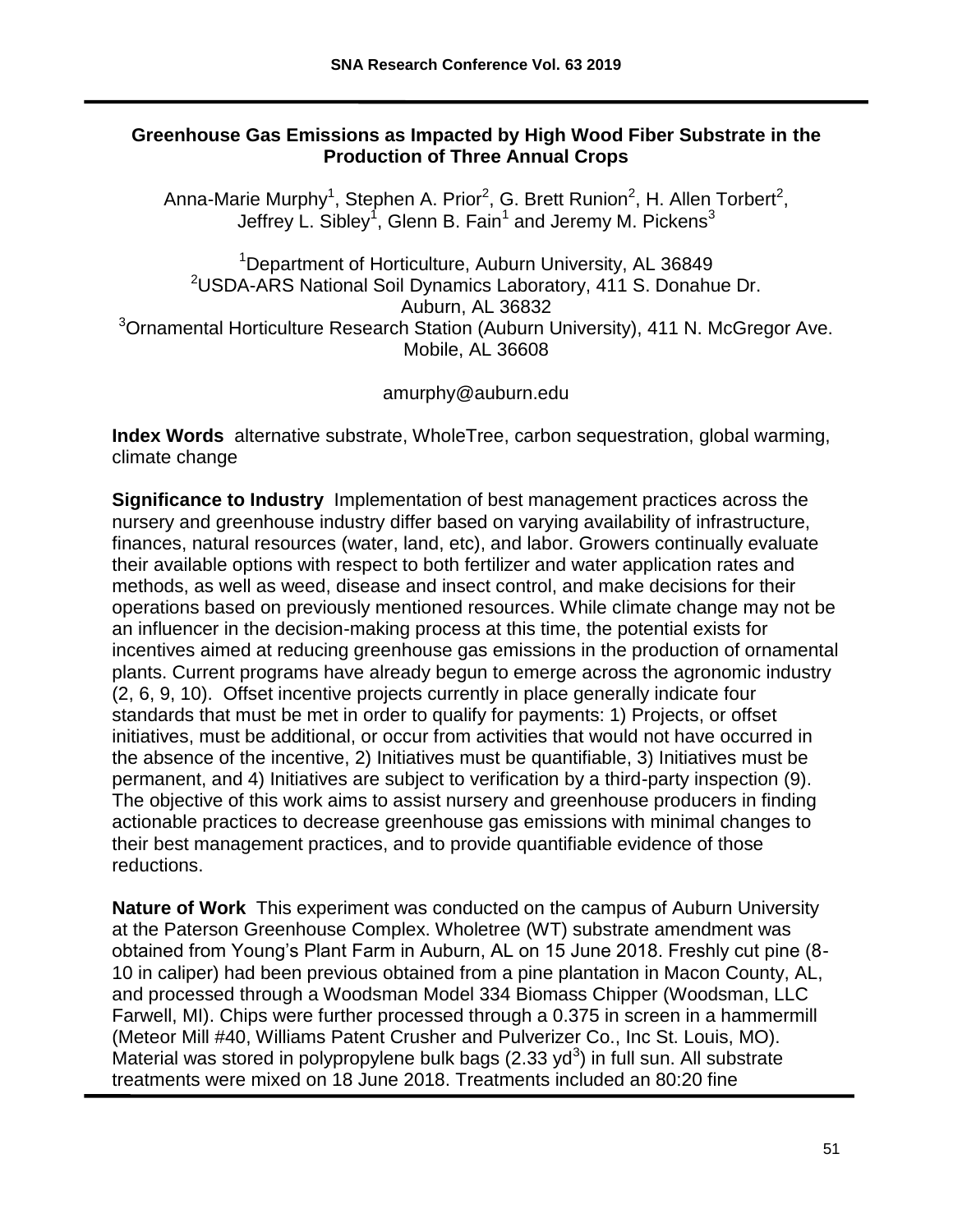professional sphagnum peatmoss:coarse horticultural perlite (P:P) blend, an 80:20 peatmoss:Wholetree (P:WT) blend, and a 60:40 P:WT blend. All substrates were amended by incorporation, prior to planting, with 2.0 lb $\cdot$ yd<sup>-3</sup> of a 8-5-12 starter nutrient charge (GreenCare Fertilizers, Kankakee, IL), 5.0 lb·yd<sup>-3</sup> dolomitic limestone, and 1.2  $lb \cdot yd^{-3}$  Aqua-Gro G (The Scotts Co., Marysville, OH). On the same day, 1.41 qt pots (06.00 AZ TW; Dillen Products, Middlefield, OH), were filled with substrates, and potted with one of three annual species. Pots were planted with one rooted cutting of 'Redhead' coleus (*Solenostemon scutellarioides* Thonn. 'Redhead') or two rooted plugs (200-cell flats) of either 'Cooler Grape' vinca (*Catharanthus roseus* L. 'Cooler Grape') or 'Super Elfin XP White' impatiens (*Impatiens walleriana* Hook. f. 'Super Elfin XP White'). All containers were placed on one bench inside a twin-walled polycarbonate-covered greenhouse. Plants were hand irrigated and fertigated as needed with municipal water and a 150 ppm N 20-10-20 fertilizer (GreenCare Fertilizers, Kankakee, IL).

Data collected included trace greenhouse gases (GHG) ( $CO<sub>2</sub>$ , N<sub>2</sub>O, and CH<sub>4</sub>) emitted from plant-pot systems, sampled twice weekly (*in situ*) for 52 days (18 June 2018 to 9 August 2018). Custom-made gas efflux chambers, based on standards established in GRACEnet protocols, were used to collect trace gases using the static closed chamber method (1, 3, 4, 7). Structural bases constructed from polyvinyl chloride (PVC) cylinders with an inside diameter of 25.4 cm (10.0 in) and a height of 38.4 cm (15.1 in) were sealed at the bottom and covered with reflective tape. Tops with matching inside diameters, a height of 11.4 cm (4.5 in), and a center sampling port, were also covered with reflective tape, and fitted with a wide [10.4 cm (4.1 in)] rubber band to seal the top and bottom together during sampling. During gas measurements, the entire plant-pot system was placed inside the base cylinder, and gas samples were taken at 0, 20, and 40 min intervals following chamber closure. Samples were analyzed using gas chromatography (Shimadzu GC-2014, Columbia, MD). Concentrations of each GHG were determined by comparison with standard curves developed using gas standards obtained from Air Liquide America Specialty Gases LLC (Plumsteadville, PA), and ambient air samples. Using the rate of change in concentrations over the forty minute period that the chambers were closed, gas effluxes were calculated (8). Calculations in this study were used to express data as mg gas emitted cumulatively per pot.

A final determination of plant size as a factor of species and media effect were estimated at study termination shoot and root dry weight. Shoot dry weights (SDW) (g) were determined by cutting and subsequently drying the above-substrate portion of the plant in a 170.0°F forced air oven for 72 hours. Root dry weights (RDW) (g) were determined by removing the substrate from root interface using water applied at high pressure, and drying the within-substrate portion of the plant in a 170.0°F forced air oven for 144 hours.

The experiment was conducted as a 3  $\times$  3 factorial design (3 species  $\times$  3 medias) with four blocks. Plants were arranged in a completely randomized block design on one greenhouse bench. Data analyses were conducted using the Mixed Models Procedure (Proc Mixed) of the Statistical Analysis System (5). Error terms appropriate to the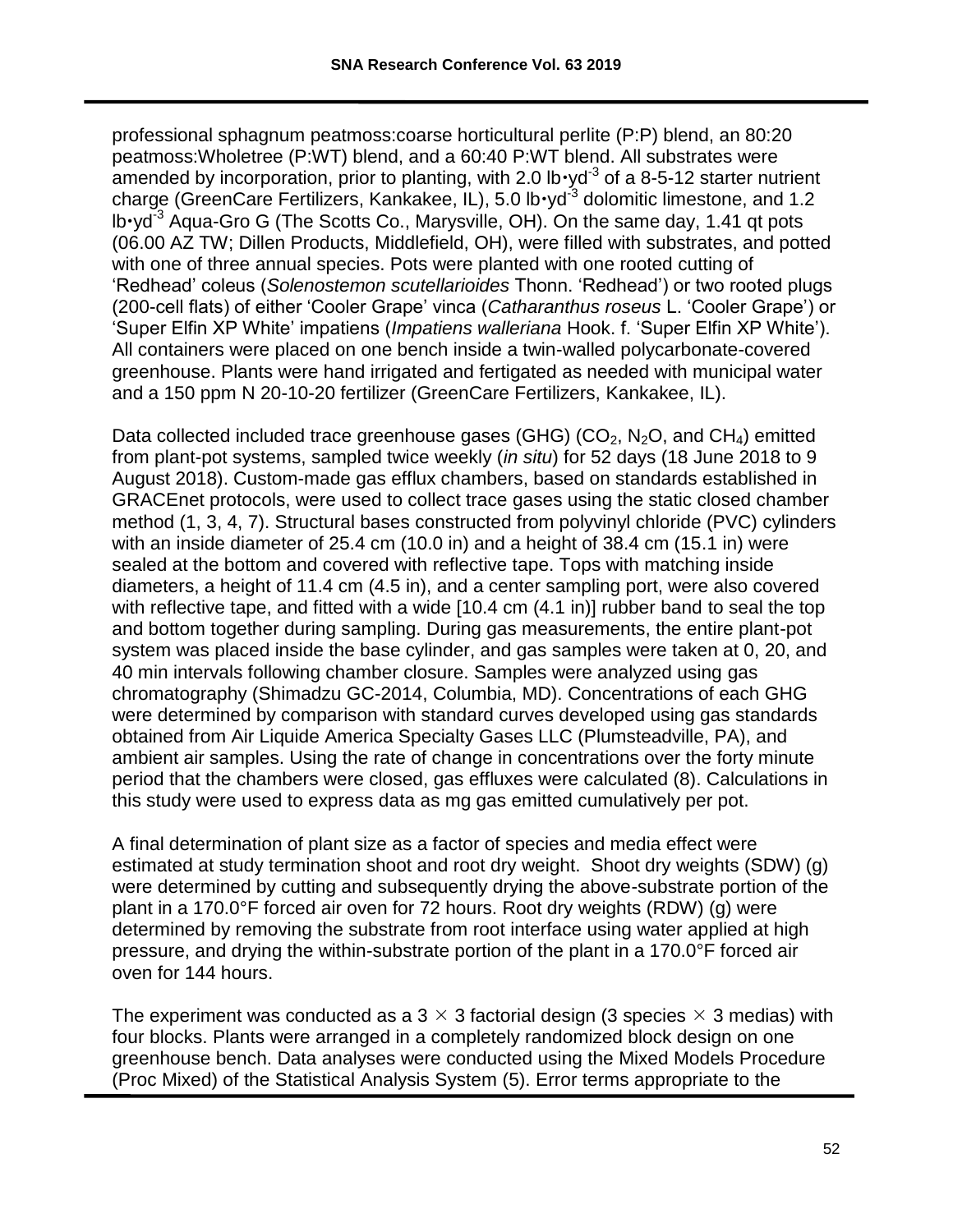factorial design were used to test the significance of main effects and their interactions. A significance level of (P ≤ 0.05) was established *a priori*.

**Results and Discussion** Changes in cumulative CO<sub>2</sub> efflux was observed as an effect of both species and media (Table 1). With respect to plant species, coleus was observed to have the highest cumulative  $CO<sub>2</sub>$  loss (1641.1 mg/pot), although results were not significantly different than those observed for vinca (1537.5 mg/pot). Impatiens had the least amount of cumulative  $CO<sub>2</sub>$  efflux over the course of the study (1470.5) mg/pot), but was only significantly less than coleus (statistically similar to vinca). These differences can be linked to differences in plant size. At study termination, shoot, root and total dry weight was highest for coleus (total dry weight  $= 17.58$  g), while dry weights for both vinca and impatiens were statistically similar, both were much smaller than coleus in general (vinca total dry weight  $= 9.00$  g; impatiens total dry weight  $= 8.07$ g). The primary differences in  $CO<sub>2</sub>$  efflux as an effect of differences in media are found between the 80:20 peat:perlite treatment (1483.1 mg/pot) and the 60:40 peat:Wholetree treatment (1615.6 mg/pot) (Table 1). Replacing the 20% portion of perlite in the first treatment with an equal portion of Wholetree had little to no effect on  $CO<sub>2</sub>$  efflux (80:20) peat:Wholetree = 1550.5 mg/pot). For container producers aiming to replace perlite with a locally available, high wood fiber substrate, these results are promising.  $CO<sub>2</sub>$  efflux as effected by the interaction of species and media were observed for impatiens only (Table 1). While significantly smaller, impatiens grown in a 60:40 peat:Wholetree blend [6.99 g total dry weight (Table 2); 1612.4 mg/pot  $CO<sub>2</sub>$  (Table 1)] had greater  $CO<sub>2</sub>$  efflux over the duration of the study than those grown in a 80:20 peat:perlite blend [9.11 g total dry weight (Table 2); 1327.4 mg/pot  $CO<sub>2</sub>$  (Table 1)]. These results indicate that further research may be required to confirm higher  $CO<sub>2</sub>$  efflux associated with higher percentages of wood fiber alternative or amendments to container substrates. Cumulative efflux for  $N<sub>2</sub>O$  emissions was unaffected by changes in species, media, or the interaction of the two (Table 1). As with previous studies, cumulative  $Ch_4$  efflux was also minimal and unaffected by differences in plant species or media (Table 1).

# **Literature Cited**

- 1. Baker, J., G. Doyle, G. McCarthy, A. Mosier, T. Parkin, D. Reicosky, J. Smith, and R. Venterea. 2003. GRACEnet chamber-based trace gas flux measurement protocol. Trace Gas Protocol Development Committee, March 14, pp. 1-18.
- 2. Environmental Protection Agency. 2006. U.S. Regional Greenhouse Gas Initiative and GHG Emission Trading Opportunities. Accessed 12 Dec 2018. https://www.epa.gov/f-gas-partnership-programs/us-regional-greenhouse-gasinitiative-and-ghg-emission-trading.
- 3. Hutchinson, G.L. and A.R. Mosier. 1981. Improved soil cover method for field measurements of nitrous oxide fluxes. Soil Sci. Soc. Am. J. 45:311-316.
- 4. Hutchinson, G.L. and G.P. Livingston. 1993. Use of chamber systems to measure trace gas fluxes. p. 63-78 In L.A. Harper, A.R. Mosier, J.M. Duxbury, and D.E. Rolston (eds.). Agricultural Ecosystem Effects on Trace Gas and Global Climate Change. ASA Spec. Publ. 55 ASA, Madison, WI.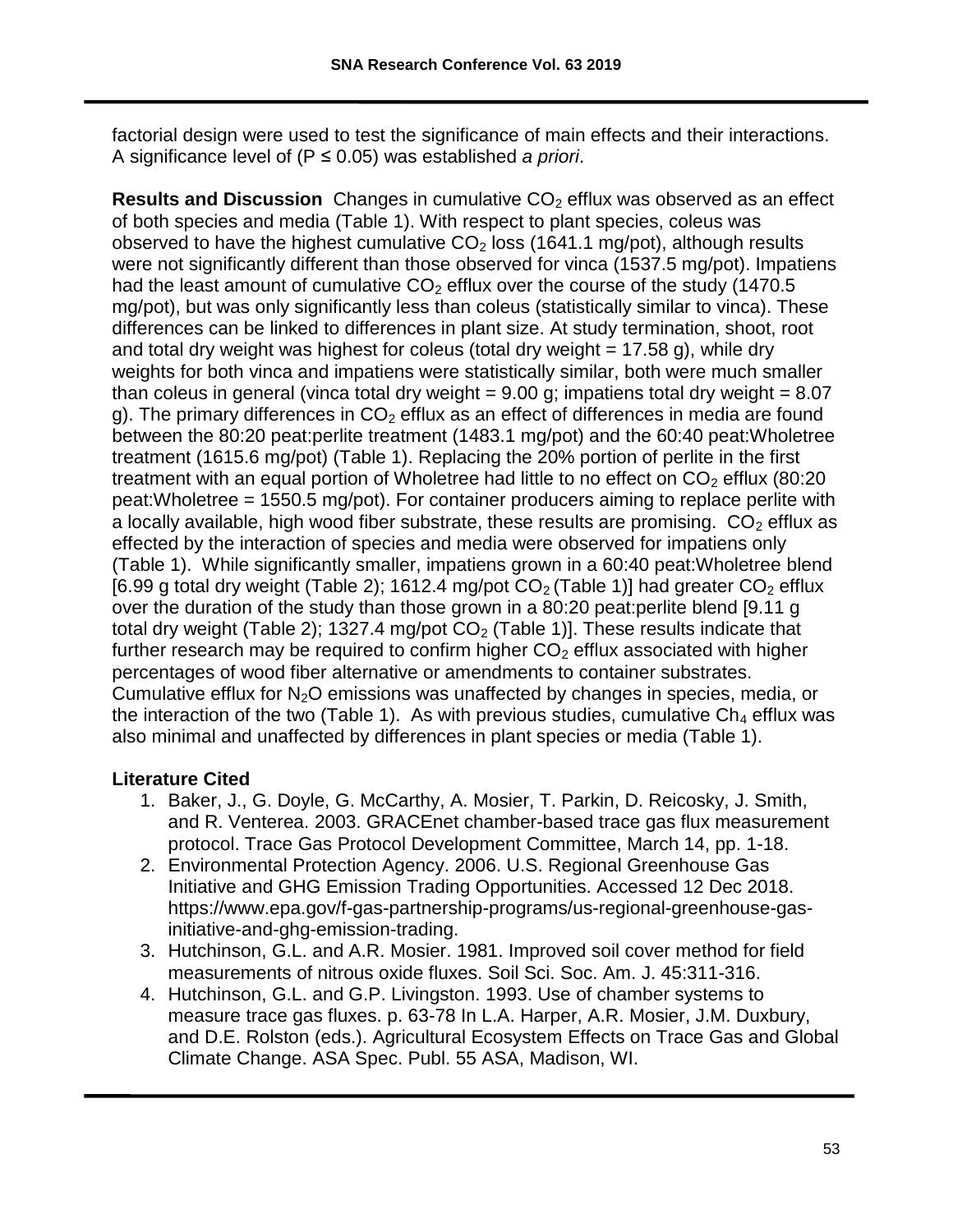- 5. Littell, R.C., G.A. Milliken, W.W. Stroup, and R.D. Wolfinger. 1996. SAS System for Mixed Models. SAS Institute, Inc., Cary, NC.
- 6. National Farmers Union. 2017. What Do Farmers Need to Know About Climate Change? Credit Stacking and Water Quality Trading. 6 Nov 2017. https://nfu.org/2017/11/06/ what-do-farmers-need-to-know-about-climate-changecredit-stacking-and-water-quality-trading/.
- 7. Parkin, T.B. and T.C. Kaspar. 2006. Nitrous oxide emissions from corn-soybean systems in the Midwest. J. Environ. Qual. 35:1496-1506.
- 8. Parkin, T.B. and R.T. Venterea. 2010. Sampling Protocols. Chapter 3. Chamberbased trace gas flux measurements, p. 3-1-3 to 39 In R.F. Follet (ed.) Sampling Protocols. Accessed August 6, 2011. <https://www.ars.usda.gov/ARSUserFiles/np212/ chapter%203.%20gracenet%20Trace%20Gas%20Sampling%20protocols.pdf>.
- 9. Schmidt, C.W. 2009. Carbon offsets. Environ. Health Persp. 117:63-68.
- 10.Terrapass. 2018. Our Story: We help people do something about climate change. Accessed 12 Dec 2018. https://www.terrapass.com/about-us/about-usterrapassdifference.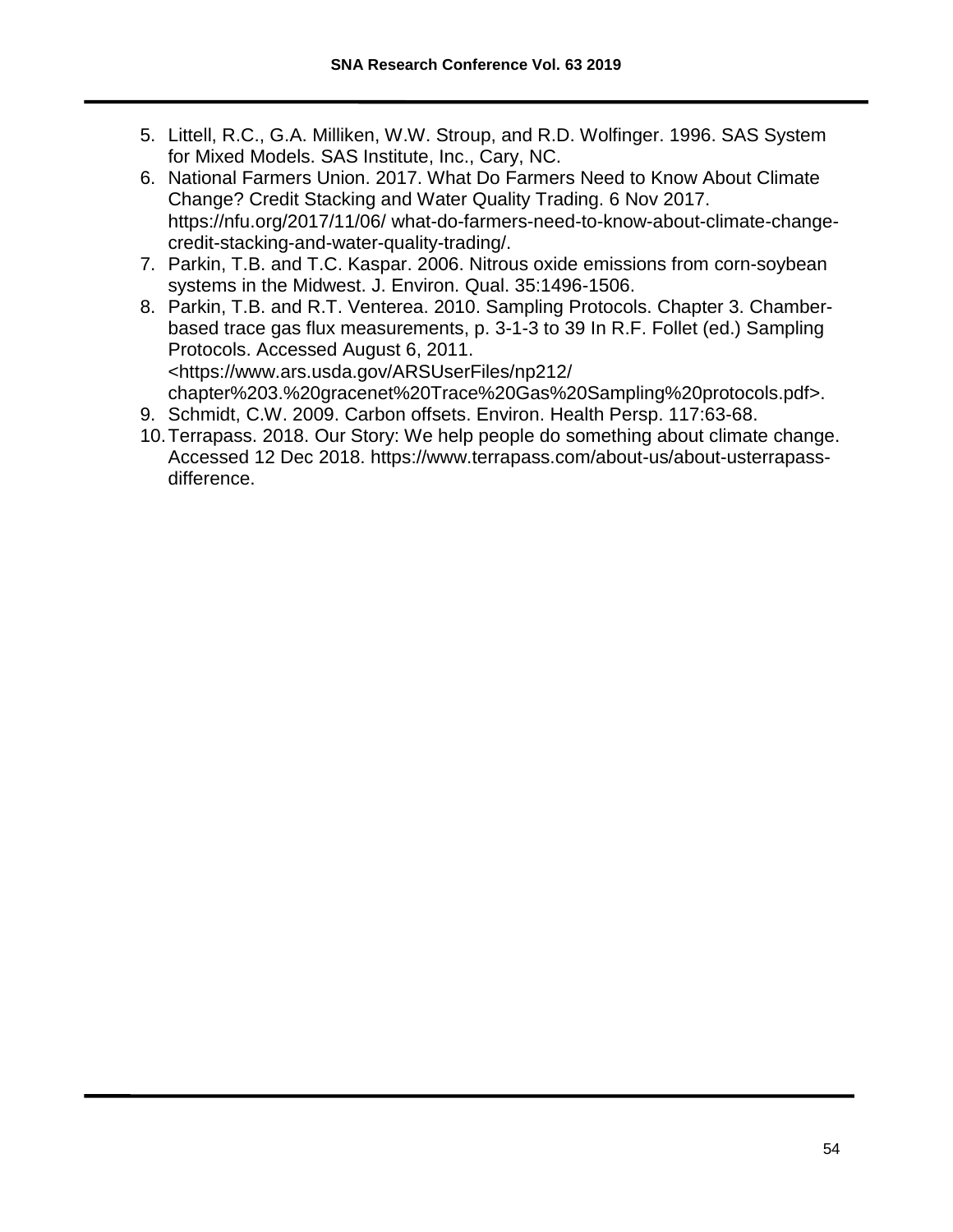|                   | Table 1. Total cumulative CO <sub>2</sub> , N <sub>2</sub> O, and CH <sub>4</sub> efflux <sup>2</sup> over 52 days from three annual species <sup>y</sup> grown in one of three |  |  |  |
|-------------------|---------------------------------------------------------------------------------------------------------------------------------------------------------------------------------|--|--|--|
| substrate blends. |                                                                                                                                                                                 |  |  |  |

| substrate blends.     |                              | Table 1. Total cumulative CO <sub>2</sub> , N <sub>2</sub> O, and CH <sub>4</sub> efflux <sup>2</sup> over 52 days from three annual species <sup>y</sup> grown in one of three |          |                  |                          |                         |
|-----------------------|------------------------------|---------------------------------------------------------------------------------------------------------------------------------------------------------------------------------|----------|------------------|--------------------------|-------------------------|
|                       |                              | <b>Main Effects</b>                                                                                                                                                             |          |                  | <b>Cumulative Efflux</b> |                         |
|                       |                              | <b>Species Effect</b>                                                                                                                                                           |          | $CO2-C$ (mg/pot) | $N2O-N$ (mg/pot)         | $CH4$ (mg/pot)          |
|                       |                              | Coleus                                                                                                                                                                          |          | 1641.1 $a^w$     | $0.1305^{ns}$            | $-0.1753^{ns}$          |
|                       |                              | Vinca                                                                                                                                                                           |          | 1537.5 ab        | 0.1401                   | $-0.0017$               |
|                       |                              | Impatiens                                                                                                                                                                       |          | 1470.5 b         | 0.1307                   | $-0.3084$               |
|                       |                              |                                                                                                                                                                                 | p:       | 0.019            | 0.840                    | 0.188                   |
|                       |                              | Media Effect                                                                                                                                                                    |          |                  |                          |                         |
|                       |                              | 80:20 Peat:perlite                                                                                                                                                              |          | 1483.1 b         | $0.1284^{ns}$            | $-0.0365$ <sup>ns</sup> |
| 80:20 Peat: Wholetree |                              |                                                                                                                                                                                 |          | 1550.5 ab        | 0.1320                   | 0.2364                  |
| 60:40 Peat: Wholetree |                              |                                                                                                                                                                                 | 1615.6 a | 0.1409           | $-0.0686$                |                         |
|                       |                              |                                                                                                                                                                                 | p:       | 0.082            | 0.788                    | 0.446                   |
|                       |                              | <b>Interaction Effects</b>                                                                                                                                                      |          |                  | <b>Cumulative Efflux</b> |                         |
|                       |                              |                                                                                                                                                                                 |          |                  |                          |                         |
| Species               |                              | <b>Fertilizer Placement</b>                                                                                                                                                     |          | $CO2-C$ (mg/pot) | $N_2$ O-N (mg/pot)       | $CH4$ (mg/pot)          |
| Coleus                |                              | 80:20 Peat:perlite                                                                                                                                                              |          | $1585.4^{ns}$    | $0.1151^{ns}$            | $-0.3404^{ns}$          |
| Coleus                |                              | 80:20 Peat: Wholetree                                                                                                                                                           |          | 1634.7           | 0.1396                   | $-0.0176$               |
| Coleus                |                              | 60:40 Peat: Wholetree                                                                                                                                                           |          | 1703.1           | 0.1367                   | $-0.1680$               |
| Vinca                 |                              | 80:20 Peat:perlite                                                                                                                                                              |          | $1536.4^{ns}$    | $0.1429^{ns}$            | $-0.0296^{ns}$          |
| Vinca                 |                              | 80:20 Peat: Wholetree                                                                                                                                                           |          | 1545.0           | 0.1223                   | 0.2196                  |
| Vinca                 | $\overline{a}$               | 60:40 Peat: Wholetree                                                                                                                                                           |          | 1531.1           | 0.1552                   | $-0.1951$               |
| <b>Impatiens</b>      |                              | 80:20 Peat:perlite                                                                                                                                                              |          | 1327.4 b         | $0.1271^{ns}$            | 0.2607 <sup>ns</sup>    |
| Impatiens             | $\qquad \qquad \blacksquare$ | 80:20 Peat: Wholetree                                                                                                                                                           |          | 1471.8 ab        | 0.1342                   | 0.5072                  |
| Impatiens             |                              | 60:40 Peat: Wholetree                                                                                                                                                           |          | 1612.4 a         | 0.1309                   | 0.1572                  |
|                       |                              |                                                                                                                                                                                 | p:       | 0.368            | 0.854                    | 0.986                   |

 $2$  Cumulative efflux for 52 days (18 June 2018 to 9 August 2018) was calculated using the trapezoid rule (n=4).

y 'Redhead' coleus (*Solenostemon scutellarioides* 'Redhead'), 'Cooler Grape' vinca (*Catharanthus roseus* 'Cooler Grape') and 'Super Elfin White' impatiens (Impatiens walleriana 'Super Elfin XP White') were potted into 1.41 qt containers filled with one of three substrates (80:20 peat:perlite, 80:20 peat:Wholetree, or 60:40 peat:Wholetree), and amended with 2.0 lb/yd<sup>3</sup> 8-5-12 starter nutrient charge, 1.2 lb/yd<sup>3</sup> Aqua-Gro G wetting agent, and 5.0 lb/yd<sup>3</sup> dolomotic limestone.

w Within a column, means followed by the same letter are not significantly different (p≤0.05) according to the LSMeans statement under the Proc Mixed Procedure of SAS. For interaction effects, letters designate differences within species only.

ns Not significantly different.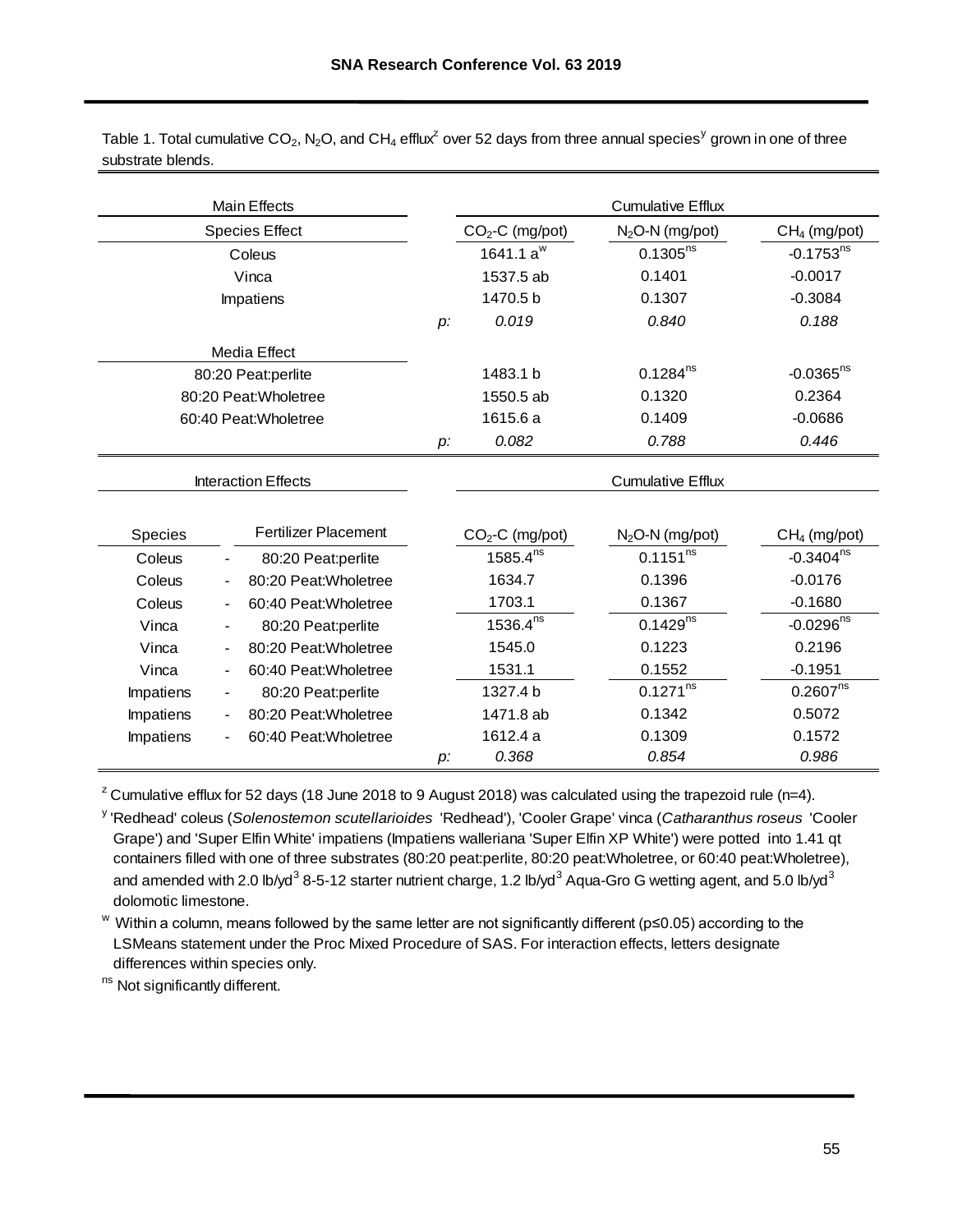| Table 2. Dry weights <sup>zy</sup> following 52 days of growth for three annual species <sup>x</sup> grown in one of three |  |  |  |  |
|----------------------------------------------------------------------------------------------------------------------------|--|--|--|--|
| substrate blends.                                                                                                          |  |  |  |  |

|                       | <b>Main Effects</b>                            |    | Shoot Dry       | Root Dry           | <b>Total Dry</b>        |
|-----------------------|------------------------------------------------|----|-----------------|--------------------|-------------------------|
|                       | <b>Species Effect</b>                          |    | Weight (g)      | Weight (g)         | Weight (g) <sup>w</sup> |
|                       | Coleus                                         |    |                 | 2.75a              | 17.58 a                 |
|                       | Vinca                                          |    | 8.02 b          | 0.98 <sub>b</sub>  | 9.00 <sub>b</sub>       |
|                       | Impatiens                                      |    | 7.08 b          | 1.00 <sub>b</sub>  | 8.07 b                  |
|                       |                                                | p: | < 0.001         | < 0.001            | < 0.001                 |
|                       | Media Effect                                   |    |                 |                    |                         |
|                       | 80:20 Peat:perlite                             |    | 11.53a          | 1.74 <sup>ns</sup> | 13.27a                  |
|                       | 80:20 Peat: Wholetree                          |    | 10.04 b         | 1.53               | 11.56 b                 |
| 60:40 Peat: Wholetree |                                                |    | 8.36 c          | 1.46               | 9.82 c                  |
|                       |                                                | p: | < 0.001         | 0.070              | < 0.001                 |
|                       | <b>Interaction Effects</b>                     |    |                 |                    |                         |
|                       |                                                |    | Shoot Dry       | Root Dry           | <b>Total Dry</b>        |
| Species               | <b>Fertilizer Placement</b>                    |    | Weight (g)      | Weight (g)         | Weight (g)              |
| Coleus                | 80:20 Peat:perlite                             |    | 16.80 a         | 3.16a              | 19.96 a                 |
| Coleus                | 80:20 Peat: Wholetree<br>$\blacksquare$        |    | 14.41 b         | 2.60 <sub>b</sub>  | 17.01 b                 |
| Coleus                | 60:40 Peat: Wholetree                          |    | 13.26 b         | 2.50 <sub>b</sub>  | 15.77 b                 |
| Vinca                 | 80:20 Peat:perlite<br>$\overline{\phantom{a}}$ |    | 9.68a           | 1.06 <sup>ns</sup> | 10.74 a                 |
| Vinca                 | 80:20 Peat: Wholetree                          |    | 8.55a           | 1.02               | 9.56a                   |
| Vinca                 | 60:40 Peat: Wholetree                          |    | 5.82 b          | 0.88               | 6.70 b                  |
| Impatiens             | 80:20 Peat:perlite                             |    | 8.09a           | $1.02^{ns}$        | 9.11a                   |
| Impatiens             | 80:20 Peat: Wholetree                          |    | 7.15 ab         | 0.97               | 8.12 ab                 |
| Impatiens             | 60:40 Peat: Wholetree                          | p: | 5.99 b<br>0.431 | 1.00<br>0.214      | 6.99 b<br>0.269         |

<sup>z</sup> Shoot dry weights (g) determined by drying the above-substrate portion of the plant in a 170.0°F forced air oven for 72 hours.

 $\frac{y}{x}$  Root dry weights (g) were determined by removing the substrate from root interface, and drying the within-substrate portion of the plant in a 170.0°F forced air oven for 144 hours.

x 'Redhead' coleus (*Solenostemon scutellarioides* 'Redhead'), 'Cooler Grape' vinca (*Catharanthus roseus* Cooler Grape'), and 'Super Elfin White' impatiens (Impatiens walleriana 'Super Elfin XP White') were potted into 1.41 qt containers filled with one of three substrates (80:20 peat:perlite, 80:20 peat: Wholetree, or 60:40 peat: Wholetree), and amended with 2.0 lb/yd<sup>3</sup> 8-5-12 starter nutrient charge, 1.2 lb/yd<sup>3</sup> Agua-Gro G wetting agent, and 5.0 lb/yd<sup>3</sup> dolomitic limestone.

 $"Total dry weight = Shoot dry weight + root dry weight.$ 

v Within a column, means followed by the same letter are not significantly different (p≤0.05) according to the LSMeans statement under the Proc Mixed Procedure of SAS. For interaction effects, letters designate differences within species only.

ns Not significantly different.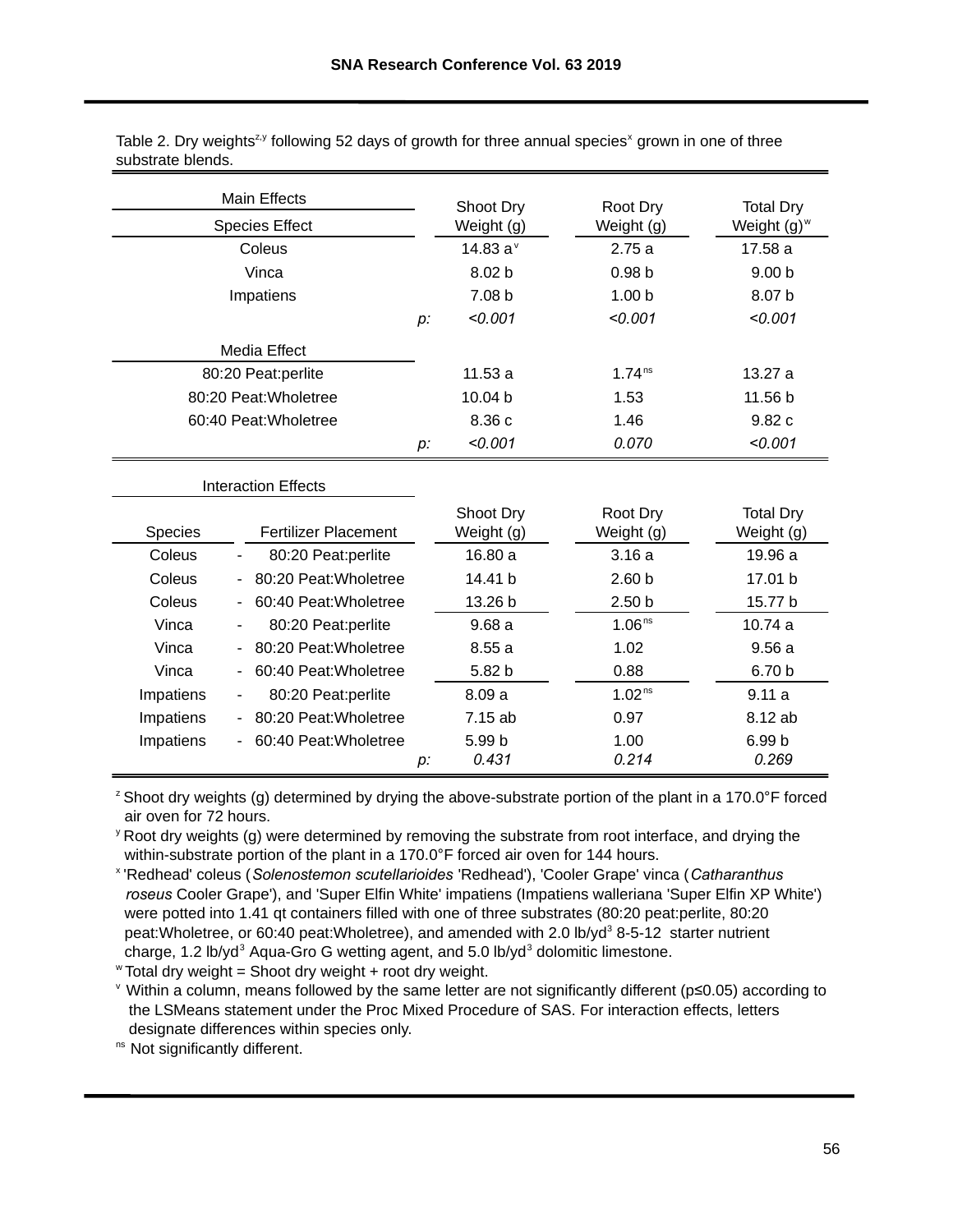## **Response of** *Spiraea* **and** *Buddleia* **to Controlled-release Fertilizer With or Without Phosphorus**

Danielle Haynos<sup>1</sup> and Tom Yeager<sup>2</sup>

<sup>1</sup> Kansas State University, Manhattan, KS 66506 <sup>2</sup>University of Florida, IFAS, Gainesville, FL 32611

yeagert@ufl.edu

**Index Words** Perennial plant production

**Significance to Industry** *Spiraea* and *Buddleia* were grown at Saunders Brothers Nursery in Piney River, Virginia with 100% pine bark substrate in trade 3-gallon containers. Plant growth data from the evaluation indicated that fertilizers surfaceapplied with longevities of 3–4 months and applied at lower application rates compared to the nursery's standard woody plant fertilization practice with fertilizer longevity of 8–9 months, resulted in similar or more growth after 13 weeks. Application of fertilizer without phosphorus and with 3–4 months longevity was detrimental for growth of *Spiraea* and *Buddleia*.

**Nature of Work** Perennial plants usually have a shorter production time than many woody plants so fertilizer application rates and longevities should be different for the two crops. In addition, previous research indicated that indigenous and applied phosphorus leached readily from pine bark substrates (2). Hence perennial plants with a relatively short production time may be able to obtain some or sufficient phosphorus from the pine bark. The purpose of this research was to evaluate *Spiraea* and *Buddleia* growth response to fertilizers with and without phosphorus and 3–4 months for nutrient release compared to the nursery's standard fertilizer practice of using an 8–9 months nutrient release fertilizer that contained phosphorus.

*Spiraea japonica* ʽNeon Flash' (36-plant tray) and *Buddleia davidii* Lo & Behold® ʽPink Micro Chip' liners (2.25 inches container) were planted June 15, 2017 (Week 24) in 100% pine bark substrate in trade 3-gallon containers (≈ 700 cubic inches) at Saunders Brothers Nursery in Piney River, Virginia. The substrate was amended with 0.8 lb yard<sup>-3</sup> Micromax<sup>®</sup> (ICL Fertilizers, Dublin, OH 43017) and 8 lbs yard<sup>-3</sup> dolomitic limestone. Approximately 950 *Spiraea* plants and 350 *Buddleia* plants were planted and placed container-to-container in triangular arrangement on polypropylene ground cloth under sprinkler irrigation ( $\approx 0.3$  inch $\cdot$ day<sup>-1</sup>). Within each species group, four blocks each of 48 plants were selected. Each block was composed of a completely randomized arrangement of four fertilizer treatments with 12 replicate plants per treatment. The four fertilizer treatments that were surface-applied to *Spiraea* on June 19 and to *Buddleia* on June 21 (Week 25) are given in Table 1. All border plants were surface-fertilized with Osmocote® Plus at  $\approx 80$  g per container, which is the application rate for the Osmocote® Plus used by the nursery.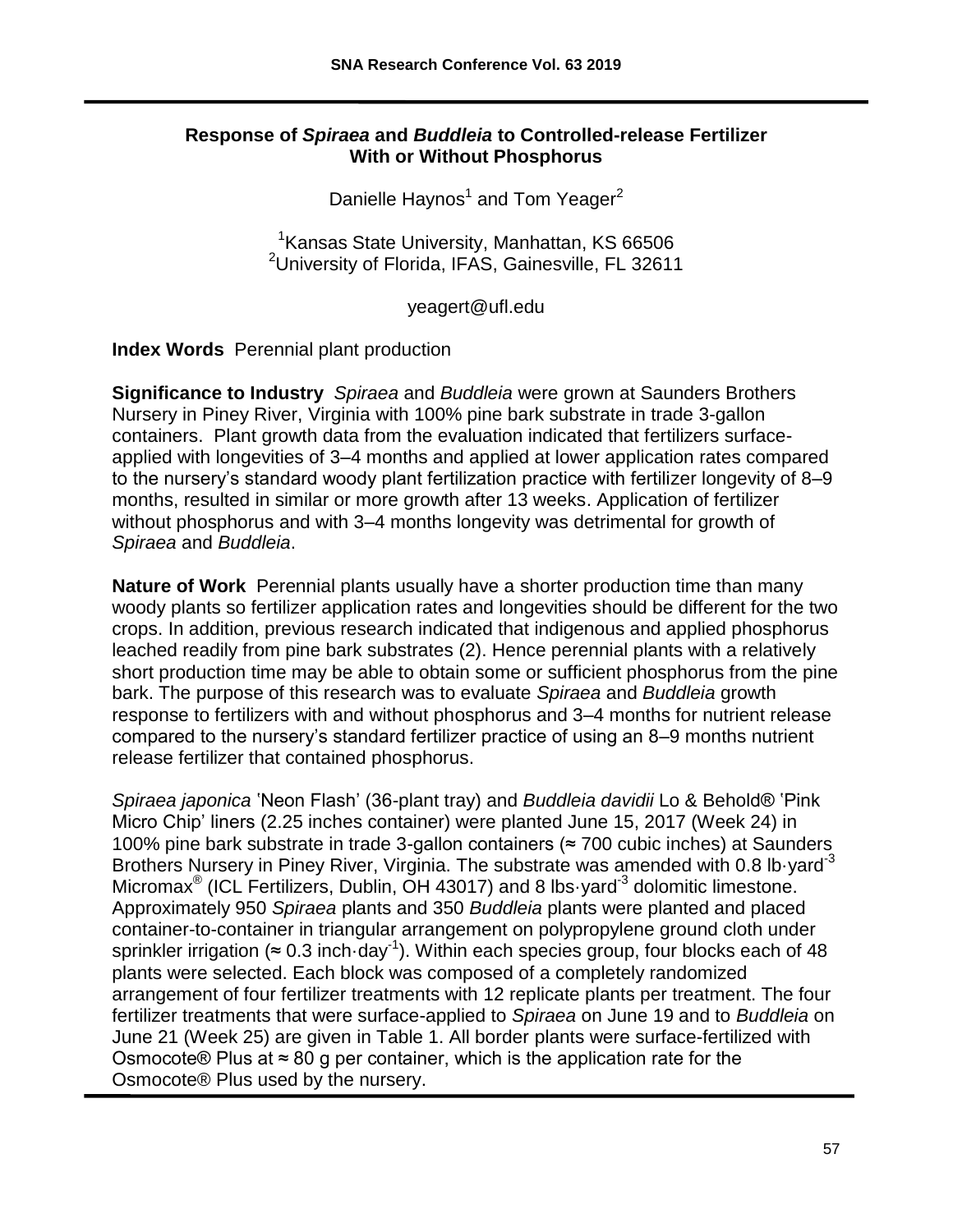Plant size was initially determined for five plants per treatment for each block. Plant height was measured from the substrate surface to top of plant canopy and plant canopy width determined at the widest point. A second width measurement was made perpendicular to the first measurement. Size data for *Spiraea* were taken on June 27 (Week 26), July 18 (Week 29), August 1 (Week 31), and September 20 (Week 38), and data for *Buddleia* were taken on June 26 (Week 26), July 18 (Week 29), and September 21 (Week 38). A growth index was calculated as height plus average width and change in growth index was calculated by subtracting initial growth index for each plant from final growth index at Week 38. Growth index change differences were determined using Fisher's LSD.

Pour-through (PT) leachate extracts were collected from one container per treatment for each block. Leachates were collected in the morning after drainage from the previous irrigation. Approximately 350 ml of distilled water were poured on the surface of containers for *Spiraea* and 500 ml of well water were used for *Buddleia*. Well water electrical conductivity (EC), pH, and total phosphorus (TP) were 0.1 mmhos/cm, 6.0, and 0.05 mg/L, respectively. PT leachate extracts were collected on June 21 (Week 25), June 28 (Week 26), July 20 (Week 29), July 31 (Week 31), and September 18 (Week 38) for *Spiraea*, and on June 29 (Week 26), August 1 (Week 31), and September 19 (Week 38) for *Buddleia*. The EC and pH of leachates for *Spiraea* and EC for *Buddleia* were determined in the field. Leachate samples for *Spiraea* were filtered and sent to the Analytical Research Laboratory at University of Florida for nitrate nitrogen (NO3-N), total phosphorus (TP), and potassium (K) analyses using standard procedures (https//arl.ifas.ufl.edu).

*Spiraea* plants were spaced during Week 32 and *Buddleia* plants were spaced during Week 35. The distances between containers after spacing were 5–6 inches within the row and 6–7.5 inches between the rows of containers. Spacing was necessary to achieve optimal growth and quality for market. Marketable plants have heights and widths of 10 and 12 inches and 8 and 12 inches, respectively, for the cultivars of *Spiraea* and *Buddleia* studied (personal communication, Tom Saunders). **Results and Discussion** The change in growth index was highest for *Spiraea* when F1 and F2 were applied, and no difference was observed between these fertilizers; whereas, F3 and F4 resulted in less growth (Table 2). For *Buddleia*, F1, F2, and F4 were similar (Table 3). The change in growth index for F4 was suppressed compared to F1 and F2 for *Buddleia*. Lower growth index change for F3 of both species indicates that insufficient phosphorus was available, likely due to the lack of phosphorus in the fertilizer. However, for two of the five sample dates for *Spiraea*, the TP in PT leachate for F3 was higher than 5–10 mg/L (Figure 1), the optimal PT leachate phosphorus (1). The extractable TP likely came from the pine bark because the irrigation water TP concentration was 0.09 mg/L. Yeager and Wright (2) have previously documented water soluble phosphorus in pine bark. The PT leachate pH ranged from 4.3 to 6.6 for *Spiraea*.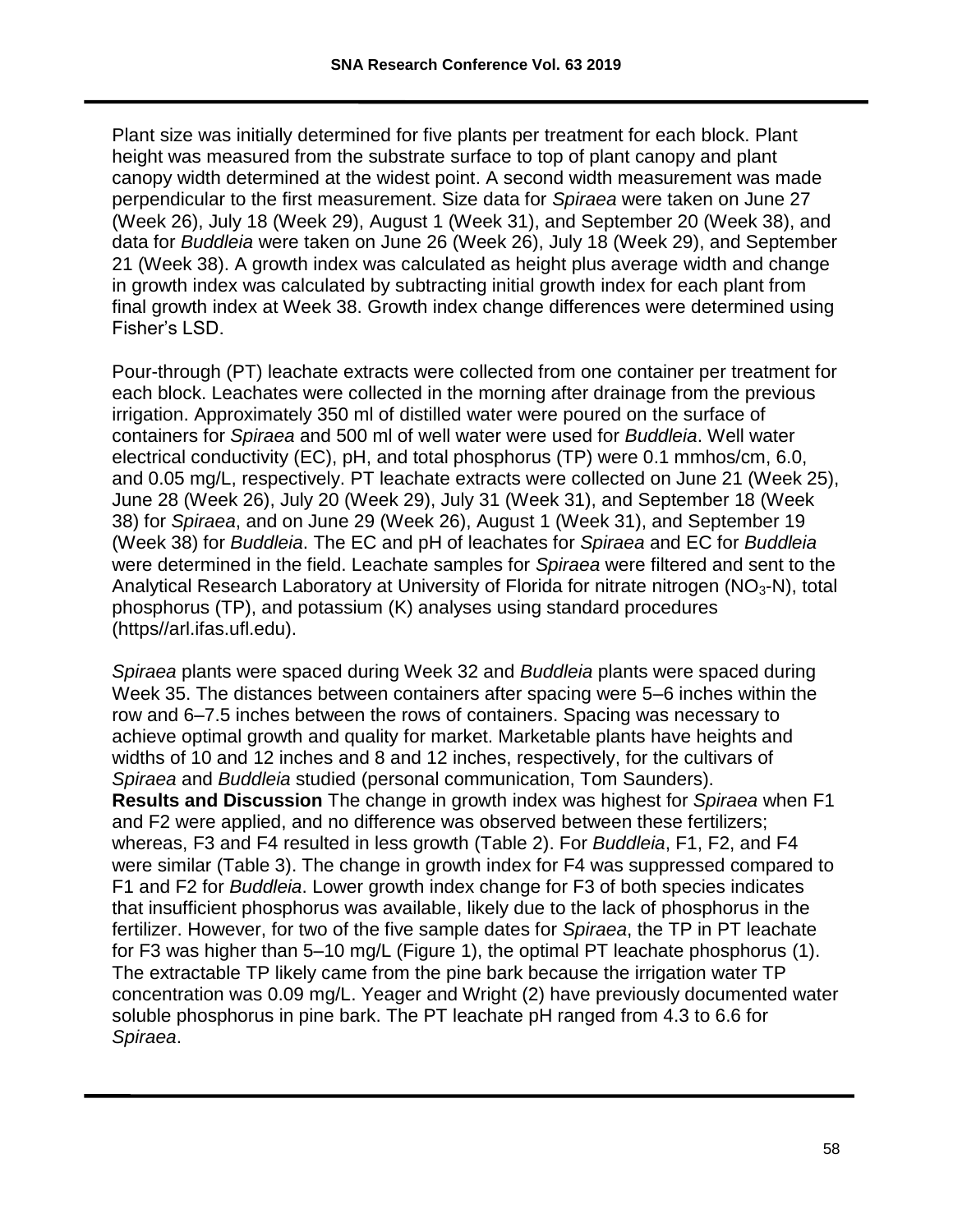The reduction in growth index change for F4 compared with F1 and F2 for *Spiraea* and the suppressed growth index change for *Buddleia* that received F4 are likely due to excessive salts in the substrate. PT data for EC (Figures 2 and 3) indicate that ECs were highest at Weeks 25, 26, and 38 for F4, although not excessive, when compared to other fertilizers. Nitrate nitrogen (Figure 4) and K (Figure 5) concentrations for F4 were also highest for the same three weeks and likely contributors to the EC. During the 13-week evaluation, *Buddleia* that received fertilizer with 3–4 months longevity achieved marketable size with average height and width of 9 and 12 inches, respectively, while *Spiraea* was approximately 91% of marketable size with average height and width of 9 and 11 inches, respectively. The growth needed to achieve marketable size probably could have been obtained by planting a few weeks earlier. Despite the fact that *Spiraea* was slightly smaller than marketable size, these data indicate that fertilizers with 3-4 months longevity are a viable option for the nursery when growing *Spiraea japonica* ʽNeon Flash' and *Buddleia davidii* Lo & Behold® ʽPink Micro Chip'.

## **Literature Cited**

- 1. Florida Department of Agriculture and Consumer Services. 2014. Water quality/quantity best management practices for Florida Nurseries. DACS-P0-01267
- 2. Yeager, T.H. and R.D. Wright. 1982. Pine bark phosphorus relationships. Commun. Soil Sci. Plant Anal. 13(1):57-66.

## **Acknowledgement**

The authors thank Harrell's Inc., Lakeland, FL for supplying fertilizers. The authors appreciate the assistance of Saunders Brothers Nursery personnel.

#### **Disclaimer**

Trade names, companies, and products are mentioned for informational purposes only.

| Treatment <sup>z</sup> | Grade<br>$(N-P-K)$               | <b>Brand</b>                         | Longevity<br>(mo)  | Amount/trade<br>3-gal container<br>(g) |
|------------------------|----------------------------------|--------------------------------------|--------------------|----------------------------------------|
| F <sub>1</sub>         | 13-5.7-10.8                      | Harrell's                            | $3 - 4$            | 46                                     |
| F <sub>2</sub>         | $17 - 2.6 - 10$                  | Harrell's                            | $3 - 4$            | 36                                     |
| F <sub>3</sub>         | $43 - 0 - 0 +$<br>$0 - 0 - 16.6$ | Harrell's<br>Harrell's               | $3 - 4$<br>$3 - 4$ | 14<br>30                               |
| F <sub>4</sub>         | $15 - 3.9 - 10$                  | Osmocote <sup>®</sup><br><b>Plus</b> | $8 - 9$            | 80                                     |

Table 1. Fertilizers surface-applied at Week 25 of 2017 to Spiraea japonica 'Neon Flash' and *Buddleia davidii* Lo & Behold® 'Pink Micro Chip' grown in100% pine bark substrate.

z F1=13-13-13, F2=17-6-12, F3=43-0-0+0-0-20, F4=15-9-12 Harrell's is a product of Harrell's Inc., Lakeland, FL 33802 Osmocote® Plus is a product of ICL Fertilizers, Dublin, OH 43017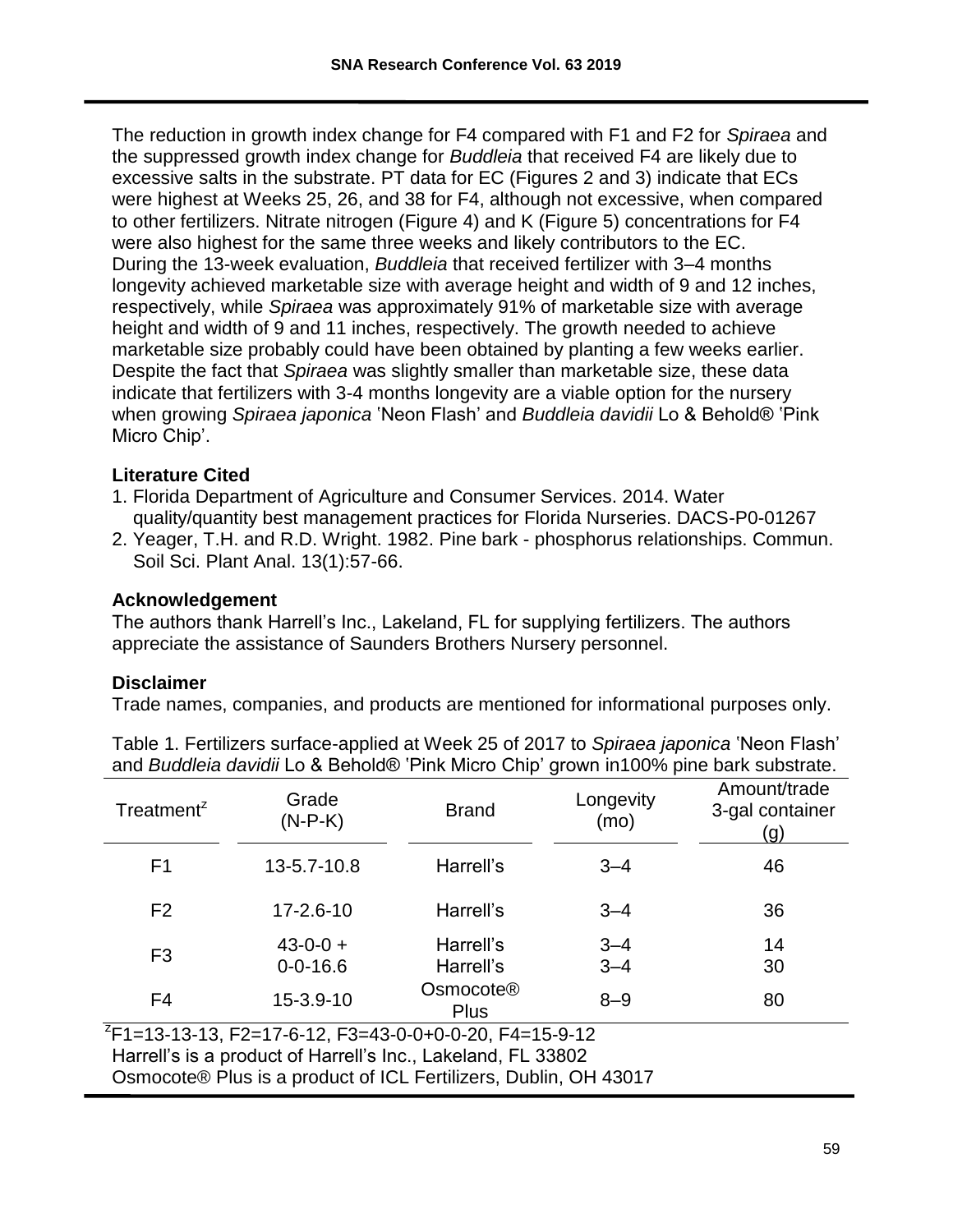| Treatment      |           | Week 26   | Week 29   |           | Week 31   |           |           | Week 38   | Growth <sup>z</sup><br>index<br>change |
|----------------|-----------|-----------|-----------|-----------|-----------|-----------|-----------|-----------|----------------------------------------|
|                | Н<br>(in) | W<br>(in) | Н<br>(in) | W<br>(in) | Н<br>(in) | W<br>(in) | н<br>(in) | W<br>(in) |                                        |
| F <sub>1</sub> | 4.5       | 3.8       | 6.4       | 6.4       | 7.5       | 8.3       | 8.9       | 11.3      | 12.1a                                  |
| F <sub>2</sub> | 4.7       | 4.3       | 6.9       | 6.9       | 8.1       | 8.6       | 8.8       | 11.6      | 11.3a                                  |
| F <sub>3</sub> | 5.1       | 4.5       | 6.6       | 6.4       | 7.5       | 7.6       | 7.5       | 10.2      | 8.2 <sub>b</sub>                       |
| F4             | 4.7       | 4.2       | 5.9       | 6.3       | 6.8       | 7.8       | 7.8       | 10.1      | 8.9 <sub>b</sub>                       |

Table 2. Plant height (H) and average width (W) for *Spiraea japonica* 'Neon Flash' fertilized week 25 and grown for 13 weeks with 100% pine bark substrate in trade 3-gallon containers.

 $2\overline{G}$  Crowth index was calculated as height plus average width. Means separated within column by Fisher's LSD at 5% level. F1=Harrell's 13-13-13, F2=Harrell's 17-6-12, F3=Harrell's 43-0-0+0-0-20, F4=Osmocote® Plus 15-9-12

Table 3. Plant height (H) and average width (W) for *Buddleia davidii* Lo & Behold<sup>®</sup> 'Pink Micro Chip' fertilized week 25 and grown for 13 weeks with100% pine bark substrate in trade 3 gallon containers.

| Treatment      |        | Week 26  |        | Week 29  |        | Week 38  | Growth <sup><math>z</math></sup> index change |
|----------------|--------|----------|--------|----------|--------|----------|-----------------------------------------------|
|                | H (in) | $W$ (in) | H (in) | $W$ (in) | H (in) | $W$ (in) |                                               |
| F <sub>1</sub> | 3.7    | 3.6      | 4.9    | 5.5      | 8.8    | 12.8     | 14.5a                                         |
| F <sub>2</sub> | 3.8    | 3.7      | 5.3    | 6.2      | 8.9    | 12.5     | 14.0a                                         |
| F <sub>3</sub> | 3.7    | 3.6      | 4.2    | 4.4      | 7.6    | 10.8     | 11.3 <sub>b</sub>                             |
| F4             | 3.8    | 3.6      | 5.3    | 6.6      | 8.1    | 12.6     | 13.3a                                         |

 $Z$ Growth index was calculated as height plus average width. Means separated within column by Fisher's LSD at 5% level. F1=Harrell's 13-13-13, F2=Harrell's 17-6-12, F3=Harrell's 43-0-0+0-0-20, F4=Osmocote® Plus 15-9-12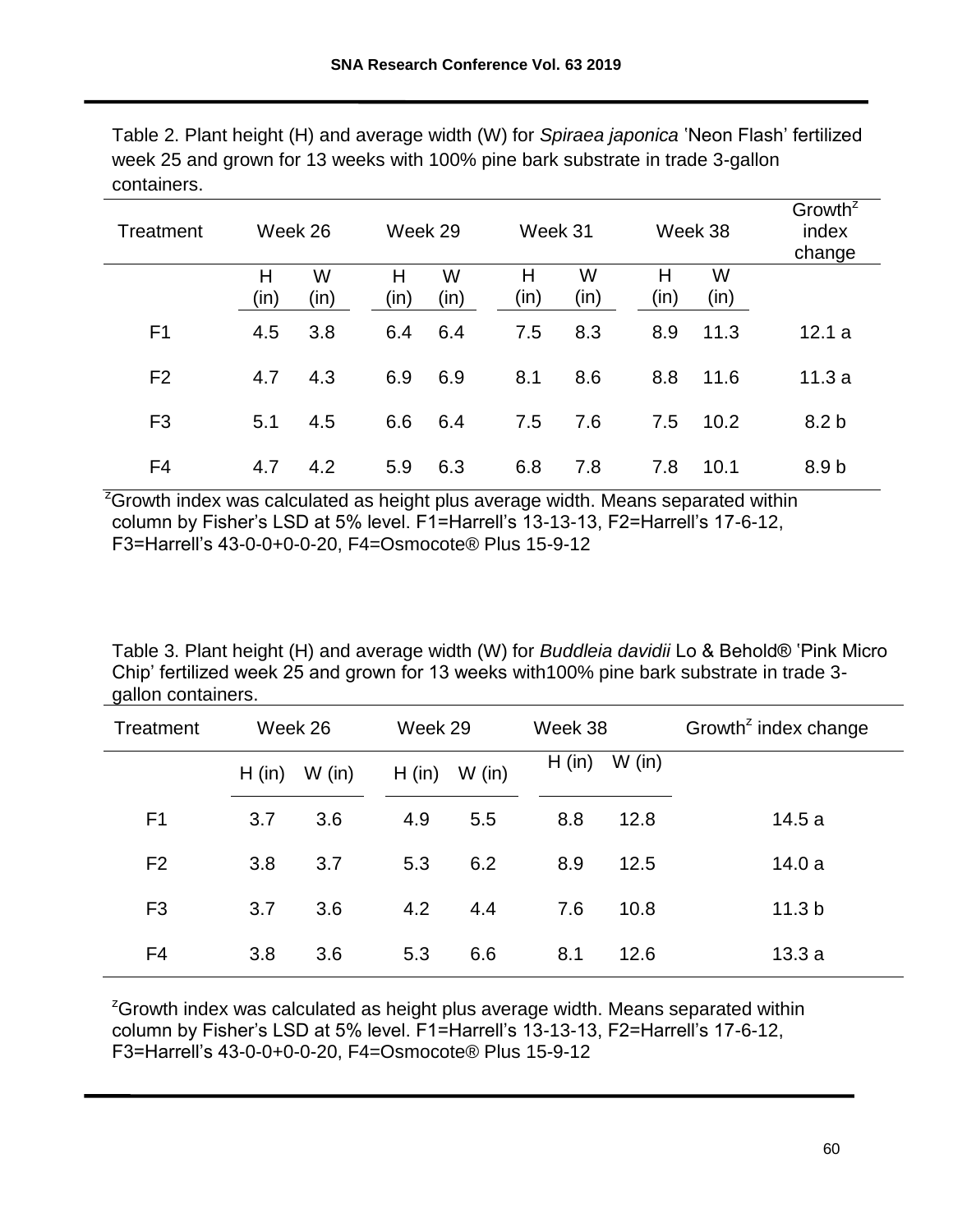

Figure 1. Pour-through extracts total phosphorus (TP) concentrations for *Spiraea japonica* ʽNeon Flash' grown for 13 weeks with 100% pine bark substrate in trade 3 gallon containers. F1=Harrell's 13-13-13, F2=Harrell's 17-6-12, F3=Harrell's 43-0-0+0- 0-20, F4=Osmocote® Plus 15-9-12.



Figure 2. Pour-through extracts electrical conductivity (EC) for *Spiraea japonica* 'Neon Flash' grown for 13 weeks with 100% pine bark substrate in trade 3-gallon containers. F1=Harrell's 13-13-13, F2=Harrell's 17-6-12, F3=Harrell's 43-0-0+0-0-20, F4=Osmocote® Plus 15-9-12.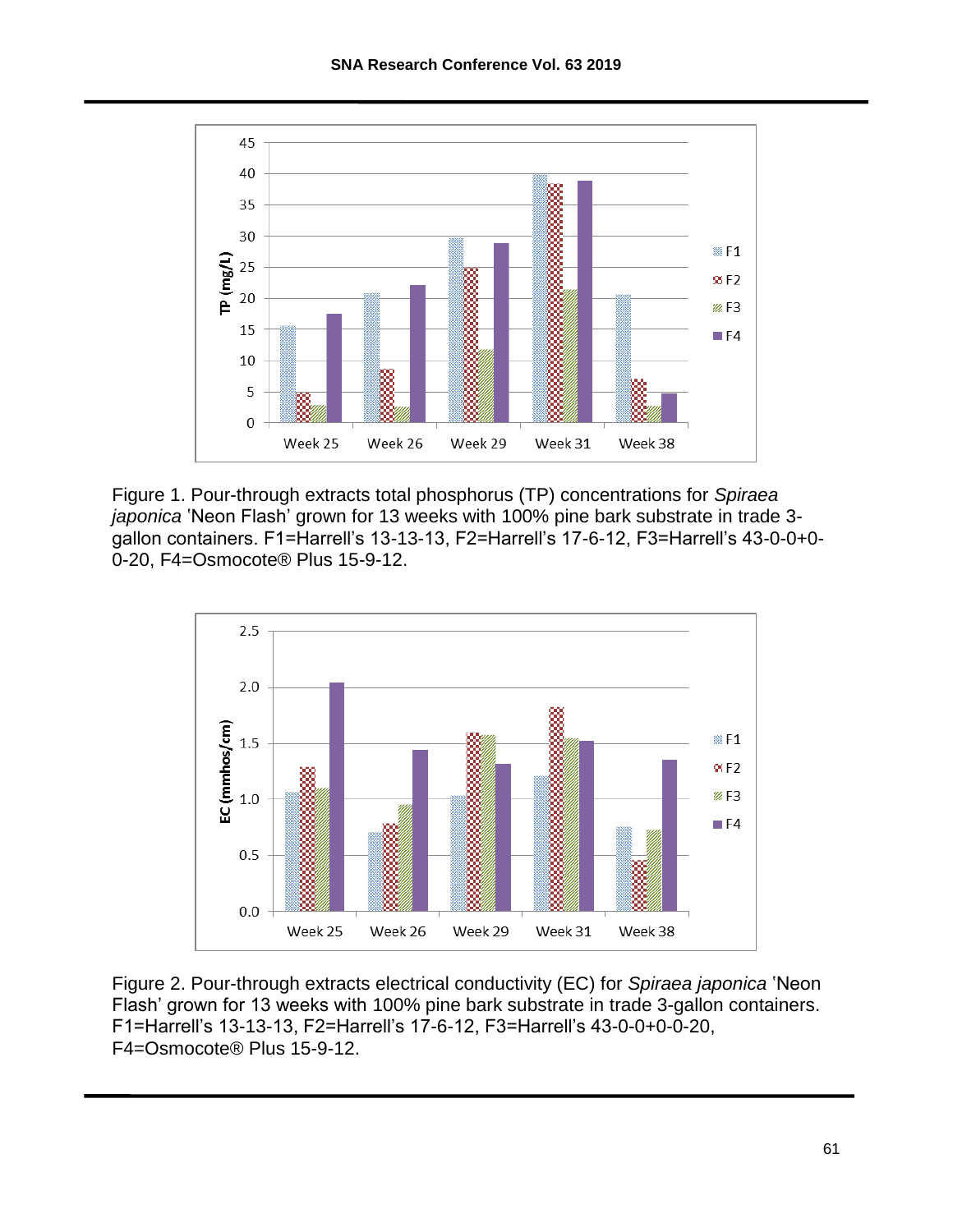

Figure 3. Pour-through extracts electrical conductivity (EC) for *Buddleia* davidii Lo & Behold® 'Pink Micro Chip' grown for 13 weeks with 100% pine bark substrate in trade 3gallon containers. F1=Harrell's 13-13-13, F2=Harrell's 17-6-12, F3=Harrell's 43-0-0+0- 0-20, F4=Osmocote® Plus 15-9-12.



Figure 4. Pour-through extracts nitrate nitrogen (NO<sub>3</sub>-N) concentrations for *Spiraea japonica* ʽNeon Flash' grown for 13 weeks with 100% pine bark substrate in trade 3 gallon containers. F1=Harrell's 13-13-13, F2=Harrell's 17-6-12, F3=Harrell's 43-0-0+0- 0-20, F4=Osmocote® Plus 15-9-12.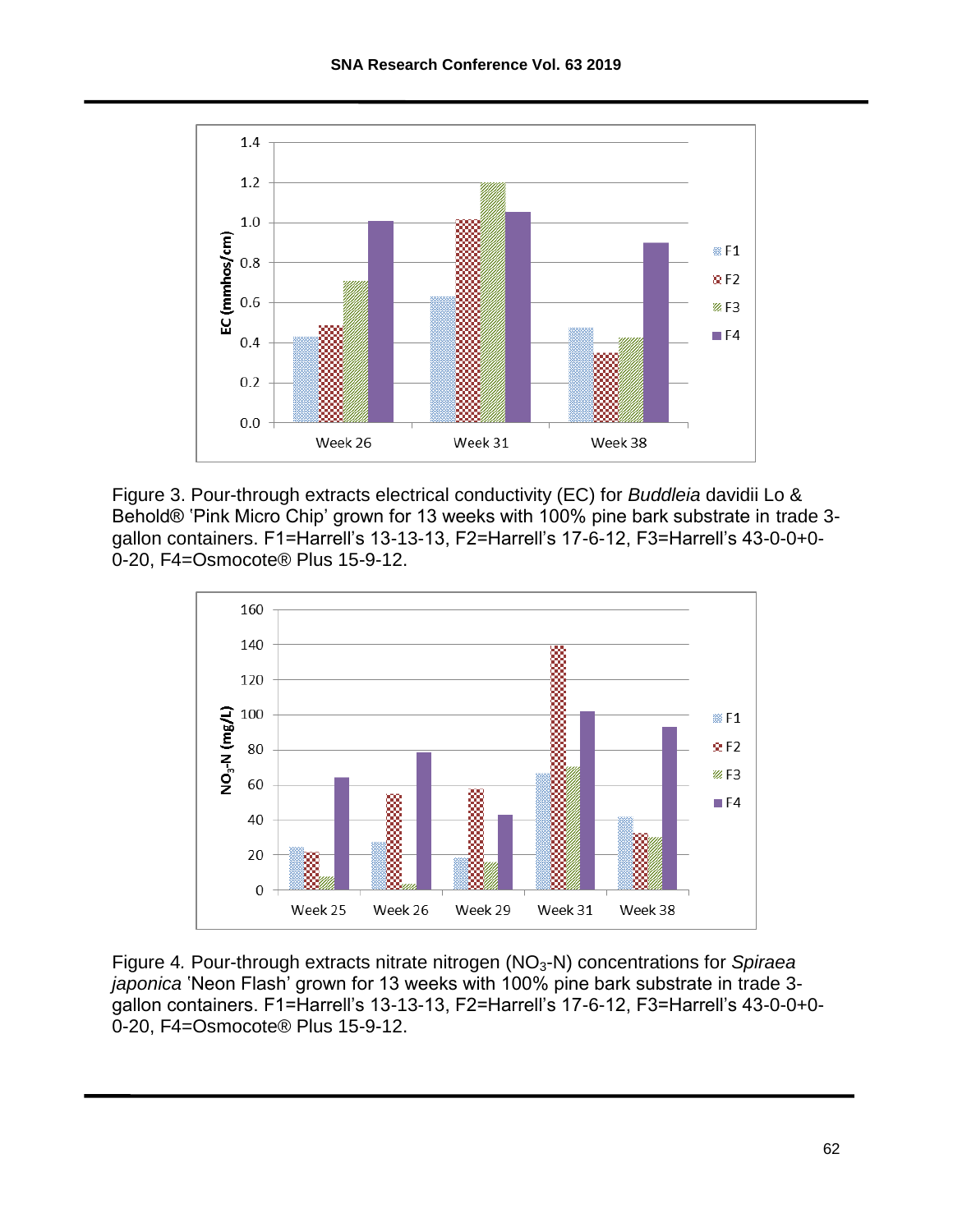

Figure 5. Pour-through extracts potassium (K) concentrations for *Spiraea japonica* 'Neon Flash' grown for 13 weeks with 100% pine bark substrate in trade 3-gallon containers. F1=Harrell's 13-13-13, F2=Harrell's 17-6-12, F3=Harrell's 43-0-0+0-0-20, F4=Osmocote® Plus 15-9-12.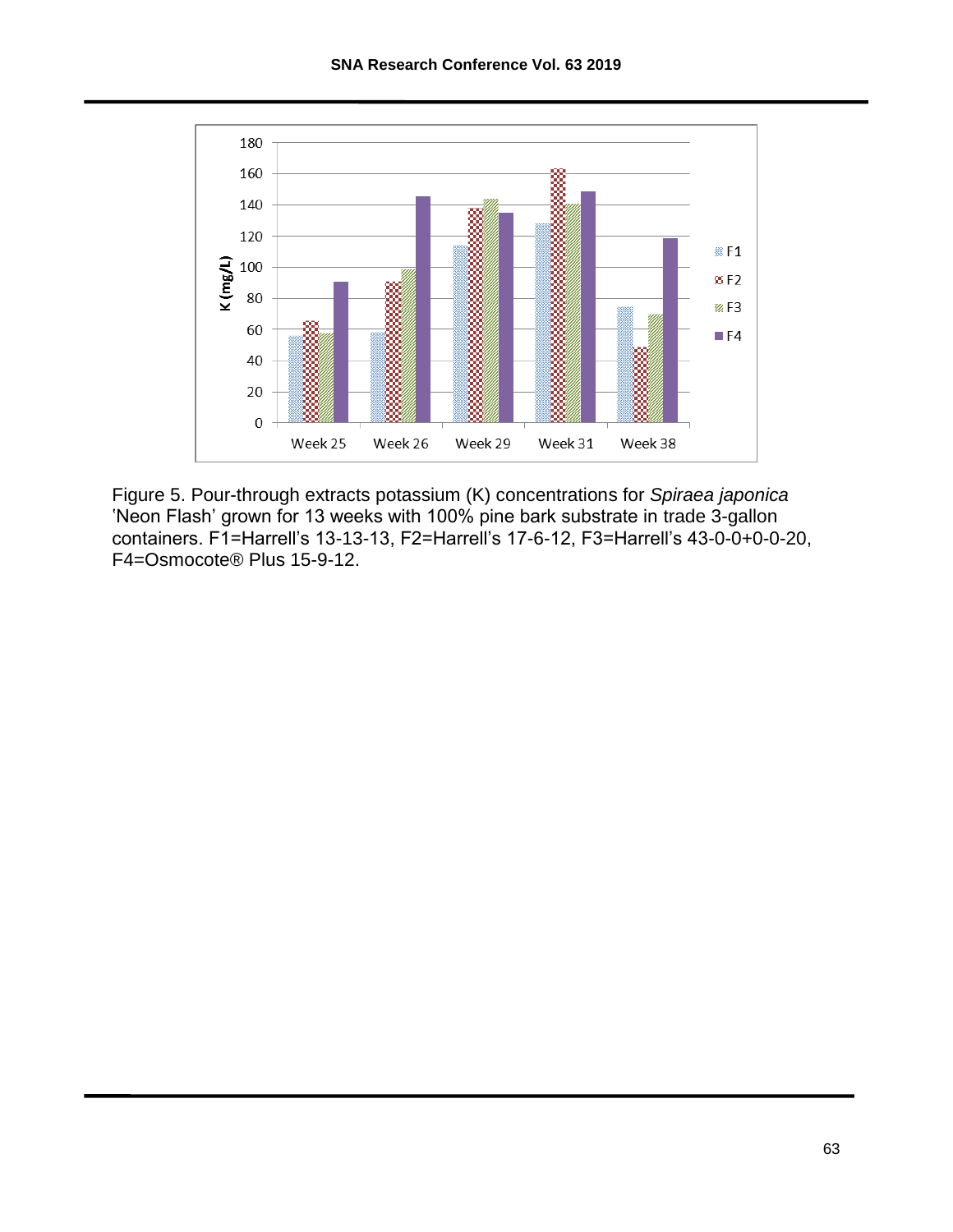#### **Root Colonization with Arbuscular Mycorrhizal Fungi and Supplementary P Improves Nutrient Status, Growth and Physiological Performance of the Flamingo Flower (***Anthurium pedato-radiatum* **Schott. ssp.** *pedato-radiatum***: Araceae)**

Aurora Genoveva Palafox Arroyo<sup>1</sup>; Andrés Adolfo Estrada-Luna<sup>1,2</sup>, Victor Olalde-Portugal<sup>2</sup>, César Daniel Estrada-De La Rosa<sup>3</sup>, Feliza Ramón Farías<sup>4</sup>, Martha Elena Pedraza Santos<sup>5</sup>

<sup>1</sup>Escuela de Agronomía. Universidad De La Salle Bajío. Av. Universidad 602, Col. Lomas del Campestre. León, Gto., México. C.P. 37150. <sup>2</sup>CINVESTAV-IPN. Km. 9.6, Libramiento Norte, Carretera Irapuato-León. Irapuato, Gto., México. C.P. 36821. <sup>3</sup>Instituto Tecnológico y de Estudios Superiores de Occidente. Periférico Sur Manuel Gómez Morín No. 8585, Tlaquepaque, Jal. México C.P. 45604. 4 Instituo de Ecología, A.C. Km. 2.5 Carretera antigua Xalapa-Coatepec, C.P. 91070, Veracruz, México. <sup>5</sup>Facultad de Agrobiología "Presidente Juárez". Paseo General Lázaro Cárdenas y Berlín S/N. Col. Viveros C.P. 60170. Uruapan, Michoacán. México.

aestradaluna@yahoo.com

Index Words: *Anthurium*, mycorrhizae, vesicular arbuscular mycorrhizas, plant nutrition.

**Significance to Industry** The nursery industry stands to gain advantage from both selected and naturally occurring soil microorganisms such as beneficial bacteria and fungi. Mycorrhizal fungi symbionts enhance plant health, growth and production when properly interacting with roots. Scientists, propagators, and growers have special interest in studying mycorrhizas because they can be commercially used in sustainable agricultural systems including greenhouse, nursery and field production conditions. In this research, we studied the impact of P fertilization and mycorrhiza functioning on several aspects of plant performance after a micropropagation step. We demonstrated that inoculated *Anthurium pedato-radiatum* Schott. ssp. *pedato-radiatum* plantlets were colonized with a fungi consortium. In general, overall plant growth and physiology performance and nutrient status was significantly increased by mycorrhizas and the level of P received by the plant during fertilization when compared to the control. These results suggest that there is great potential in using selected mycorrhizal isolates for improving growth of shade tolerant and slow-growing plant species after micropropagation and during field establishment. This information has application to other ornamental plant species cultivated under commercial nursery production systems.

**Nature of Work** In the American ornamental horticulture industry, the Areceae is the most important economic family, with several genus under commercial expanded cultivation such as *Aglaonema, Alocasia, Anthurium, Caladium, Calla, Colocasia, Dieffenbachia, Epipremnum, Philodendron, Spathyphyllum, Syngonium, Monstera*,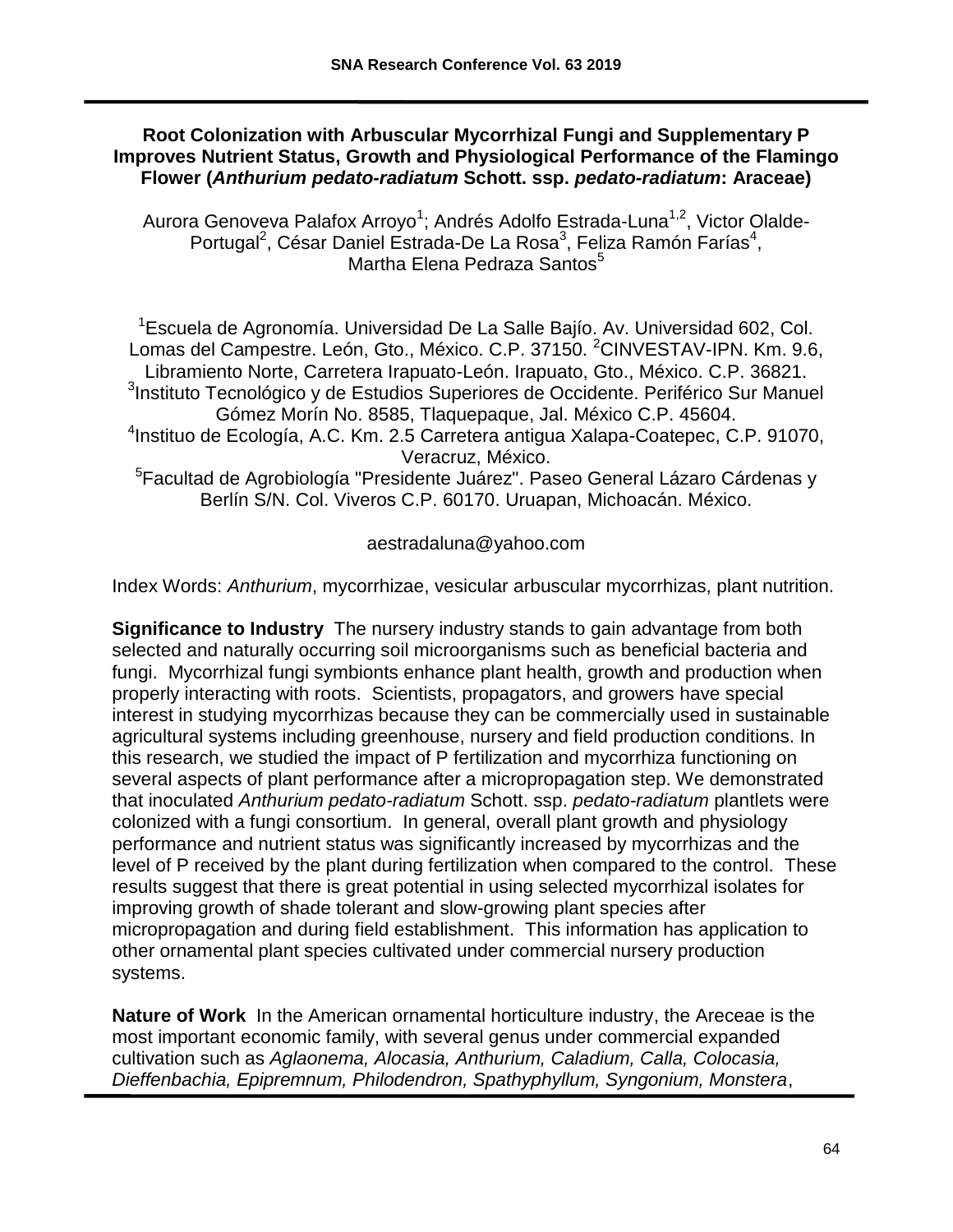among others (1, 2, 3). The genus *Anthurium* includes the most outstanding plants in the industry with *A. andreanum* the most cultivated species and consequently with the greatest economic importance worldwide (2, 3). Other species such as *A. scherzerianum*, *A. andicola, A. podophyllum, A. nizandese* and *A. pedato-radiatum*  Schott ssp*. pedato-radiatum* are good candidates as foliage plants for indoors and outdoors. The last one is an endemic Mexican wild species, which is a perennial and herbaceous plant with beautiful and striking leaf morphology (4) that represents a great potential to be commercially exploited as potted plant.

Ubiquitous mycorrhizal fungi establish mutualistic and beneficial associations with many plant species including angiosperms and gymnosperms (5). According to several reports, *Anthurium andraeanum* roots form mycorrhizas with *Acaulospora* (*A. longula*), several species of *Glomus* (*G. intraradices, G. etunicatum*), and *Gigaspora* (*G. albida*) (6, 7, 8, 9). As a result, the mycorrhizal colonization promotes better growth and enhances nutrient uptake and is potentially significant in the ecology of wild and selected ornamental anthuriums. Although some studies have been published to evaluate the effects of mycorrhizas in *A. andraeanum* (6, 7, 8, 9), there is only limited information on the majority of more than 700 species that comprises this genus.

We ran a factorial experiment to study the effects of the colonization with vesicular arbuscular mycorrhizal fungi (VAM: +VAM, -VAM) and four P fertilization regimes (0, 22, 44 and 66 ppm) on physiological performance, growth, and nutrient concentration and uptake of *Anthurium pedato-radiatum* Schott. ssp. *pedato-radiatum* young micropropagated plantlets. The experimental VAM inoculum was a Mexican consortium named Selva composed by 3 *Glomus* species: *G. constrictum*, *G. fasciculatum*, *G. tortuosum*, and *Acaulospora scrobiculata*. During transplantation, the fungi inoculum, which corresponded to approximately 1,000 fungal spores, was applied by banding just below the root system. Fertilization was provided with the Long Ashton nutrient solution modified according the experimental treatments. After sixteen months of culture under greenhouse conditions in which about 100  $\mu$ mol/m<sup>2</sup>/s<sup>-1</sup> of light intensity were imposed, several growth measurements including leaf number, plant height (cm), dry mass (DM) (g), root number, and root length (cm), were determined in all treatments. Root:shoot and shoot:root ratio were calculated with the root and shoot DM data. Gas exchange  $(\lambda, g_s, E, WUE)$  and plant photosynthetic performance (Fv/Fm ratio and PI) were also evaluated. Additionally, we tested the aerial part of the plants for nutrient status of all macronutrients plus Fe, Mn, Cu, Na, Zn. Root colonization by VAM was also determined.

**Results and Discussion** Our data showed that after sixteen months of greenhouse culture the roots of control plants remained free of VAM colonization while inoculated plants showed typical structures of fungi development. Under microscope evaluation, we observed internal hyphae, spores, vesicles, and arbuscules in cortical cells. Data on root colonization varied fron 25 to 65% according the experimental treatments tested. *Anthurium pedato-radiatum* Schott. ssp. *pedato-radiatum* plants seem to be highly dependent of mycorrhizas because the colonization by the fungi under limited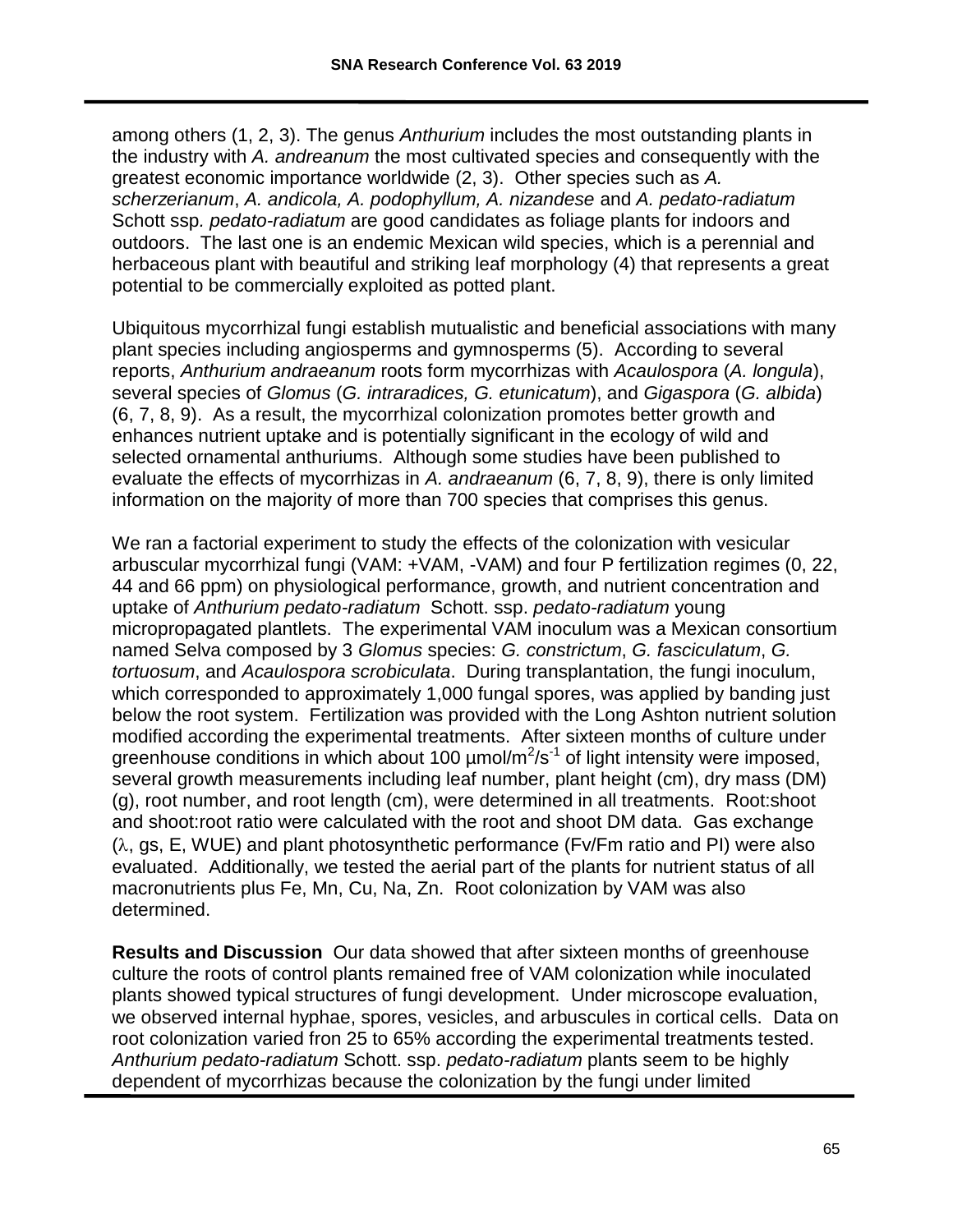supplementation of P significantly increased overall plant growth, physiological performance and nutrient status when compared to the control treatment (Tables 1, 2, 3). Significant effects of P level were recorded as the rate of fertilization was increased from 22, 44 and 66 ppm in –VAM plants. Similar effects were observed in inoculated plants in medium P-levels (22 and 44 ppm P). In contrast to this, 66 ppm P seemed to be excessive and negative for the fungi-plant interaction functioning (Tables 1, 2, 3). Most variables evaluated to characterize growth resulted significant to the presence of VAM including plant height, leaf number, leaf, root and plant dry weight, however, those ones that did not (leaf area, root number and length and the ratios of root to shoot and shoot to root) showed a similar tendency since considerable differences were observed when compared the +VAM plants and the control under P stress. In addition to this, supplementary P had more impact in all variables tested.

Similar to what we observed in plant growth, the interaction with VAM and the different P levels positively affected the physiological performance of the plants (Table 3). The P stressed plants were photosynthetically more active and had better functioning than the control but again the supplementary P also had greater impact in all results (Table 3). Foliar tissue elemental content varied considerably according the experimental treatments. Mycorrhizal associations had increased concentrations of P, Ca, and S but had lower contents of Fe, Zn and Mn than -VAM plants under P conditions. However, the nutrient status of the plants was significantly improved with increases of P supply.

**Acknowledgements:** Authors want to thank CINVESTAV-IPN for the support provided through the use of greenhouse facilities.

# **Literature Cited:**

- 1. Grayum, MH. 1990. Evolution and phylogeny of the Araceae. Annals of the Missouri Botanical Garden, 77: 628-697.
- 2. Gantait S and Mandal N. 2010. Tissue Culture of *Anthurium andreanum*: A Significant Review and Future Prospective. International Journal of Botany, 6: 207-219.
- 3. Farsi M, Taghavizadeh YM and Qasemiomran V. 2012. Micropropagation of *Anthurium andreanum* cv. Terra. African Journal of Biotechnology, 11: 13162-13166.
- 4. Croat TB. 1983. A Revision of the Genus *Anthurium* (Araceae) of Mexico and Central America. Part I: Mexico and Middle America. Annals of Missouri Botanical Garden, 7:211-420.
- 5. Smith SE, Jackobsen I, Gronlund M, Smith FA. 2011. Roles of arbuscular mycorrhizas in plant phosphorus nutrition: Interactions between pathways of phosphorus uptake in arbuscular mycorrhizal roots have important implications for understanding and manipulating plant phosphorus acquisition. Plant Physiology, 156: 1050-1057.
- 6. Chi-Guang W, Su-Chen L, Su-uang L and Keng-Chang C. 2000. Growth reponses of *Anthurium andraeanum* after microbial inoculation. Jour. Agric. Res. China, 49: 57-62.
- 7. González-Chávez MC y Ferrera-Cerrato R. 1994. Influencia de cinco hongos micorrízicos en el desarrollo de *Anthurium*. Revista Chapingo, Serie Horicultura, 1: 119-123.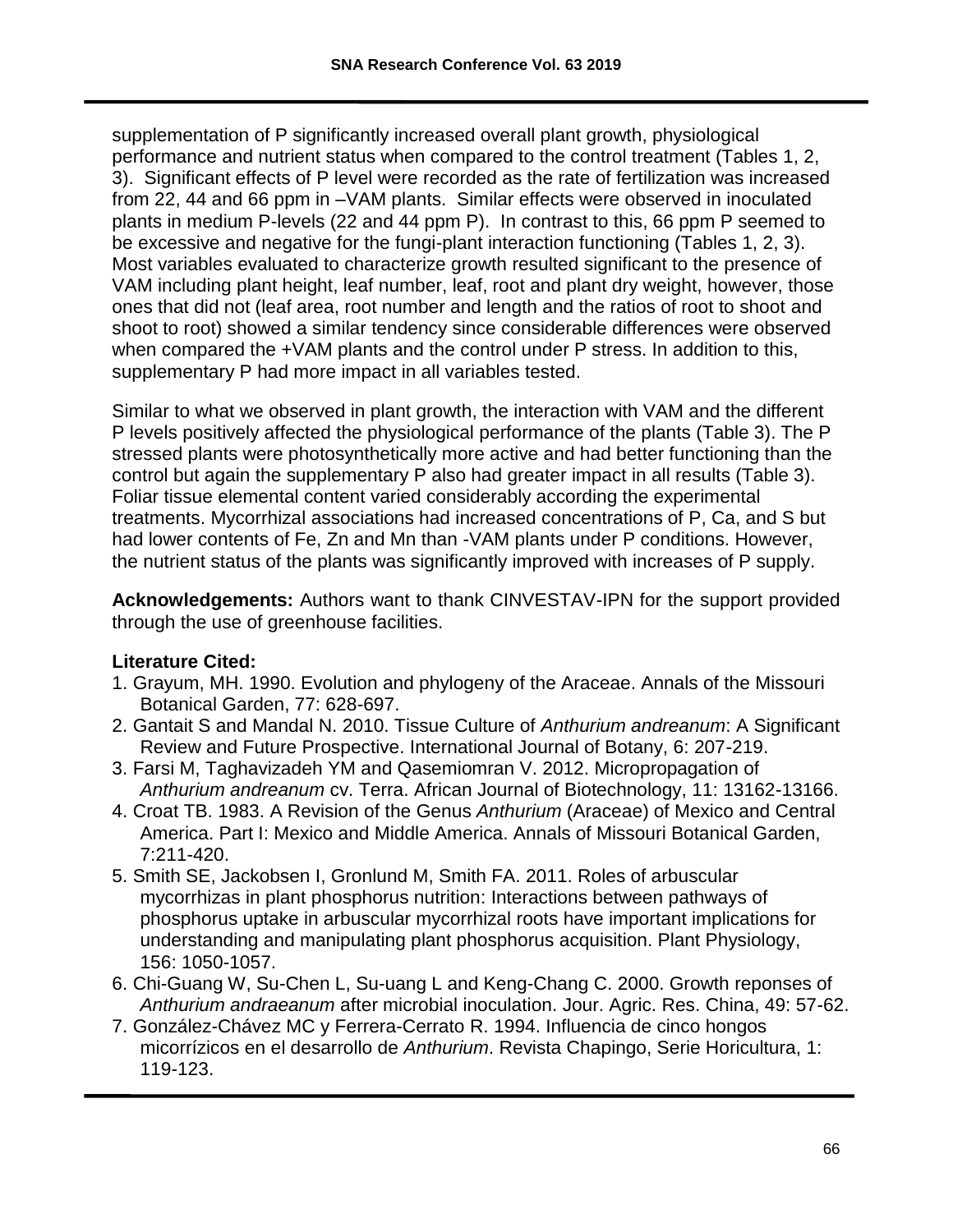- 8. Nunes CEP, Stancato GC and Da Silveira APD. 2014. *Anthurium* growth responses to phosphgate fertilization and inoculation with an arbuscular mycorrhizal fungus. Journal of Horticultural Science & Biotechnology, 89: 261-267.
- 9. Stancato GC, Parada Dias Da Silveira A. 2010. Micorrição e adubação de mudas micropropagadas de Antúrio, cv. Eidibel: Crecimiento e Aclimatização *ex vitro.*  Bragantia, Campinas, 69: 957-963.

Table 1. Effect of VAM and P fertilization regime on plant growth (phenotype) of *A. pedato-radiatum* Schott ssp*. pedato-radiatum* after 16 months of inoculation.

| Fungi            | P<br>Level<br>(ppm) | Plant<br>Height<br>(cm) | Leaf<br><b>Number</b> | Leaf Area<br>$\rm (cm^2)$ | Root<br><b>Number</b> | Root<br>Length<br>(cm) |
|------------------|---------------------|-------------------------|-----------------------|---------------------------|-----------------------|------------------------|
| -VAM $^{\circ}$  | 0                   | 11.18                   | 4.00                  | 48.283                    | 6.33                  | 9.16                   |
| -VAM             | 22                  | 30.77                   | 17.14                 | 657.994                   | 17.50                 | 17.51                  |
| -VAM             | 44                  | 25.09                   | 14.38                 | 775.900                   | 16.50                 | 16.15                  |
| -VAM             | 66                  | 29.10                   | 11.63                 | 593.397                   | 17.33                 | 14.30                  |
| $+VAM$ $\bullet$ | 0                   | 13.77                   | 13.00                 | 145.422                   | 10.00                 | 11.84                  |
| $+VAM$           | 22                  | 23.95                   | 19.75                 | 460.979                   | 15.17                 | 17.63                  |
| +VAM             | 44                  | 26.25                   | 18.00                 | 620.958                   | 14.83                 | 15.83                  |
| $+VAM$           | 66                  | 20.46                   | 15.25                 | 405.160                   | 9.67                  | 14.58                  |
| Significance:    |                     |                         |                       |                           |                       |                        |
| <b>VAM</b>       |                     | $\star$                 | $***$                 | <b>NS</b>                 | <b>NS</b>             | <b>NS</b>              |
| P level          |                     | ***                     | $***$                 | ***                       | ***                   | $***$                  |
| VAM X P          |                     | $***$                   | $NS^{\oplus}$         | <b>NS</b>                 | <b>NS</b>             | <b>NS</b>              |
| Level            |                     |                         |                       |                           |                       |                        |

°-VAM: (Control Non Inoculated), •+VAM: Vesicular Arbuscular Mycorrhizal Fungi,  $\text{PNS}=$  Non significant,  $\text{*}=$  Significant (0.05),  $\text{*}=$  Significant (0.01),  $\text{***}=$  Significant  $(0.001)$ . n=8.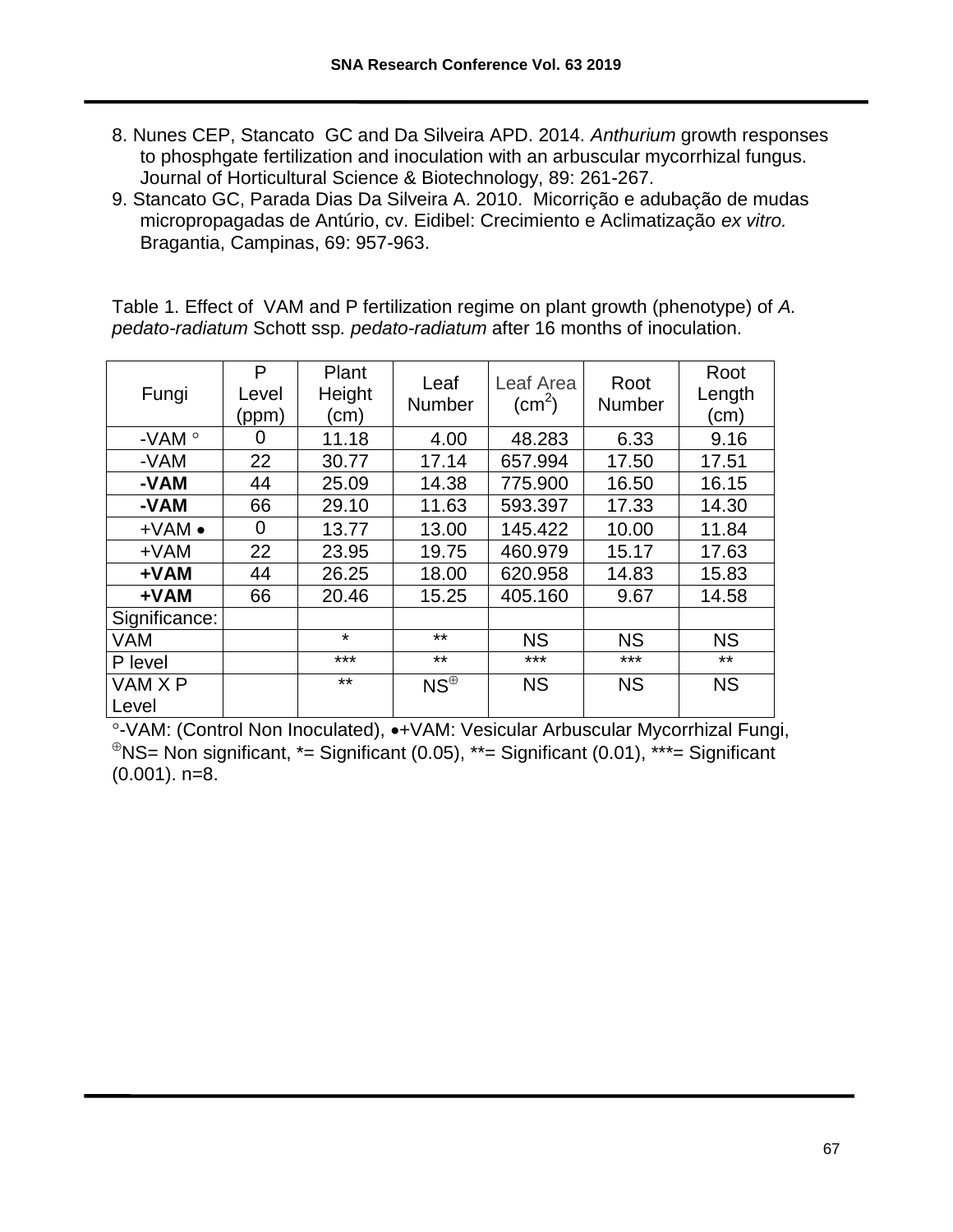| Fungi            | P<br>Level<br>(ppm) | Leaf Dry<br>Weight<br>(g) | Root Dry<br>Weight<br>(g) | <b>Plant Dry</b><br>Weight<br>(g) | Root to<br>Shoot<br>Ratio | Shoot to<br><b>Root Ratio</b> |
|------------------|---------------------|---------------------------|---------------------------|-----------------------------------|---------------------------|-------------------------------|
| -VAM $\degree$   | 0                   | 0.3                       | 0.4                       | 0.7                               | 1.4                       | 1.0                           |
| -VAM             | 22                  | 6.7                       | 2.7                       | 9.4                               | 0.4                       | 2.5                           |
| -VAM             | 44                  | 6.4                       | 3.1                       | 9.5                               | 0.5                       | 2.1                           |
| -VAM             | 66                  | 4.8                       | 2.5                       | 7.3                               | 0.5                       | 2.1                           |
| $+VAM$ $\bullet$ | $\Omega$            | 1.0                       | 0.6                       | 1.6                               | 0.7                       | 1.6                           |
| $+VAM$           | 22                  | 4.2                       | 2.2                       | 6.4                               | 0.5                       | 2.0                           |
| +VAM             | 44                  | 5.4                       | 2.5                       | 7.8                               | 0.5                       | 2.2                           |
| +VAM             | 66                  | 2.3                       | 1.3                       | 3.6                               | 0.7                       | 1.7                           |
| Significance:    |                     |                           |                           |                                   |                           |                               |
| <b>VAM</b>       |                     | $***$                     | $\star$                   | $***$                             | <b>NS</b>                 | <b>NS</b>                     |
| P level          |                     | $***$                     | $***$                     | $***$                             | $***$                     | $***$                         |
| VAM X P<br>Level |                     | $\star$                   | $NS^{\oplus}$             | <b>NS</b>                         | $***$                     | <b>NS</b>                     |
|                  |                     |                           |                           |                                   |                           |                               |

Table 2. Effect of VAM and P fertilization regime on plant growth (dry mass accumulation) of *A. pedato-radiatum* Schott ssp*. pedato-radiatum* after 16 months of inoculation.

°-VAM: (Control Non Inoculated), •+VAM: Vesicular Arbuscular Mycorrhizal Fungi, <sup>⊕</sup>NS= Non significant,  $* =$  Significant (0.05),  $** =$  Significant (0.01),  $*** =$  Significant (0.001). n=6.

| <b>Table 3.</b> Effect of VAM and P fertilization regime on photosynthesis and gas exchange capacity |
|------------------------------------------------------------------------------------------------------|
| of A. pedato-radiatum Schott ssp. pedato-radiatum plants after 16 months of inoculation.             |

| Fungi          | P<br>Level | Fv/Fm         | PI        | $\boldsymbol{\lambda}$<br>$(\mu$ mol/ | $g_s$<br>(µmol/ | Е<br>(mmol/     | <b>WUE</b><br>(mmol/ |
|----------------|------------|---------------|-----------|---------------------------------------|-----------------|-----------------|----------------------|
|                | (ppm)      |               |           | $\sin^{-2}/s^{-1}$                    | $m^2/s^{-1}$    | $m^{-2}/s^{-1}$ | $m^2/s^{-1}$         |
| -VAM $\degree$ | O          | 0.80          | 4.27      | 0.31                                  | 22.67           | 0.82            | 0.47                 |
| -VAM           | 22         | 0.84          | 7.36      | 4.47                                  | 103.53          | 2.16            | 2.09                 |
| -VAM           | 44         | 0.83          | 7.46      | 5.21                                  | 121.80          | 2.40            | 2.19                 |
| -VAM           | 66         | 0.83          | 6.94      | 4.99                                  | 110.20          | 2.28            | 2.17                 |
| $+VAM \bullet$ | 0          | 0.82          | 5.48      | 1.09                                  | 33.53           | 0.97            | 0.98                 |
| $+VAM$         | 22         | 0.83          | 6.94      | 2.90                                  | 55.07           | 1.43            | 2.10                 |
| +VAM           | 44         | 0.83          | 6.27      | 5.83                                  | 154.53          | 2.47            | 2.39                 |
| +VAM           | 66         | 0.83          | 4.97      | 2.88                                  | 73.33           | 1.63            | 1.78                 |
| Significance:  |            |               |           |                                       |                 |                 |                      |
| <b>VAM</b>     |            | $NS^{\oplus}$ | <b>NS</b> | <b>NS</b>                             | <b>NS</b>       | <b>NS</b>       | <b>NS</b>            |
| P level        |            | $***$         | $***$     | $***$                                 | ***             | $***$           | $***$                |
| VAM X P        |            | $\star$       | $\star$   | $***$                                 | <b>NS</b>       | <b>NS</b>       | <b>NS</b>            |
| Level          |            |               |           |                                       |                 |                 |                      |

°-VAM: (Control Non Inoculated), •+VAM: Vesicular Arbuscular Mycorrhizal Fungi, <sup>⊕</sup>NS= Non significant, \*= Significant (0.05), \*\*= Significant (0.01), \*\*\*= Significant (0.001). n=5.